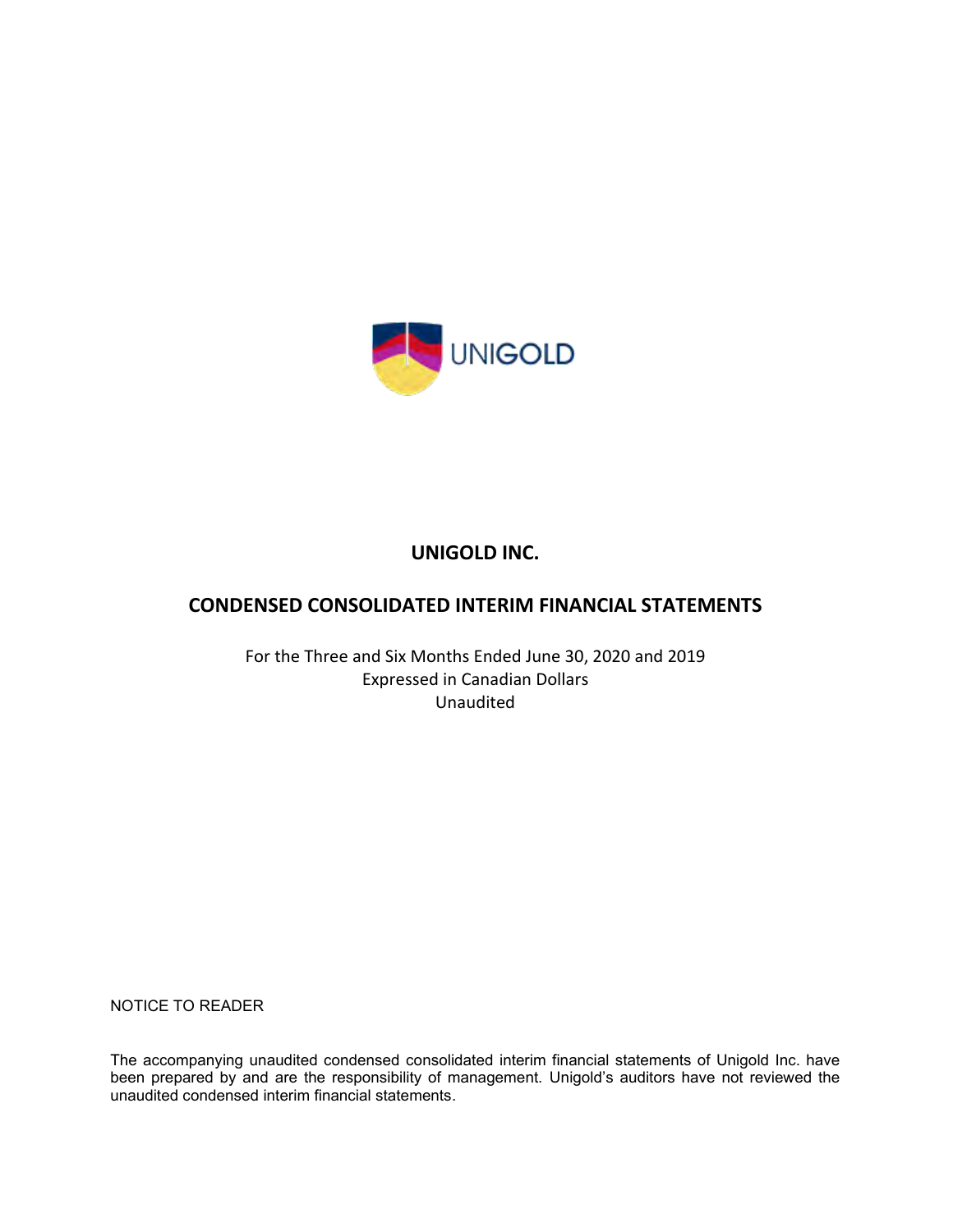

## **UNIGOLD INC**

### **CONDENSED CONSOLIDATED INTERIM STATEMENTS OF FINANCIAL POSITION (Unaudited)**

*(Expressed in Canadian Dollars)*

|                                                         | June 30, 2020  |                   |
|---------------------------------------------------------|----------------|-------------------|
| As at                                                   | (unaudited)    | December 31, 2019 |
| <b>Assets</b>                                           |                |                   |
| <b>Current assets</b>                                   |                |                   |
| Cash                                                    | \$6,341,118    | \$1,372,210       |
| Other receivables                                       | 71,645         | 23,638            |
| Other financial assets and prepaids                     | 31,335         | 68,249            |
| <b>Total current assets</b>                             | 6,444,098      | 1,464,097         |
| <b>Non-current assets</b>                               |                |                   |
| Property, plant and equipment (note 6)                  | 213,670        | 230,326           |
| Exploration properties (note 7)                         | 283,747        | 283,747           |
| Exploration and evaluation assets (note 7)              | 42,871,385     | 41,760,970        |
|                                                         |                |                   |
| <b>Total assets</b>                                     | \$49,812,900   | \$43,739,140      |
|                                                         |                |                   |
| <b>Liabilities</b>                                      |                |                   |
| <b>Current liabilities</b>                              |                |                   |
| Accounts payable and accrued liabilities                | \$392,892      | \$94,663          |
| <b>Total liabilities</b>                                | 392,892        | 94,663            |
|                                                         |                |                   |
| Equity attributable to shareholders of the              |                |                   |
| Corporation                                             |                |                   |
| Share capital (note 8(a))                               | 64,824,294     | 59,892,350        |
| Reserve for warrants (note 8(b))                        | 1,834,733      | 482,966           |
| Reserve for share-based payments (note 8(c))            | 1,091,585      | 1,135,429         |
| <b>Accumulated deficit</b>                              | (18, 333, 435) | (17,869,099)      |
| Total equity attributable to shareholders of the        | 49,417,177     | 43,641,646        |
| Corporation                                             |                |                   |
| <b>Non-controlling interest</b>                         | 2,831          | 2,831             |
| <b>Total equity</b>                                     | 49,420,008     | 43,644,477        |
|                                                         | \$49,812,900   | \$43,739,140      |
| <b>Total liabilities and equity</b>                     |                |                   |
|                                                         |                |                   |
| Nature of operations (note 1)<br>Going concern (note 2) |                |                   |
| Commitments and contingencies (notes 7,15)              |                |                   |
|                                                         |                |                   |

Approved on Behalf of the Board:

| s/Joseph Del Campo | s/Joseph Hamilton |
|--------------------|-------------------|
| Director           | Director          |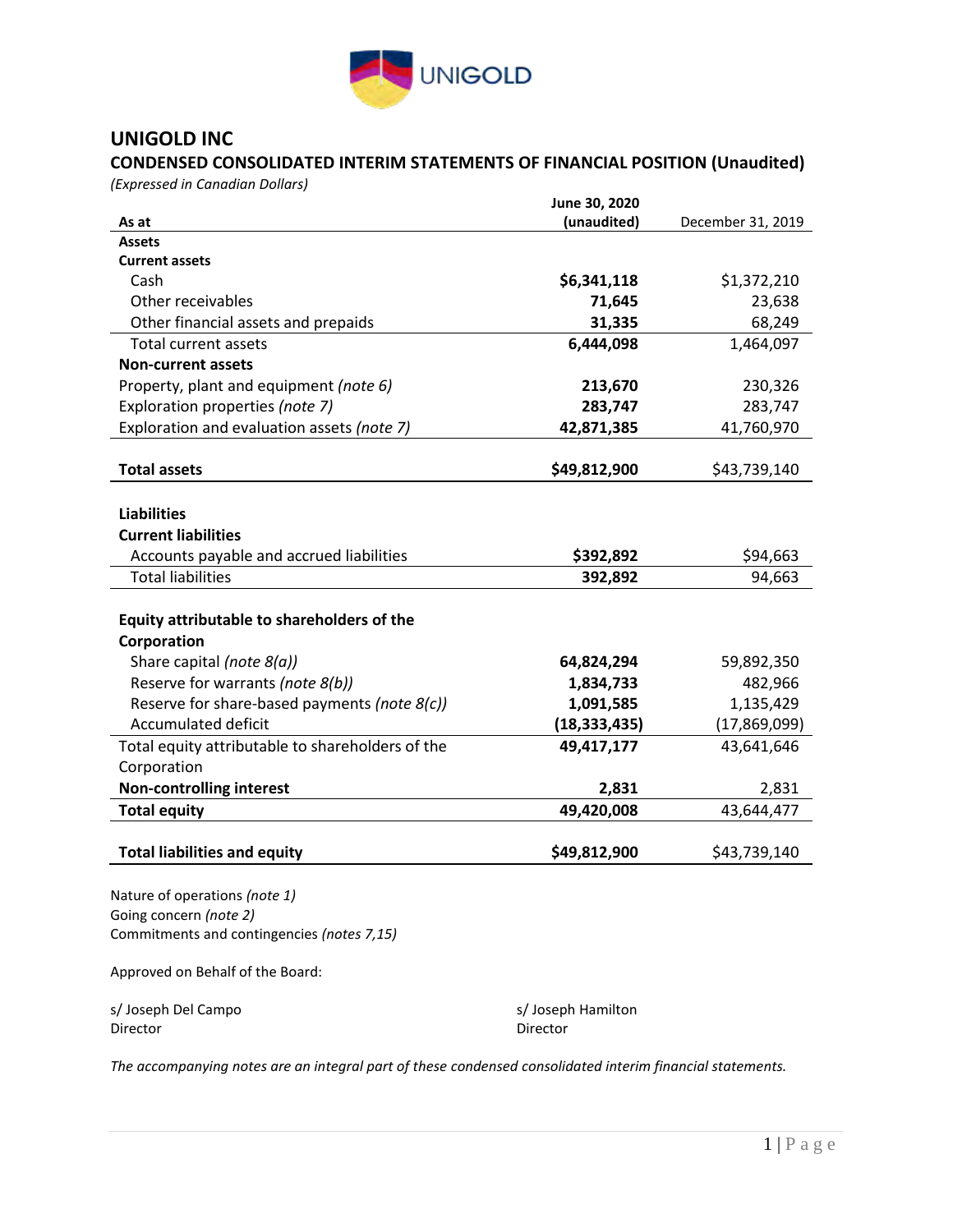

# **UNIGOLD INC. CONDENSED CONSOLIDATED INTERIM STATEMENTS OF CHANGES IN SHAREHOLDERS' EQUITY (Unaudited)**

*(Expressed in Canadian Dollars)*

|                                  |              | Share capital |             | Other reserves |                  | Equity          |
|----------------------------------|--------------|---------------|-------------|----------------|------------------|-----------------|
|                                  | Number       |               |             | Share-based    | Accumulated      | attributable to |
|                                  | of shares    | Amount        | Warrants    | payments       | Deficit          | shareholders    |
| Balance, December 31, 2018       | 45,671,309   | \$57,309,839  | \$1,990,736 | \$708,338      | \$(18,807,370)   | \$41,201,543    |
| Net loss for the period          |              |               |             |                | (112, 499)       | (112, 499)      |
| Balance June 30, 2019            | 45,671,309   | \$57,309,839  | \$1,990,736 | \$708,338      | \$(18,919,869)   | \$41,089,044    |
| Transfer to deficit on expiry    |              |               | (1,990,736) |                | 1,990,736        |                 |
| Private placement                | 32,350,000   | 2,582,511     | 482,966     |                |                  | 3,065,477       |
| Options granted                  |              |               |             | 427,091        |                  | 427,091         |
| Net loss for the period          |              |               |             |                | (939, 966)       | (939, 966)      |
| <b>Balance December 31, 2019</b> | 78,021,309   | \$59,892,350  | \$482,966   | \$1,135,429    | \$(17,869,099)   | \$43,641,646    |
| Private placement                | 33, 333, 334 | 6,000,000     |             |                |                  | 6,000,000       |
| Less share issue costs           |              | (383, 320)    |             |                |                  | 383,320         |
| Warrants issued                  |              | (1, 283, 491) | 1,283,491   |                |                  |                 |
| Finder warrants issued           |              | (191, 508)    | 191,508     |                |                  |                 |
| <b>Warrants forfeited</b>        |              | 566           |             |                |                  | 566             |
| Warrants exercised               | 2,925,000    | 517,053       | (78, 303)   |                |                  | 438,750         |
| Finders warrants exercised       | 1,191,000    | 163,464       | (44, 930)   |                |                  | 118,534         |
| Grant of options                 |              |               |             | 10,336         |                  | 10,336          |
| Options exercised                | 550,000      | 109,180       |             | (54, 180)      |                  | 55,000          |
| Net loss for the period          |              |               |             |                | (464, 336)       | (464, 336)      |
| Balance June 30, 2020            | 116,020,643  | \$64,824,294  | \$1,834,733 | \$1,091,585    | \$(18, 333, 435) | \$49,417,177    |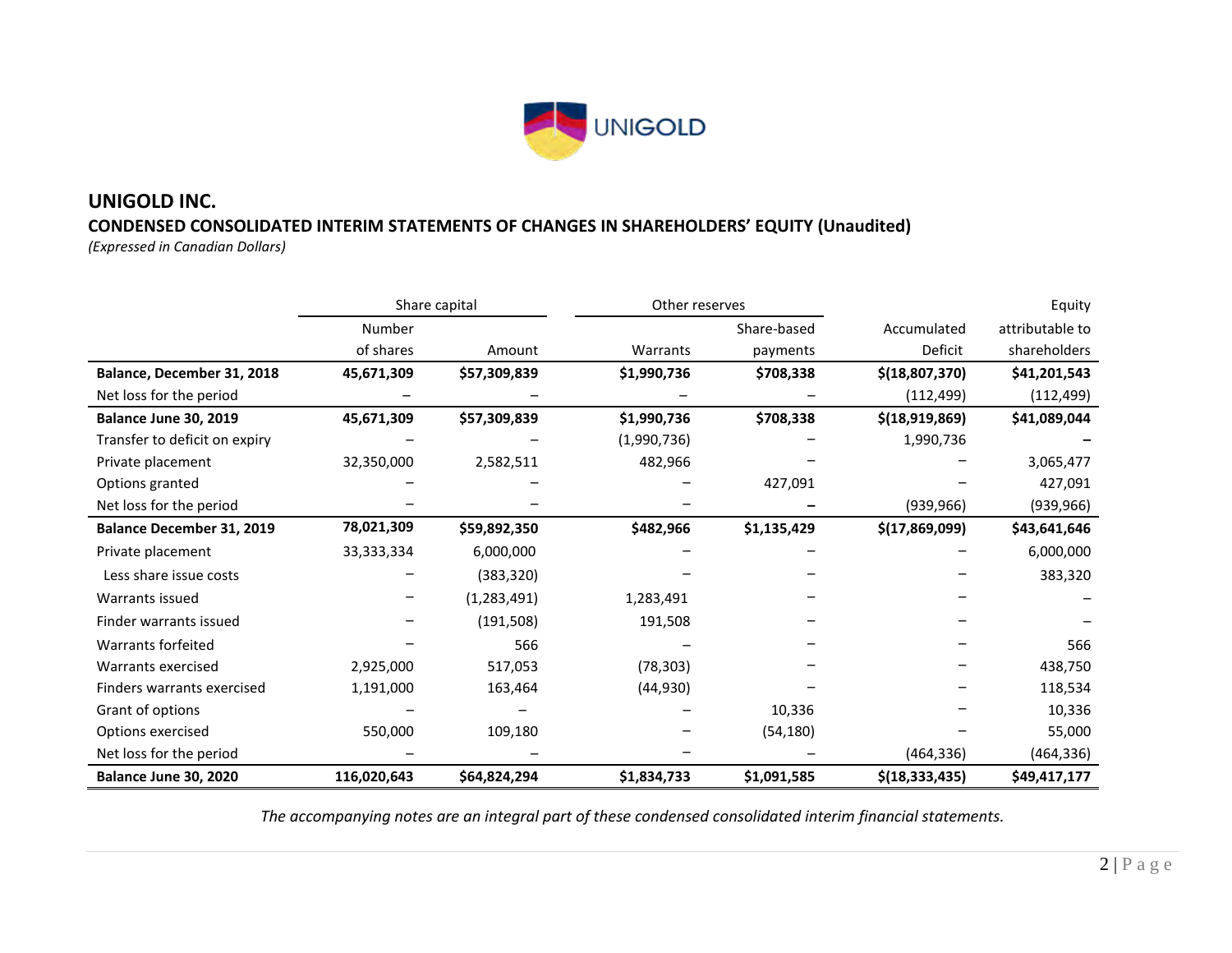

## **UNIGOLD INC.**

# **CONDENSED CONSOLIDATED INTERIM STATEMENTS OF COMPREHENSIVE LOSS (Unaudited)**

*(Expressed in Canadian Dollars)* 

|                                       | Three months ended June 30, |              | Six months ended June 30, |             |
|---------------------------------------|-----------------------------|--------------|---------------------------|-------------|
|                                       | 2020                        | 2019         | 2020                      | 2019        |
|                                       |                             |              |                           |             |
| <b>Operating expenses</b>             |                             |              |                           |             |
| Compensation (note 10)                | \$101,689                   | \$62,826     | \$230,333                 | \$132,659   |
| Professional and consulting fees      | 42,429                      | 23,452       | 84,279                    | 44,028      |
| Travel and business development       | 20,000                      | 3,611        | 78,140                    | 8,460       |
| General and administrative expenses   | 25,057                      | 25,688       | 49,368                    | 36,505      |
| Listing and shareholder information   | 20,624                      | 11,449       | 34,523                    | 19,628      |
|                                       |                             |              |                           |             |
| Net loss for the period before the    |                             |              |                           |             |
| undernoted                            | (209, 799)                  | (127, 026)   | (476, 643)                | (241, 280)  |
|                                       |                             |              |                           |             |
| Investment income                     | 1,458                       | 4            | 408                       | 8           |
| Foreign exchange (loss) gain          | (4,933)                     | (15,529)     | 11,899                    | (13,778)    |
|                                       |                             |              |                           |             |
| Total loss and comprehensive loss for |                             |              |                           |             |
| the period                            | \$(206, 324)                | \$(142, 551) | \$(464, 336)              | \$(255,050) |
|                                       |                             |              |                           |             |
| Net loss per share - basic & diluted  |                             |              |                           |             |
| (note 9)                              | \$(0.00)                    | \$(0.00)     | \$(0.00)                  | \$(0.01)    |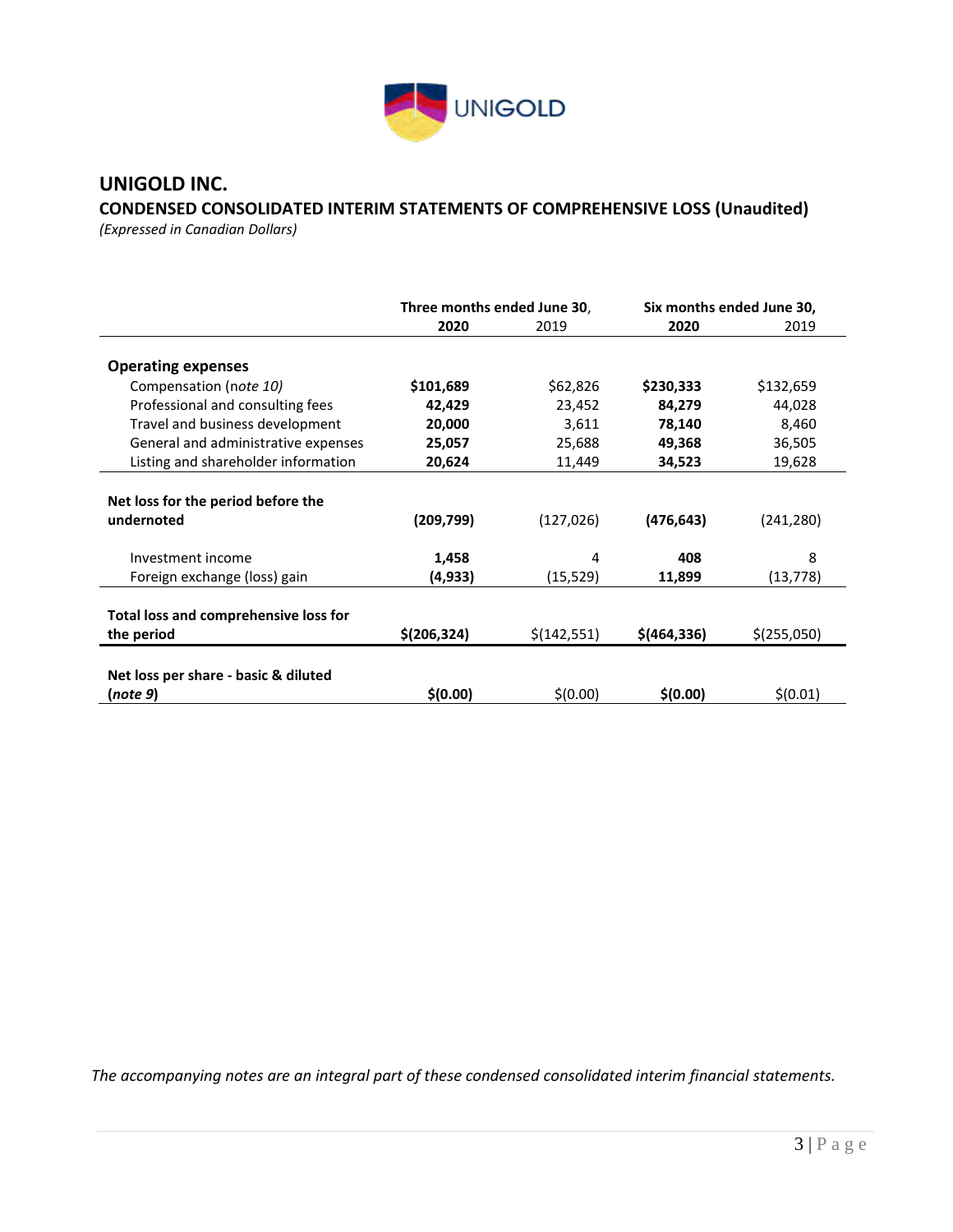

### **UNIGOLD INC.**

### **CONDENSED CONSOLIDATED INTERIM STATEMENTS OF CASH FLOWS (Unaudited)**

*(Expressed in Canadian Dollars)* 

| For the six months ended June 30,                | 2020         | 2019        |
|--------------------------------------------------|--------------|-------------|
|                                                  |              |             |
| Cash flows from operating activities             |              |             |
| Net loss for the period                          | \$(464, 336) | \$(255,050) |
| Adjustments to add/(deduct) non-cash items       |              |             |
| Share-based compensation                         | 10,336       |             |
| Working capital adjustments:                     |              |             |
| Other receivables                                | (48,007)     | 1,529       |
| Other financial assets and prepaids              | 36,912       | 10,100      |
| Accounts payable and accrued liabilities         | 298,231      | 21,808      |
| Net cash flows from operating activities         | (166, 864)   | (221, 613)  |
|                                                  |              |             |
| Cash flows from investing activities             |              |             |
| Acquisition of exploration and evaluation assets | (1,093,759)  | (132,454)   |
| Net cash flows from investing activities         | (1,093,759)  | (132,454)   |
|                                                  |              |             |
| Cash flows from financing activities             |              |             |
| Proceeds from private placement financing        | 6,000,000    |             |
| Less share issue costs                           | (383, 320)   |             |
| Warrant exercises                                | 557,850      |             |
| Stock option exercises                           | 55,000       |             |
| Net cash flows from financing activities         | 6,229,531    |             |
|                                                  |              |             |
| Net increase (decrease) in cash                  | 4,968,908    | (354,067)   |
| Cash, beginning of period                        | 1,372,210    | 549,412     |
| Cash, end of period                              | \$6,341,118  | \$195,345   |

Supplemental information pertaining to cash flows *(note 12)*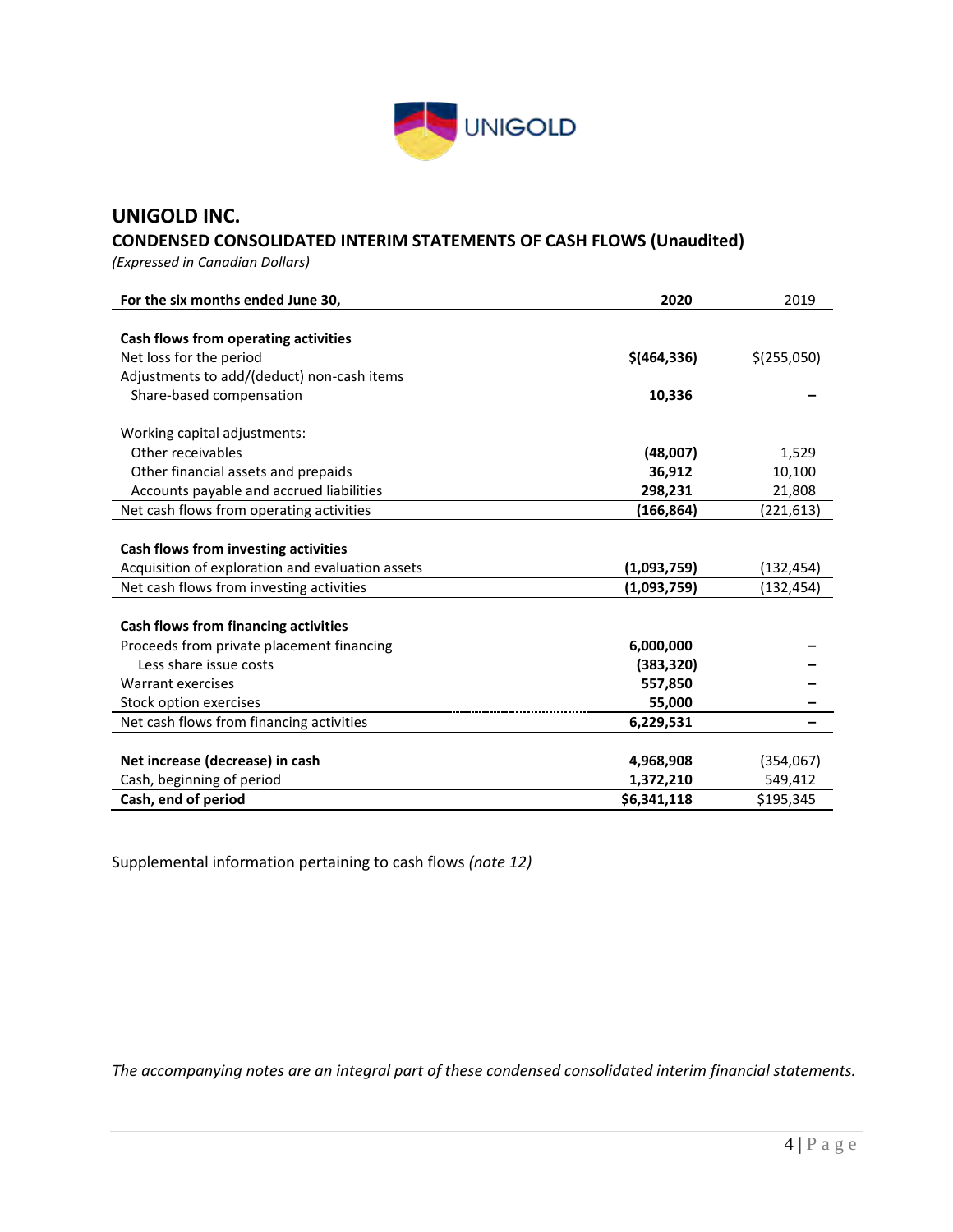

*For the three and six months ended June 30, 2020 and 2019* (Expressed in Canadian dollars unless otherwise stated)

### **1. Nature of Operations and Basis of Presentation**

#### *Nature of operations*

Unigold Inc. ("Unigold" or the "Corporation") was incorporated pursuant to the Business Corporations Act (Ontario) on May 9, 1990. The Corporation's executive office is located at Ste. 2100 – 401 Bay St., Toronto, Ontario M5C 2Y2.

Unigold is exploring its property in the Dominican Republic.

#### *Basis of presentation*

These condensed consolidated interim financial statements include the accounts of the Corporation, and its wholly owned subsidiary, Unigold Resources Inc. ("URI"), which is incorporated in Canada under the Canada Business Corporations Act, and URI's 97%-owned subsidiary, Unigold Dominicana, S.R.L., which is incorporated in the Dominican Republic. All material intercompany balances and transactions have been eliminated.

### **2. Going Concern**

These condensed consolidated interim financial statements have been prepared on a going concern basis. The going concern basis of presentation assumes that the Corporation will continue in operation for the foreseeable future and be able to realize its assets and discharge its liabilities and commitments in the normal course of business. Because of continuing operating losses, the Corporation's continuance as a going concern is dependent upon its ability to obtain adequate financing or to reach profitable levels of operation. Management feels that there is a material uncertainty, which causes significant doubt about the Corporation's ability to continue as a going concern. To address its financing requirements, the Corporation will seek financing through measures that may include joint venture agreements, debt and equity financings, asset sales, and rights offerings to existing shareholders.

It is not possible to predict whether financing efforts will be successful or if Unigold will attain profitable levels of operation. These condensed consolidated interim financial statements do not include any adjustments to the carrying values of assets and liabilities and the reported expenses and statement of financial position classification that would be necessary should the Corporation be unable to continue as a going concern and therefore be required to realize its assets and liquidate its liabilities and commitments in other than the normal course of business and at amounts different from those in the accompany consolidated financial statements. These adjustments could be material.

### Novel Coronavirus ("COVID-19")

The Corporation's operations could be significantly adversely affected by the effects of a widespread global outbreak of a contagious disease, including the recent outbreak of respiratory illness caused by COVID-19. The Corporation cannot accurately predict the impact COVID-19 will have on its operations and the ability of others to meet their obligations with the Corporation, including uncertainties relating to the ultimate geographic spread of the virus, the severity of the disease, the duration of the outbreak, and the length of travel and quarantine restrictions imposed by governments of affected countries. In addition, a significant outbreak of contagious diseases in the human population could result in a widespread health crisis that could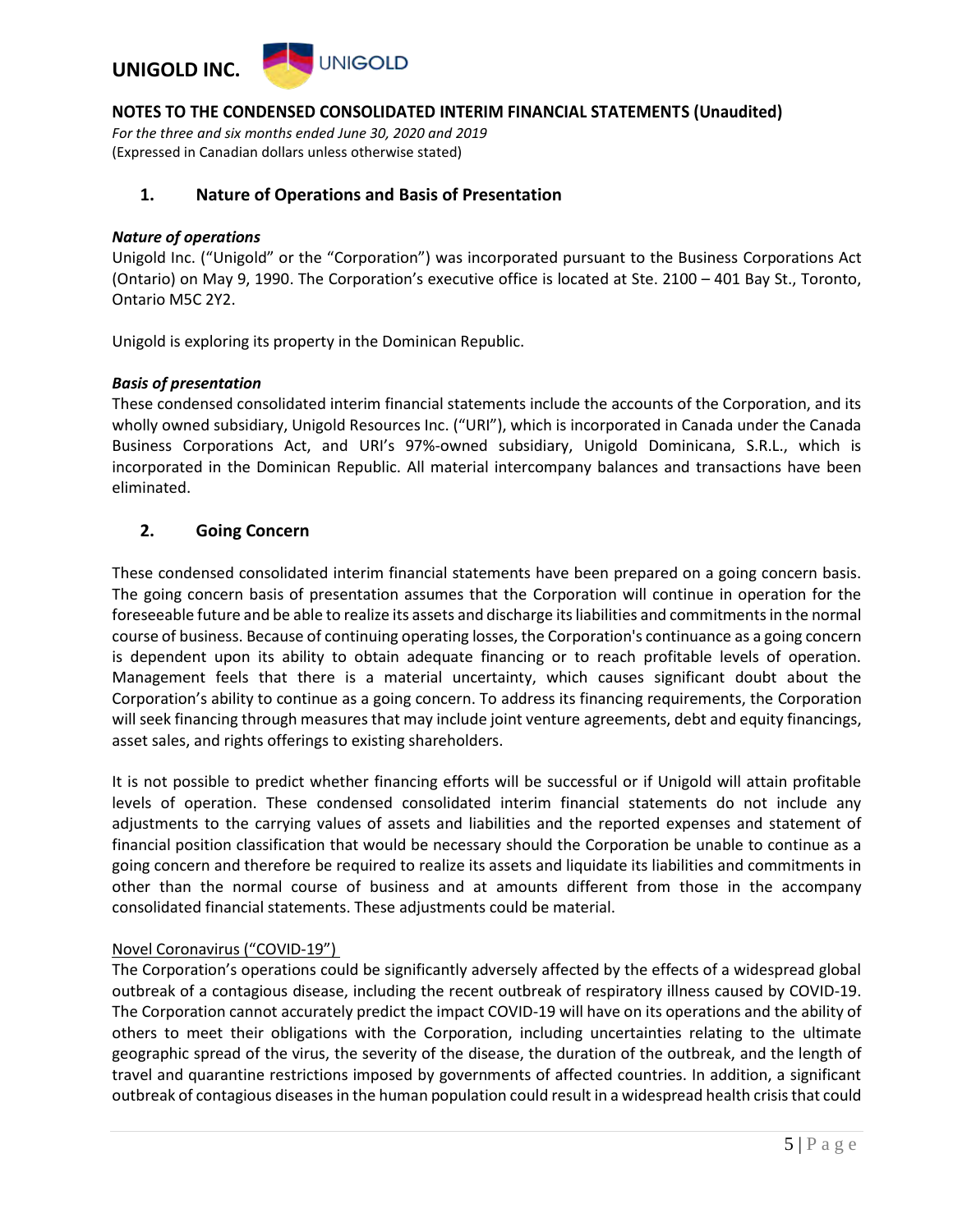#### **UNIGOLD UNIGOLD INC.**

### **NOTES TO THE CONDENSED CONSOLIDATED INTERIM FINANCIAL STATEMENTS (Unaudited)**

*For the three and six months ended June 30, 2020 and 2019* (Expressed in Canadian dollars unless otherwise stated)

adversely affect the economies and financial markets of many countries, resulting in an economic downturn that could further affect the Corporation's operations and ability to finance its operations. Measurement Uncertainty

The business of mining and exploring for minerals involves a high degree of risk and there can be no assurance that current exploration programs will result in profitable mining operations. The recoverability of the carrying value of exploration properties and exploration and evaluation assets, and the Corporation's continued existence is dependent upon the preservation of its interest in the underlying properties, the discovery of economically recoverable reserves, the achievement of profitable operations, or the ability of the Corporation to raise alternative financing, if necessary, or alternatively upon the Corporation's ability to dispose of its interests on an advantageous basis. Changes in future conditions could require material writedowns of the carrying values. All of the Corporation's exploration properties are located outside of Canada and are subject to the risk of foreign investment, including increases in taxes and royalties, renegotiation of contracts, currency exchange fluctuations and political uncertainty.

Although the Corporation has taken steps to verify title to the properties on which it is conducting exploration and in which it has an interest, in accordance with industry standards for the current state of exploration of such properties, these procedures do not guarantee the Corporation's title. Property title may be subject to unregistered prior agreements and non-compliance with regulatory and environmental requirements.

### **3. Summary of Significant Accounting Policies**

### **(a) Statement of compliance**

These condensed consolidated interim financial statements, including comparatives, have been prepared in accordance with International Accounting Standard ("IAS") 34 *Interim Financial Reporting* using the accounting policies consistent with International Financial Reporting Standards ("IFRS") as issued by the International Accounting Standards Board. These condensed consolidated interim financial statements have been prepared on the basis of and using accounting policies, methods of computation and presentation consistent with those applied in Unigold's 2019 Consolidated Annual Financial Statements. The accounting policies applied in these condensed consolidated interim financial statements are based on IFRS issued and outstanding as of August 27, 2020, the date the Audit Committee approved these statements. Any subsequent changes to IFRS that are given effect in the Corporation's annual consolidated financial statements for the year ending December 31, 2020, could result in restatement of these condensed consolidated interim financial statements, including the transition adjustments recognized on change-over to IFRS.

The preparation of financial statements in accordance with IAS 34 requires the use of certain critical accounting estimates. It also requires Management to exercise judgement in applying the Corporation's accounting policies. See *note 5*.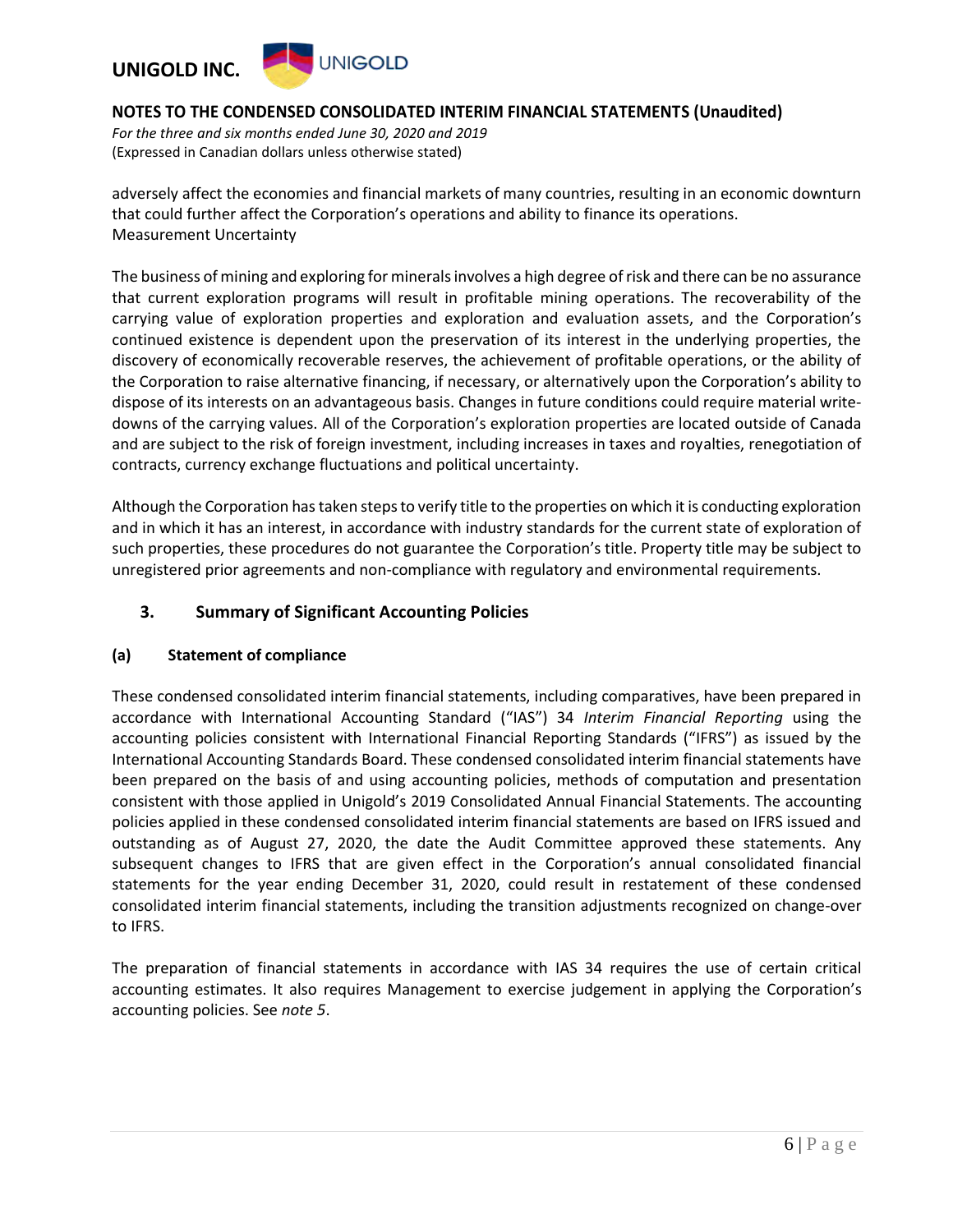

*For the three and six months ended June 30, 2020 and 2019* (Expressed in Canadian dollars unless otherwise stated)

#### **(b) Basis of preparation**

The condensed consolidated interim financial statements are presented in Canadian dollars. The financial statements are prepared on the historical cost basis. In addition, these financial statements are prepared using the accrual basis of accounting except for cash flow information.

#### **(c) Accounting standards and interpretations issued but not yet adopted**

Certain pronouncements were issued by the IASB or the IFRIC that are mandatory for accounting periods on or after January 1, 2020 or later periods. Many are not applicable or do not have a significant impact to the Corporation and have been excluded. The following have not yet been adopted and are being evaluated to determine their impact on the Corporation.

IAS 1 – Presentation of Financial Statements ("IAS 1") and IAS 8 – Accounting Policies, Changes in Accounting Estimates and Errors ("IAS 8") were amended in October 2018 to refine the definition of materiality and clarify its characteristics. The revised definition focuses on the idea that information is material if omitting, misstating or obscuring it could reasonably be expected to influence decisions that the primary users of general-purpose financial statements make on the basis of those financial statements. The amendments are effective for annual reporting periods beginning on or after January 1, 2020. Earlier adoption is permitted.

#### **(d) Accounting policies**

The accounting policies applied by the Corporation in these condensed consolidated interim financial statements are the same as those applied to the Corporation's annual consolidated financial statements for the year ended December 31, 2019, and the corresponding interim reporting period. *Note 4* to those annual statements describes the significant accounting policies used by the Corporation. These condensed consolidated interim financial statements do not include all the notes of the type normally included in an annual financial report and therefore should be read in conjunction with the Corporation's annual consolidated financial statements for the year ended December 31, 2019, as they provide an update of previously reported information.

### **4. Significant Accounting Judgments and Estimates**

The preparation of these condensed consolidated interim financial statements requires management to make estimates and assumptions that affect the reported amounts of assets and liabilities at the date of the financial statements and reported amounts of expenses during the reporting period. Actual outcomes could differ from these estimates. The condensed consolidated interim financial statements include estimates which, by their nature, are uncertain. The impacts of such estimates are pervasive throughout the consolidated financial statements and may require accounting adjustments based on future occurrences. Revisions to accounting estimates are recognized in the period in which the estimate is revised, and the revision affects both current and future periods.

Significant assumptions about the future and other sources of estimation uncertainty that management has made at the statement of financial position date, that could result in a material adjustment to the carrying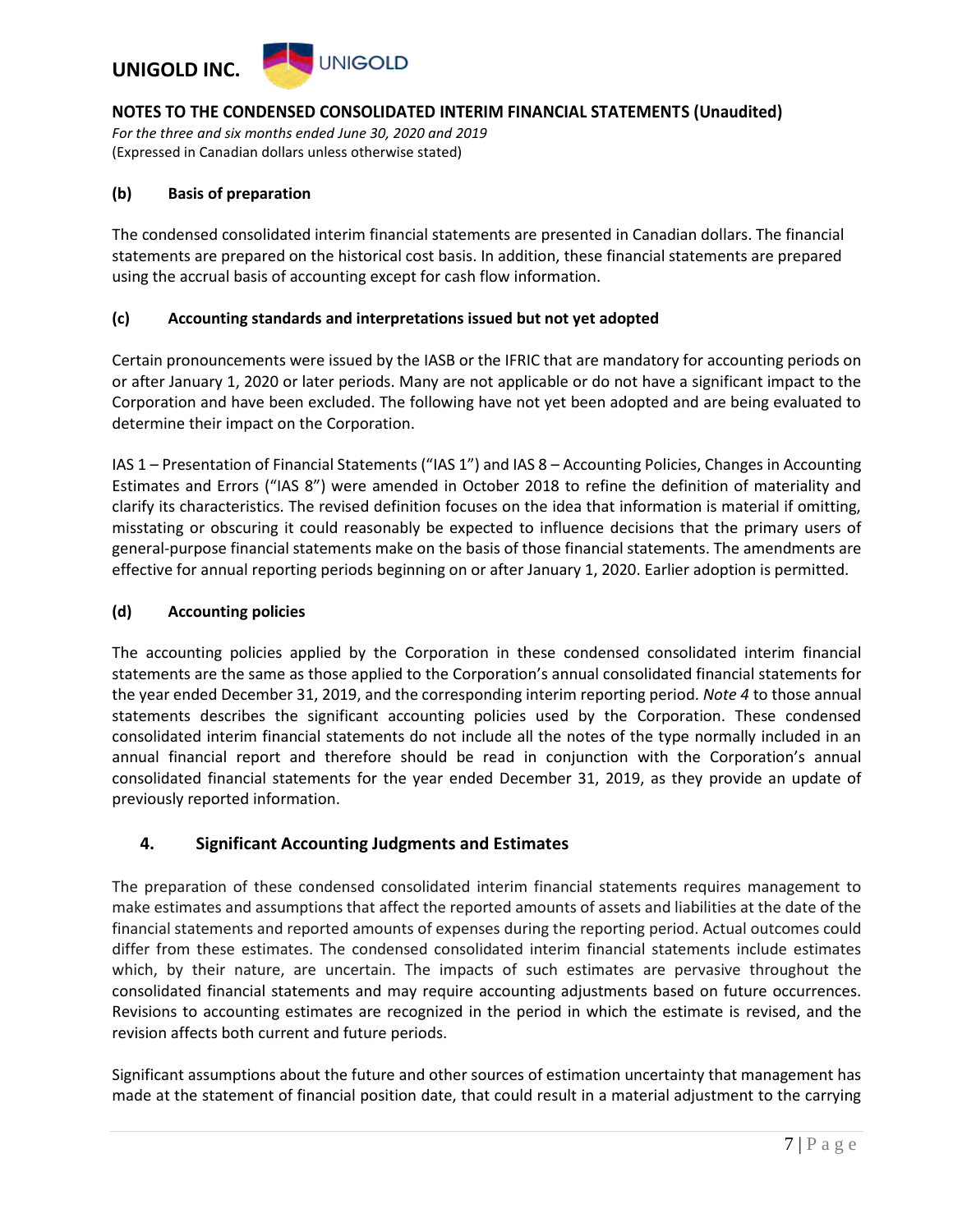

*For the three and six months ended June 30, 2020 and 2019* (Expressed in Canadian dollars unless otherwise stated)

amounts of assets and liabilities, in the event that actual results differ from assumptions made, relate to, but are not limited to, the following:

- i. the recoverability of exploration properties and exploration and evaluation assets which are included in the condensed consolidated interim statement of financial position;
- ii. the inputs used in accounting for valuation of warrants and options which are included in the condensed consolidated interim statement of financial position;
- iii. the inputs used in accounting for share-based compensation expense in the condensed consolidated interim statement of comprehensive loss;
- iv. the nil provision for asset retirement obligations which is included in the condensed consolidated interim statement of financial position;
- v. the estimated useful life of property, plant and equipment; and
- vi. the existence and estimated amount of contingencies (*note 16*).

### **5. Property, Plant and Equipment**

Vehicles, field equipment, and camp and buildings relate to the Corporation's exploration activities. During the six-month period ended June 30, 2020, \$16,656 (to December 31, 2019 – \$27,402) of amortization was capitalized to exploration and evaluation assets.

| Cost                        | Land     | <b>Vehicles</b> | Field<br>equipment | Camp and<br>buildings | Total       |
|-----------------------------|----------|-----------------|--------------------|-----------------------|-------------|
| Balance June 30, 2019       | \$13.771 | \$51,757        | \$801.998          | \$328,645             | \$1,196,171 |
| <b>Balance Dec.31, 2019</b> | \$13.771 | \$51,757        | \$801.998          | \$328,645             | \$1,196,171 |
| Balance June 30, 2020       | \$13,771 | \$51,757        | \$801,998          | \$328,645             | \$1,196,171 |

| <b>Amortization and</b>     |      |                 |                 | <b>Field</b> | Camp and  |           |
|-----------------------------|------|-----------------|-----------------|--------------|-----------|-----------|
| impairment                  | Land |                 | <b>Vehicles</b> | equipment    | buildings | Total     |
| Balance June 30, 2019       |      | $\qquad \qquad$ | \$47,242        | \$632,064    | \$259,137 | \$938,443 |
| Amortization                |      |                 | 796             | 18,882       | 7.724     | 27,402    |
| <b>Balance Dec.31, 2019</b> |      |                 | \$48,038        | \$650,946    | \$266,861 | \$965,845 |
| Amortization                |      |                 | 556             | 15,106       | 992       | 16,656    |
| Balance June 30, 2020       |      |                 | \$48,596        | \$666,052    | \$267,853 | \$982,501 |

|                  | Land     | <b>Vehicles</b> | <b>Field</b><br>equipment | Camp and<br>buildings | Total     |
|------------------|----------|-----------------|---------------------------|-----------------------|-----------|
| At June 30, 2019 | \$13,771 | \$4.515         | \$169,934                 | \$69,508              | \$257,728 |
| At Dec. 31, 2019 | \$13,771 | \$3,719         | \$151,052                 | \$61,784              | \$230,326 |
| At June 30, 2020 | \$13,771 | \$3,161         | \$135,946                 | \$60,792              | \$213,670 |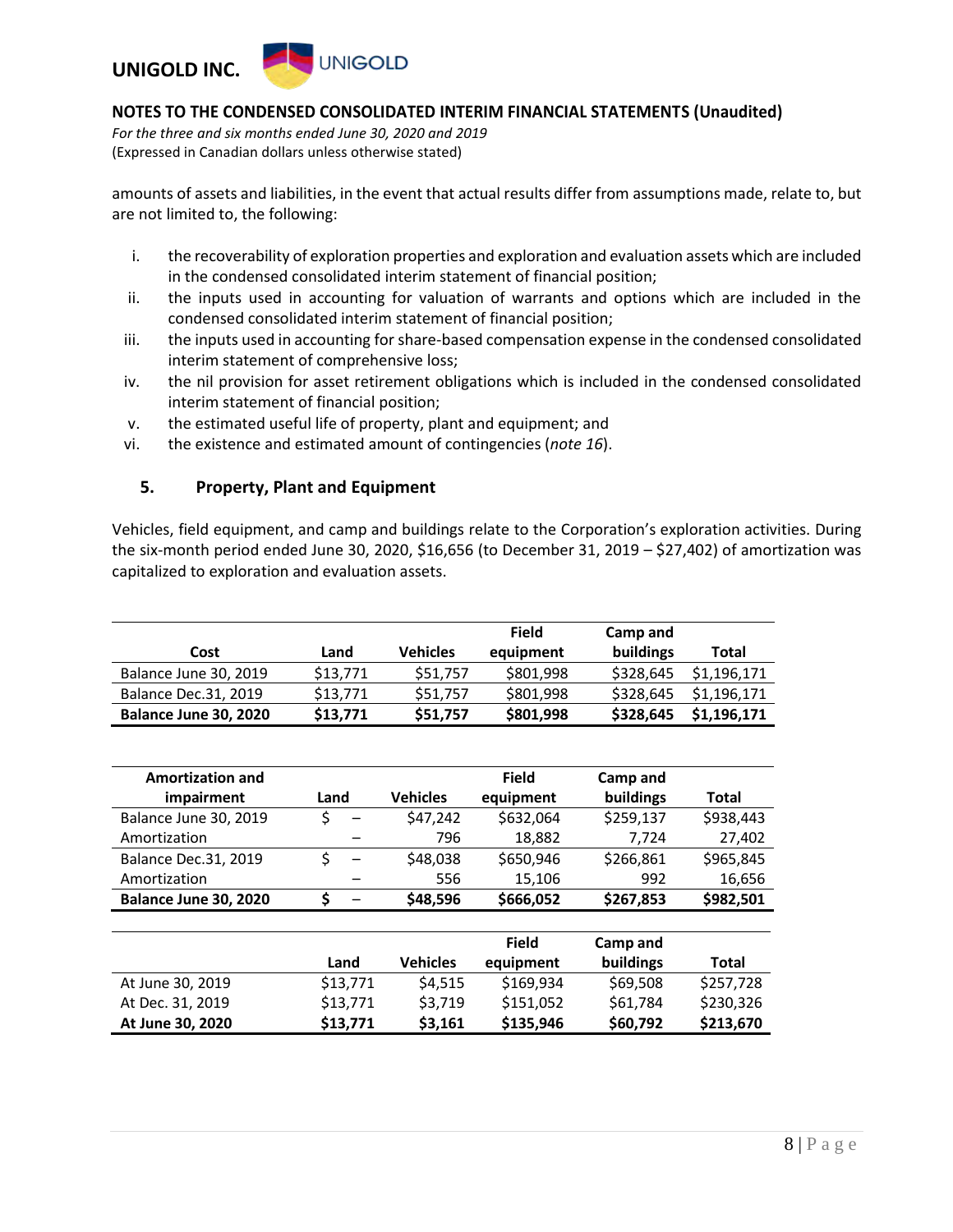

*For the three and six months ended June 30, 2020 and 2019* (Expressed in Canadian dollars unless otherwise stated)

### *6.* **Exploration Properties and Exploration and Evaluation Assets**

Exploration properties and deferred exploration and evaluation costs consist of the following:

|                                   | <b>Balance Dec.</b>      | 2019 net         | <b>Balance Dec.</b>      | 2020 net                 | <b>Balance June</b> |
|-----------------------------------|--------------------------|------------------|--------------------------|--------------------------|---------------------|
|                                   | 31, 2018                 | <b>Additions</b> | 31, 2019                 | <b>Additions</b>         | 30, 2020            |
| Exploration property interests    | \$283,747 \$             | $-$              | \$283.747 \$             | $\overline{\phantom{a}}$ | \$283,747           |
| Exploration and evaluation assets | \$40,207,985 \$1,552,985 |                  | \$41,760,970 \$1,110,415 |                          | \$42,871,385        |

#### **Neita**

The Corporation owns 100% of the exploration rights for gold, silver, copper, zinc and all associated minerals on the Neita Property in the northwestern Dominican Republic, as well as a sole and exclusive option for the commercial mining of the mineral deposits.

### **7. Equity Attributable to Equity Holders of the Corporation**

#### **(a) Common shares**

#### *Authorized, issued and outstanding shares*

The Corporation is authorized for an unlimited number of common shares. The issued and outstanding common shares at June 30, 2020 is 116,020,643 (December 31, 2019 – 78,021,309).

On June 23, 2020 Unigold closed a non-brokered private placement of 33,333,334 units of the Corporation (the "Units") at a price of \$0.18 per Unit for gross proceeds of \$6,000,000 ("2020 Offering"). Each Unit consisted of one common share of the Corporation (a "Common Share") and one-half common share purchase warrant ("Warrant"). Each whole Warrant entitles the holder thereof to purchase one Common Share at an exercise price of \$0.30 until the date that is the earlier of: (i) two years following the date of issue, or (ii) 30 days after the date on which the Corporation gives notice of acceleration, which notice may be provided no earlier than four months and twenty-one days from the date of issue if the closing price of the Common Shares on a stock exchange in Canada is higher than \$0.60 per Common Share for more than 20 consecutive trading days. Finder's fees and Finders Warrants were paid in connection with the completion of the Offering in accordance with TSX Venture Exchange policies. A fair value of \$1,283,491 was assigned to the 16,666,667 warrants issued in connection with the 2020 Offering. See note 8(b) – *Reserve for warrants*. In connection with the closing of the 2020 Offering, the Corporation paid an aggregate of \$326,506 in cash and issued an aggregate of 1,949,520 finder warrants ("Finder Warrant") to various finders in connection with the Offering. Each Finder Warrant entitles the holder thereof to purchase one Common Share at an exercise price of \$0.18 at any time prior to June 23, 2022, subject to the right of the Corporation to accelerate the expiry on the same terms as the Warrants. A fair value of \$191,508 was assigned to the Finder Warrants. See note 8(b) – *Reserve for warrants*.

Further, a total of \$56,814 was charged to share issue costs for professional fees and regulatory filing fees incurred in connection with the 2020 Offering.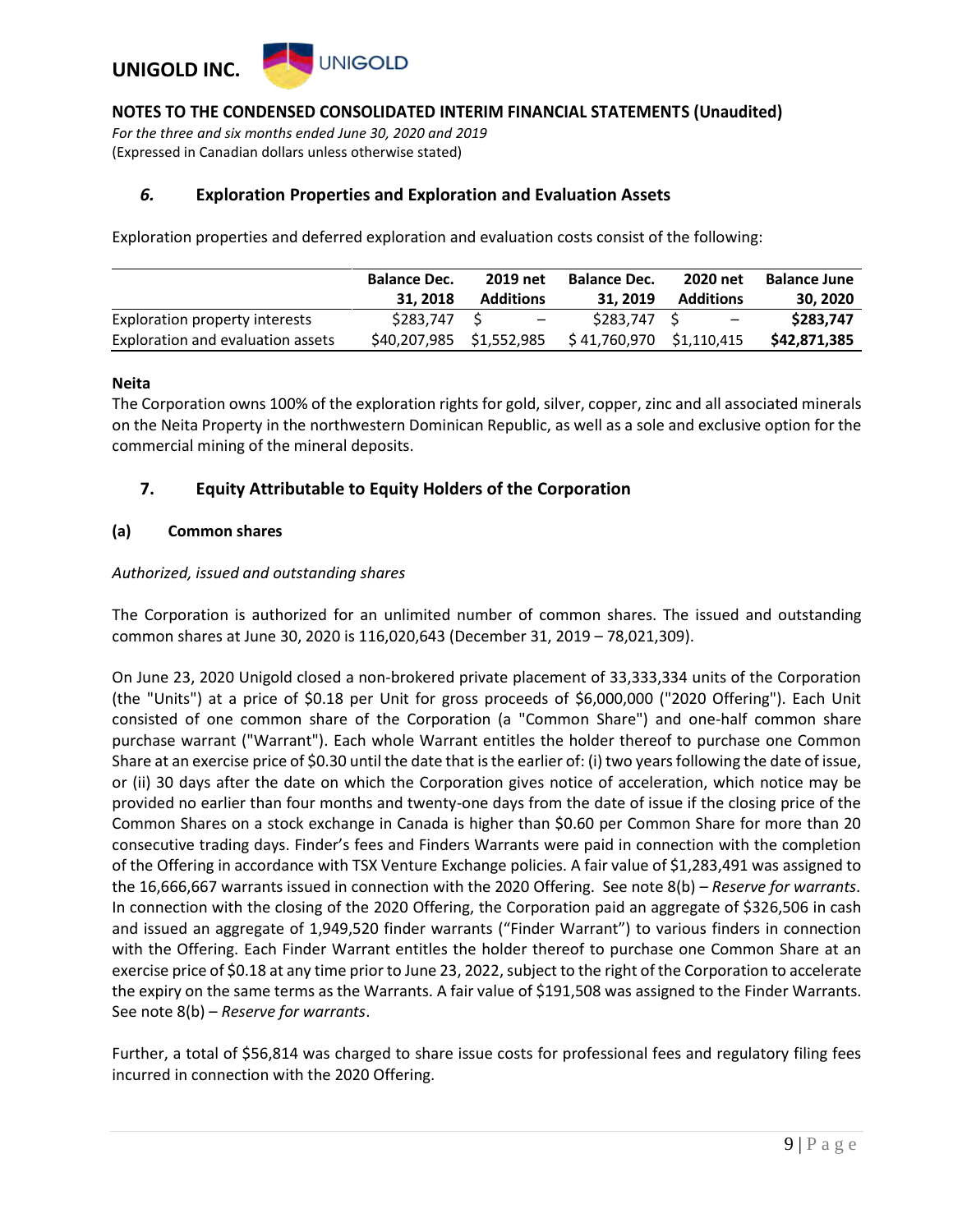

*For the three and six months ended June 30, 2020 and 2019* (Expressed in Canadian dollars unless otherwise stated)

During the six months ended June 30, 2020, a total of 2,925,000 Warrants, with an exercise price of \$0.15, were exercised for proceeds of \$438,750. The fair value of \$78,303, originally assigned to the warrants upon issuance, has been added back to share capital.

On June 16, 2020, 1,191,000 finder warrants with an exercise price of \$0.10, issued in connection with the 2019 Offering, were exercised for proceeds of \$119,100. The fair value of \$44,930, originally assigned to the finder warrants upon issuance, has been added back to share capital.

During the six months ended June 30, 2020, a total of 550,000 stock options granted under the Corporation's stock option plan, were exercised, for proceeds of \$55,000. The fair value of \$54,180, originally assigned to the options upon granting, has been added to share capital.

The following table summarizes the Corporation's common shares activity for the six months ended June 30, 2020 and December 31, 2019:

|                                    | <b>Number of shares</b> |              |
|------------------------------------|-------------------------|--------------|
| Balance - June 30, 2019            | 45,671,309              | \$57,309,839 |
| 2019 Offering Common Shares issued | 32,350,000              | 3,235,000    |
| Cash share issue costs             |                         | (169, 523)   |
| Value assigned to Warrants         |                         | (433,007)    |
| Value assigned to Finder Warrants  |                         | (49, 959)    |
| Balance - December 31, 2019        | 78,021,309              | \$59,892,350 |
| 2020 Offering Common Shares issued | 33,333,334              | 6,000,000    |
| Cash share issue costs             |                         | (383, 320)   |
| Value assigned to Warrants         |                         | (1,283,491)  |
| Value assigned to Finder Warrants  |                         | (191, 508)   |
| Warrants exercised                 | 2,925,000               | 517,053      |
| <b>Finder Warrants exercised</b>   | 1,191,000               | 164,030      |
| Options exercised                  | 550,000                 | 109,180      |
| <b>Balance - June 30, 2020</b>     | 116,020,643             | \$64,824,294 |

### **(b) Reserve for warrants**

i. Pursuant to the 2019 Offering, the Corporation issued 16,175,000 warrants. Each Warrant entitles the holder thereof to purchase one common share of the Corporation at an exercise price of \$0.15 at any time prior to September 18, 2021. The Corporation has the right to accelerate the expiry date of the Warrants on notice to the holders of Warrants if the closing price of the Common Shares on a stock exchange in Canada is higher than \$0.30 per Common Share for more than 20 consecutive trading days at any time after January 19, 2020.

In connection with the closing of 2019 Offering, the Corporation issued an aggregate of 1,341,000 Finder Warrants. Each Finder Warrant entitles the holder thereof to purchase one share of the Corporation until September 18, 2021 at an exercise price of \$0.10 per Finder Warrant.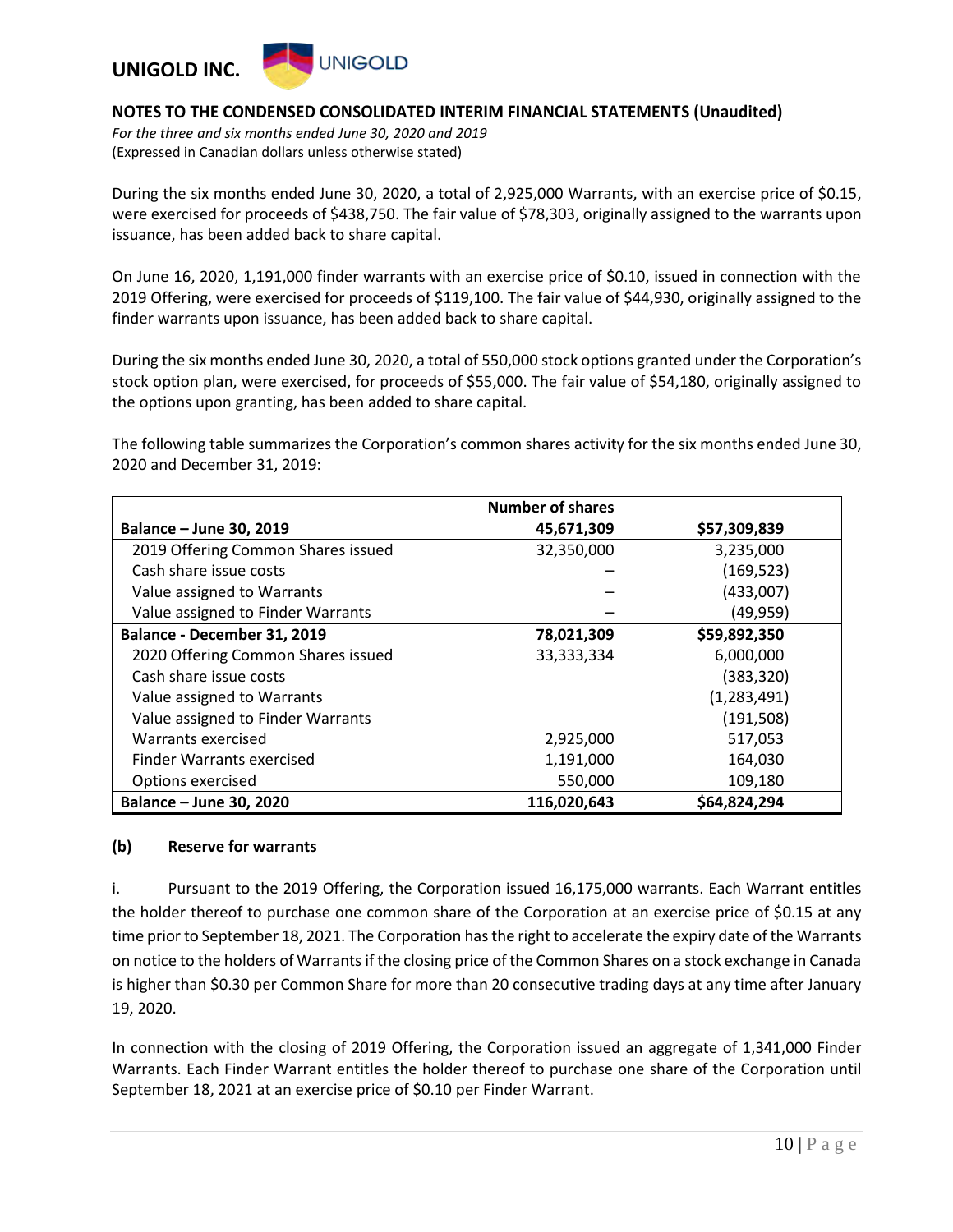

*For the three and six months ended June 30, 2020 and 2019* (Expressed in Canadian dollars unless otherwise stated)

The fair value of the Warrants and Finder Warrants issued in the 2019 Offering was estimated at the date of issuance using the Black-Scholes option-pricing model with the following assumptions:

|                            | <b>Warrants</b> | <b>Finder Warrants</b> |
|----------------------------|-----------------|------------------------|
| Exercise price             | \$0.15          | \$0.10                 |
| <b>Expected life</b>       | 2 years         | 2 years                |
| <b>Expected volatility</b> | 89.3%           | 89.3%                  |
| Risk-free rate             | 1.6%            | 1.6%                   |
| Expected annual dividend   | Nil             | Nil                    |
| Grant date fair value      | \$0.0267        | \$0.0377               |

ii. Pursuant to the 2020 Offering, the Corporation issued 16,666,667 warrants. Each Warrant entitles the holder thereof to purchase one common share of the Corporation at an exercise price of \$0.30 at any time prior to June 23, 2022. The Corporation has the right to accelerate the expiry date of the Warrants on notice to the holders of Warrants if the closing price of the Common Shares on a stock exchange in Canada is higher than \$0.60 per Common Share for more than 20 consecutive trading days at any time after October 23, 2020.

In connection with the closing of 2020 Offering, the Corporation issued an aggregate of 1,949,520 Finder Warrants. Each Finder Warrant entitles the holder thereof to purchase one share of the Corporation until June 23, 2022 at an exercise price of \$0.18 per Finder Warrant.

The fair value of the Warrants and Finder Warrants issued in the 2020 Offering was estimated at the date of issuance using the Black-Scholes option-pricing model with the following assumptions:

|                            | <b>Warrants</b> | <b>Finder Warrants</b> |
|----------------------------|-----------------|------------------------|
| Exercise price             | \$0.30          | \$0.18                 |
| <b>Expected life</b>       | 2 years         | 2 years                |
| <b>Expected volatility</b> | 105.5%          | 105.5%                 |
| Risk-free rate             | 0.30%           | 0.30%                  |
| Expected annual dividend   | Nil             | Nil                    |
| Grant date fair value      | \$0.077         | \$0.098                |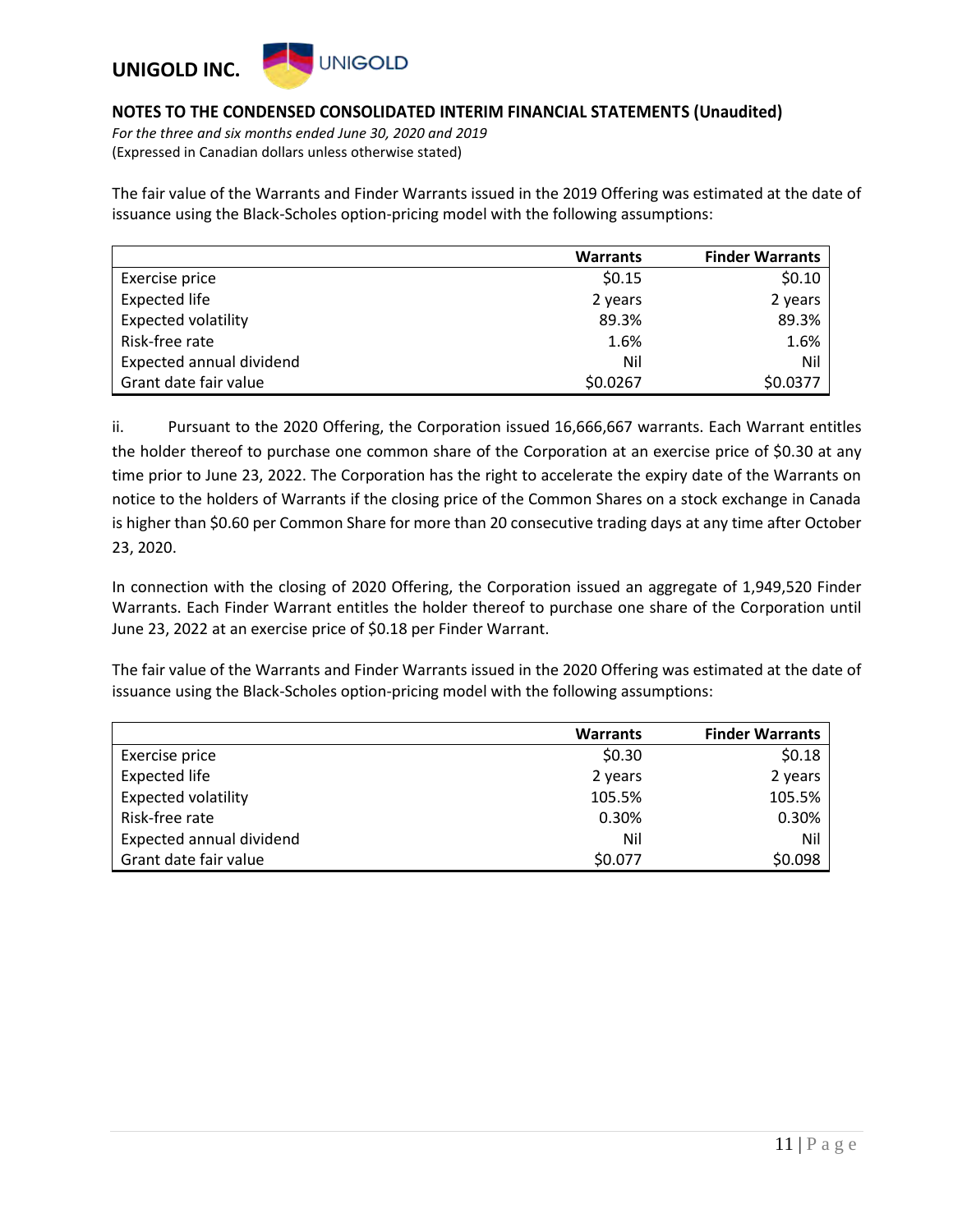### **UNIGOLD UNIGOLD INC.**

### **NOTES TO THE CONDENSED CONSOLIDATED INTERIM FINANCIAL STATEMENTS (Unaudited)**

*For the three and six months ended June 30, 2020 and 2019* (Expressed in Canadian dollars unless otherwise stated)

The following table summarizes the Corporation's Warrants and Finder Warrants activity for the six months ended June 30, 2020 and December 31, 2019:

|                                        |               |                          | Weighted      |
|----------------------------------------|---------------|--------------------------|---------------|
|                                        |               | Weighted                 | average       |
|                                        | Number of     | average                  | grant date    |
|                                        | warrants      | <b>Exercise Price \$</b> | fair value \$ |
| Balance June 30, 2019                  |               |                          |               |
| 2019 Offering Warrants                 | 16,175,000    | 0.15                     | 433,007       |
| <b>Finder Warrants</b>                 | 1,341,000     | 0.10                     | 49,959        |
| <b>Balance December 31, 2019</b>       | 17,516,000    | 0.14                     | 482,966       |
| Exercise of 2019 Offering Warrants     | (2,925,000)   | 0.15                     | (78, 303)     |
| Exercise of 2019 Finder Warrants       | (1, 191, 000) | 0.15                     | (44, 364)     |
| <b>Cancellation of Finder Warrants</b> | (15,000)      | 0.10                     | (566)         |
| 2020 Offering Warrants                 | 16,666,667    | 0.30                     | 1,283,491     |
| 2020 Offering Finder Warrants          | 1,949, 520    | 0.18                     | 191,508       |
| Balance June 30, 2020                  | 32,001,187    | \$0.23                   | \$1,834,732   |

|                       | <b>Number of</b><br><b>Warrants</b> | <b>Weighted Average Remaining</b> |                    |
|-----------------------|-------------------------------------|-----------------------------------|--------------------|
| <b>Exercise Price</b> | Outstanding                         | <b>Contractual Life - Years</b>   | <b>Expiry Date</b> |
| \$0.15                | 13,250,000                          | 1.22                              | September 18, 2021 |
| \$0.10                | 135,000                             | 1.22                              | September 18, 2021 |
| \$0.30                | 16,666,667                          | 1.98                              | June 23, 2022      |
| \$0.18                | 1,949,520                           | 1.98                              | June 23, 2022      |
|                       | 32,001,187                          |                                   |                    |

### **(c) Stock options**

The Corporation has a stock option plan (the "Plan"), the purpose of which is to attract, retain and motivate management, staff and consultants by providing them with the opportunity, through share options, to acquire a proprietary interest in the Corporation and benefit from its growth. The maximum number of options to be issued under the Plan shall not exceed 10% of the total number of common shares issued and outstanding. The options are non-transferable and may be granted for a term not exceeding five years. The exercise price of the options shall be determined by the board of directors on the basis of the market price of the common shares, subject to all applicable regulatory requirements.

i. On March 4, 2020 the Corporation granted an aggregate of 100,000 stock options to two officers. Each stock option allows the holder to acquire one common share of the Corporation at an exercise price of \$0.15 for a period of five years. The options vested immediately.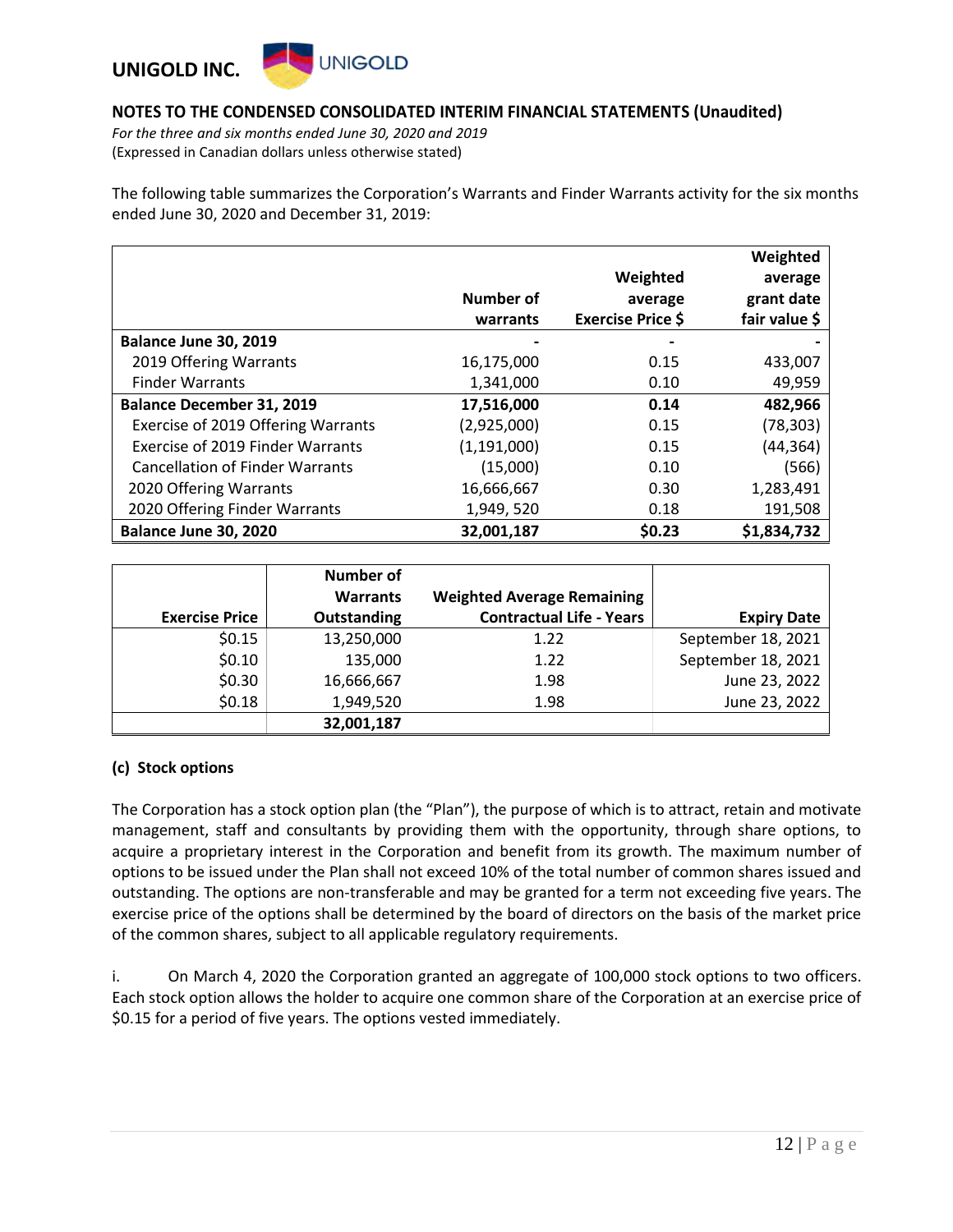

*For the three and six months ended June 30, 2020 and 2019* (Expressed in Canadian dollars unless otherwise stated)

ii. The options were estimated to have a fair value of \$10,336 on the grant date, using the Black-Scholes option pricing model based on the following assumptions:

| Grant date                  | March 4, 2020 |
|-----------------------------|---------------|
| Exercise price              | \$0.15        |
| <b>Expected life</b>        | 5.0 years     |
| <b>Expected volatility</b>  | 89.0%         |
| Risk-free rate              | .88%          |
| Expected annual dividends   | \$nil         |
| <b>Expected forfeitures</b> | Nil           |
| Grant date fair value       | \$0.103       |

iii. On March 4, 2020, the Corporation granted 50,000 stock options to a consultant providing investor relations services. The options vest 1/4 on June 4, September 4, December 4, 2020 and the final 1/4 on March 4, 2021. The options were estimated to have a fair value of \$5,155 on the grant date, using the Black-Scholes option pricing model based on the following assumptions:

| Grant date                       | March 4, 2020     |
|----------------------------------|-------------------|
| Exercise price                   | \$0.15            |
| Vesting period                   | 1⁄4 every 90 days |
| <b>Expected life</b>             | 5.0 years         |
| <b>Expected volatility</b>       | 89.0%             |
| Risk-free rate                   | .88%              |
| <b>Expected annual dividends</b> | \$nil             |
| <b>Expected forfeitures</b>      | Nil               |
| Grant date fair value            | \$0.103           |

iv. During the six months ended June 30, 2020, a total of 550,000 stock options were exercised for proceeds of \$55,000.

The following tables summarize the Corporation's stock option activity for the six months ended June 30, 2020 and December 31, 2019:

|                             |                          | <b>Weighted Average</b> |
|-----------------------------|--------------------------|-------------------------|
|                             | <b>Number of Options</b> | <b>Exercise Price</b>   |
| Balance - June 30, 2019     | 3,000,000                | \$0.24                  |
| Granted                     | 2,550,000                | 0.20                    |
| Granted                     | 250,000                  | 0.23                    |
| Balance - December 31, 2019 | 5,800,000                | 0.22                    |
| Granted                     | 150,000                  | 0.15                    |
| Exercised                   | (550,000)                | 0.22                    |
| Balance - June 30, 2020     | 5,400,000                | \$0.22                  |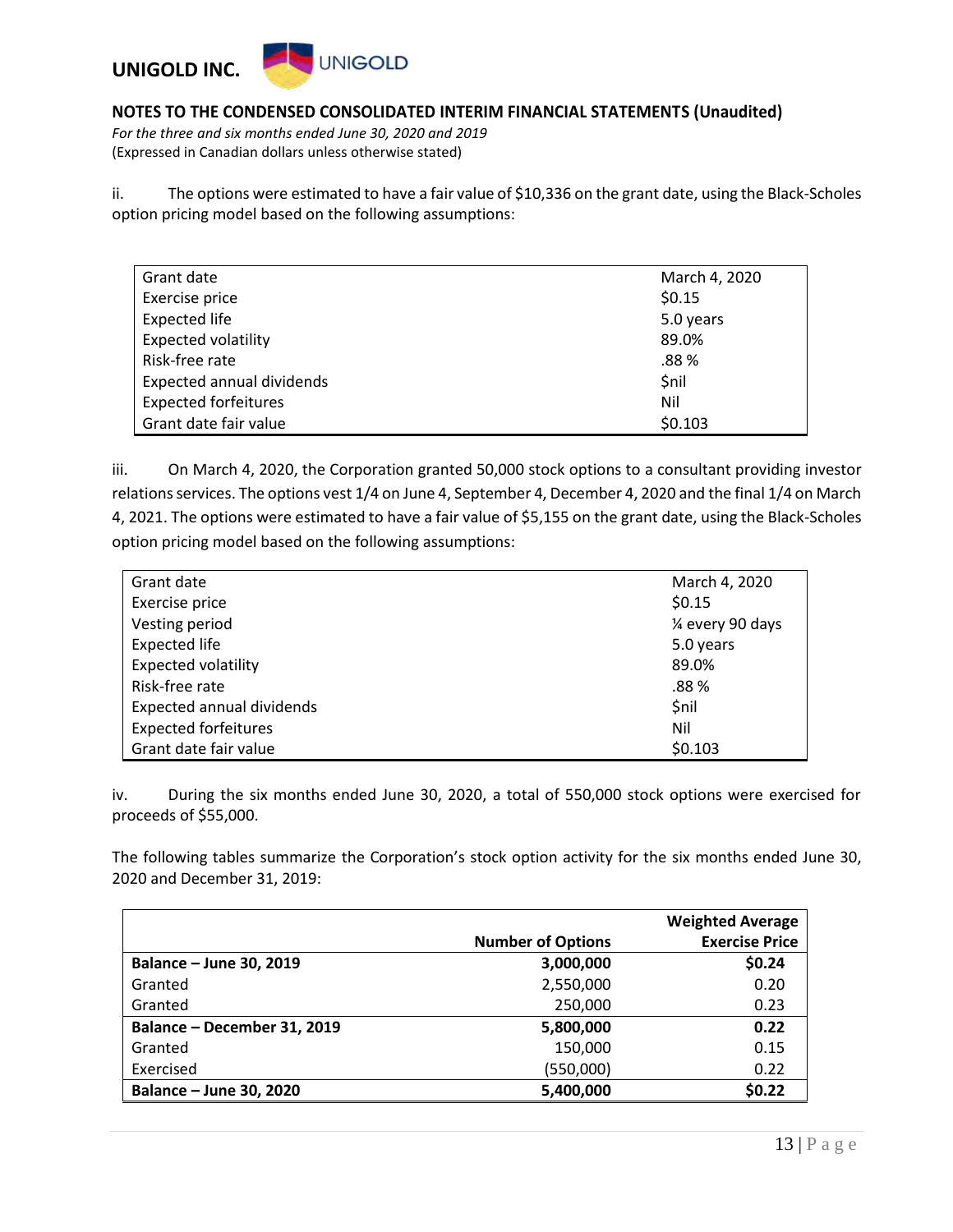### **UNIGOLD UNIGOLD INC.**

### **NOTES TO THE CONDENSED CONSOLIDATED INTERIM FINANCIAL STATEMENTS (Unaudited)**

*For the three and six months ended June 30, 2020 and 2019* (Expressed in Canadian dollars unless otherwise stated)

|                 | <b>Number of</b> | <b>Weighted Average</b>      | <b>Number of</b> |                    |
|-----------------|------------------|------------------------------|------------------|--------------------|
| <b>Exercise</b> | <b>Options</b>   | <b>Remaining Contractual</b> | <b>Options</b>   |                    |
| <b>Price</b>    | Outstanding      | Life - Years                 | Exercisable      | <b>Expiry Date</b> |
| \$0.10          | 800,000          | 0.25                         | 800,000          | September 30, 2020 |
| \$0.35          | 1,650,000        | 1.23                         | 1,650,000        | September 22, 2021 |
| \$0.20          | 2,550,000        | 4.24                         | 2,550,000        | September 25, 2024 |
| \$0.23          | 250,000          | 4.43                         | 250,000          | December 6, 2024   |
| \$0.15          | 150,000          | 4.68                         | 112,500          | March 4, 2025      |
| \$0.22          | 5,400,000        | 2.75                         | 5,361,500        |                    |

### **8. Net Loss per Share**

For the six months ended June 30, 2020, the weighted average number of common shares outstanding was 79,994,772 (December 31, 2019 - 54,800,213) and the effect of outstanding stock options on loss per share was anti-dilutive. As such, the effect of outstanding stock options used to calculate the diluted loss per share has not been disclosed for the periods presented.

### **9. Compensation**

During the three and six months ended June 30, 2020 and 2019, compensation expense included in the Condensed Consolidated Statement of Loss and Comprehensive Loss of the Corporation, was comprised as follows:

|                             | Three months ended June 30, |                      |           | Six months ended June 30, |  |
|-----------------------------|-----------------------------|----------------------|-----------|---------------------------|--|
|                             | 2020                        | 2019<br>2019<br>2020 |           |                           |  |
| Salaries and non-wage costs | \$66,689                    | \$29,827             | \$149,997 | \$62,659                  |  |
| Directors' fees             | 35,000                      | 35,000               | 70.000    | 70,000                    |  |
| Share-based compensation    | -                           |                      | 10,336    |                           |  |
|                             | \$101,689                   | \$64,827             | \$230,333 | \$132,659                 |  |

### **10. Related Party Balances and Transactions**

### **a) Related Party Transactions**

The Corporation's related parties as defined by IAS 24, *Related Party Disclosures*, include the Corporation's subsidiaries (*note 1*), the Board of Directors, close family members and enterprises that are controlled by these individuals and key management as well as certain persons performing similar functions.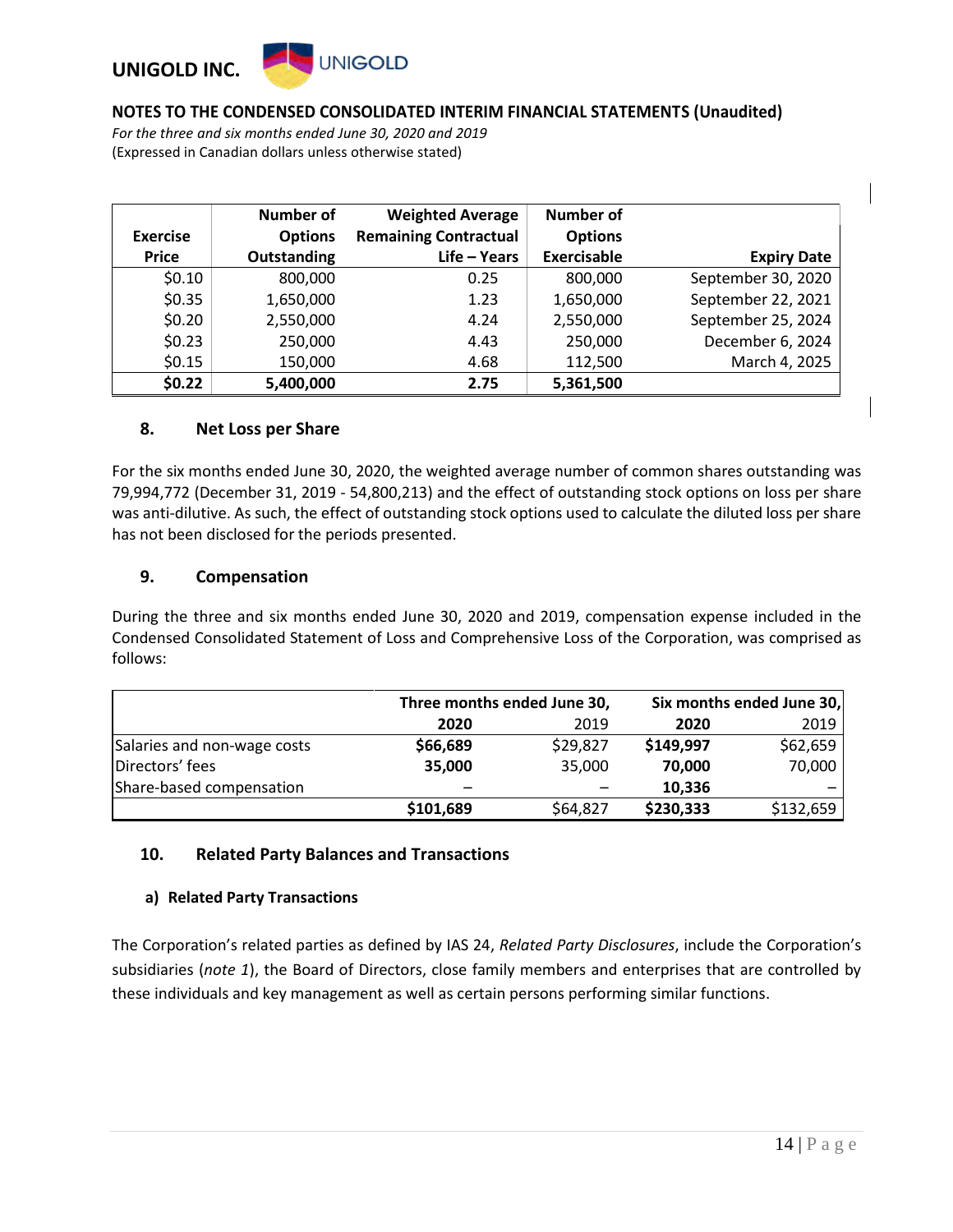

*For the three and six months ended June 30, 2020 and 2019* (Expressed in Canadian dollars unless otherwise stated)

During the six-month period ended June 30, 2020, the Corporation entered into the following transactions with related parties:

|                                                   | Three months ended June 30, |         | Six months ended June 30, |          |
|---------------------------------------------------|-----------------------------|---------|---------------------------|----------|
|                                                   | 2020                        | 2019    | 2020                      | 2019     |
| Aggregate compensation paid to                    |                             |         |                           |          |
| companies controlled by key                       |                             |         |                           |          |
| $\left $ management persons $(1)(2)(3)(4)\right $ | \$59,000                    | \$7,650 | \$259,000                 | \$24,388 |

(1) For the three months ended June 30, 2020, \$22,500 (2019 - \$nil) was paid to a corporate services provider Grove Corporate Services ("Grove") for management services (the "Services") including those provided by the Chief Financial Officer ("CFO") and Corporate Secretary;

(2) For the six months ended June 30, 2020, \$45,000 (2019 - \$nil) was paid to Grove for the Services;

(3) For the three months ended June 30, 2020, a total of \$36,500 (2019 - \$7,650) was paid to a company ("Hanson") controlled by the Chief Operating Officer ("COO") for technical services provided by Hanson and its employees;

(4) For the six months ended June 30, 2020, a total of \$214,000 (2019 - \$24,388) was paid to Hanson for technical consulting services.

These transactions were in the normal course of operations.

### **b) Key Management**

Prior to January 1, 2020 the Corporation contracted corporate services from a third-party provider ("DSA"); such services included corporate secretarial, corporate communications and administration assistance (the "Services").

Effective January 1, 2020, the Corporation entered into an agreement with Grove, a new third-party provider to deliver the Services (now including CFO services), to the Corporation.

The following is the compensation recorded for Key Management, the aggregate of which was paid to individuals, personal management corporations, DSA and Grove, during the six months ended June 30, 2020 and 2019:

|                               | Three months ended June 30, |          | Six months ended June 30, |           |
|-------------------------------|-----------------------------|----------|---------------------------|-----------|
|                               | 2020                        | 2019     | 2020                      | 2019      |
| CEO, COO, Corporate Secretary |                             |          |                           |           |
| and current and former CFO    | \$133,397                   | \$37,834 | \$408,997                 | \$87,047  |
| Directors' fees               | 35,000                      | 35,000   | 70,000                    | 70,000    |
| Share-based compensation      |                             |          | 10,336                    |           |
|                               | \$168,397                   | \$72,834 | \$489,333                 | \$157,047 |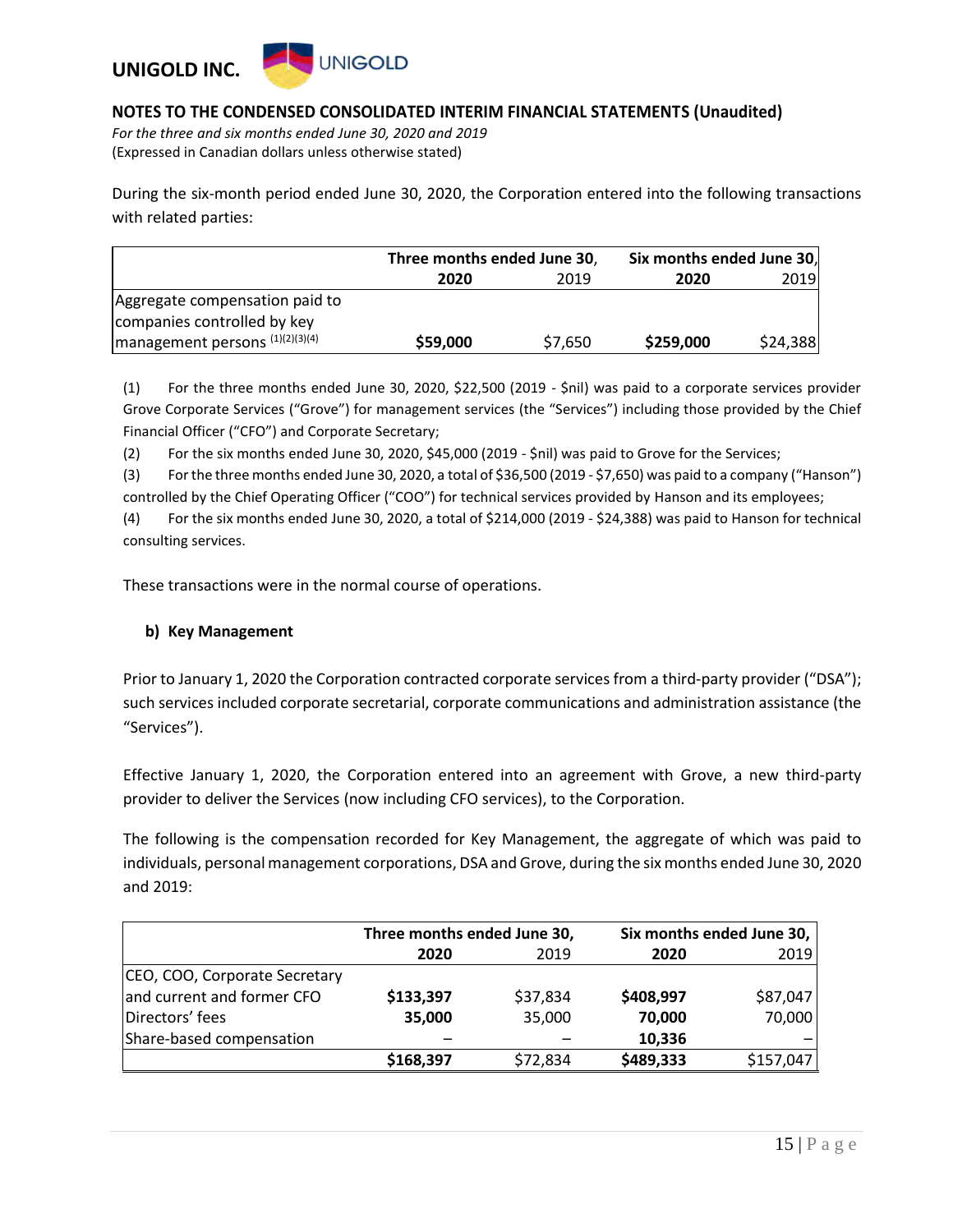

*For the three and six months ended June 30, 2020 and 2019* (Expressed in Canadian dollars unless otherwise stated)

#### **12. Supplemental Information Pertaining to Cash Flows**

| Six months ended June 30,                           | 2020        | 2019         |
|-----------------------------------------------------|-------------|--------------|
| Change in accrued exploration and evaluation assets | \$ (32,010) | \$ (94, 850) |
| Amortization included in exploration and evaluation |             |              |
| assets (notes 6, 7)                                 | \$16,656    | \$27.402     |

### **13. Financial Risk Management**

The Corporation's risk exposures and the impact on the Corporation's financial instruments are summarized below. There have been no changes in the risks, objectives, policies and procedures from the previous period.

#### **(a) Credit risk**

Credit risk is the risk of loss associated with a counterparty's inability to fulfill its payment obligations. The Corporation's credit risk is primarily attributable to cash and other receivables.

Cash is held with a reputable Canadian financial institution, from which management believes the risk of loss to be minimal.

Financial instruments included in other receivables consist of sales tax due from the Federal Government of Canada. Other receivables are in good standing as of June 30, 2020. Management believes that the credit risk concentration with respect to financial instruments included in other receivables is minimal.

### **(b) Liquidity risk**

The Corporation has in place a planning and budgeting process to help determine the funds required to support the Corporation's normal operating requirements on an ongoing basis and its capital, administrative, and exploration and evaluation expenditures. The Corporation ensures that there are sufficient funds to meet its short-term requirements, taking into account its anticipated cash flows from operations and its holdings of cash and cash equivalents.

As at June 30, 2020, the Corporation has working capital of \$6,051,207 (December 31, 2019 – \$1,369,434) comprised of: \$6,341,118 cash (December 31, 2019 - \$1,372,210) to settle current accounts payable and accrued liabilities of \$392,892 (December 31, 2019 – \$94,663). The Corporation's other current assets consist of other receivables of \$71,644 (December 31, 2019 – \$23,638), mainly comprised of HST receivable and other financial assets and prepaids of \$31,337 (December 31, 2019 – \$68,249).

See also n*ote 2* – Going Concern.

#### **(c) Market risk**

At the present time, the Corporation does not hold any interest in a mining property that is in production. The Corporation's viability and potential success depends on its ability to develop, exploit, and generate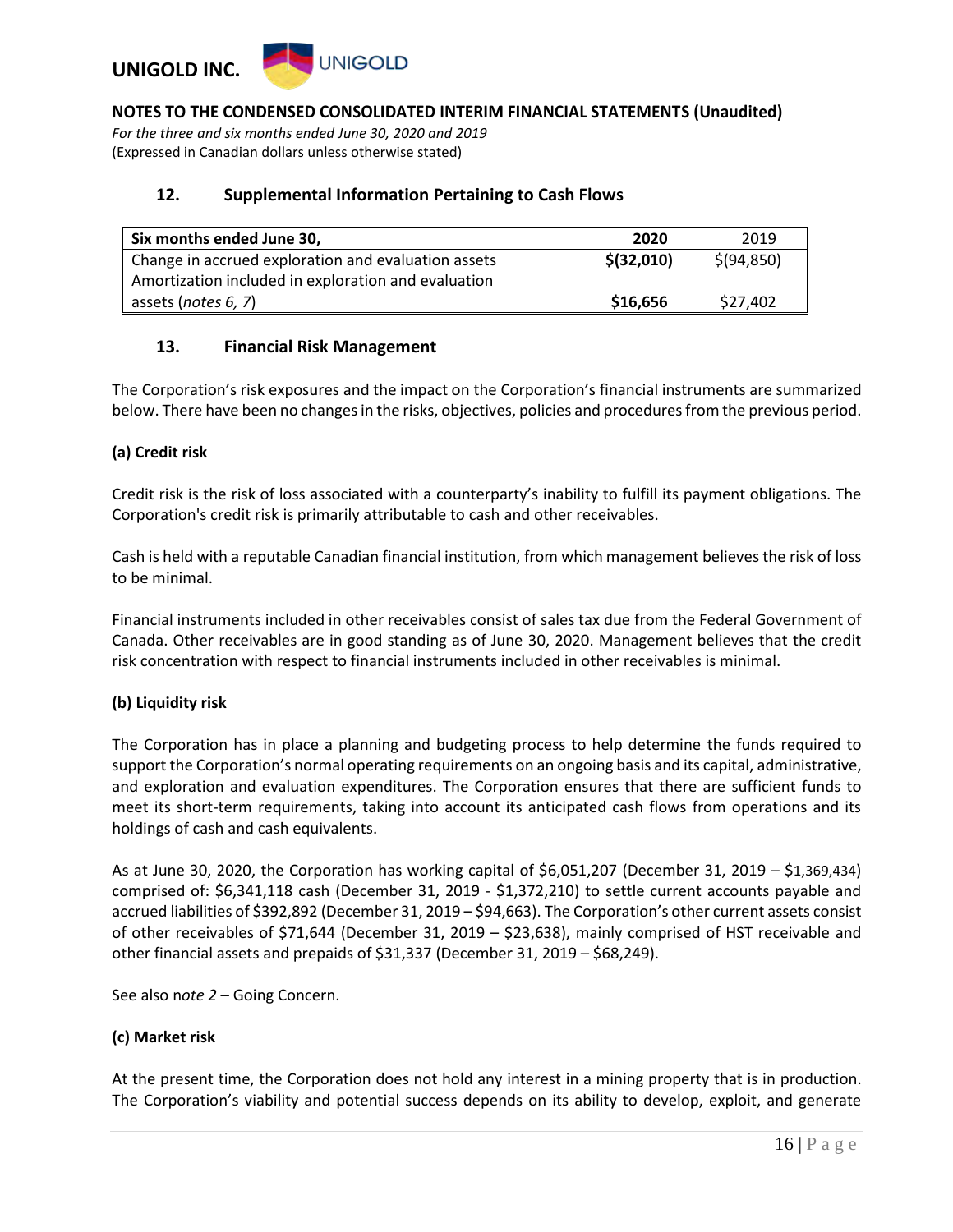

*For the three and six months ended June 30, 2020 and 2019* (Expressed in Canadian dollars unless otherwise stated)

revenue from the development of mineral deposits. Revenue, cash flow, and profits from any future mining operations in which the Corporation is involved will be influenced by precious and/or base metal prices and by the relationship of such prices to production costs. Such prices can fluctuate widely and are affected by numerous factors beyond the Corporation's control.

#### **(d) Foreign exchange risk**

The Corporation's financings are in Canadian dollars. Certain of the Corporation's transactions with its subsidiaries, Unigold Resources Inc. and Unigold Dominicana, S.R.L., are incurred in foreign currencies and are therefore subject to gains or losses due to fluctuations in exchange rates. The Corporation is therefore subject to foreign exchange risk. As at June 30, 2020, the Corporation had cash balances of \$36,050 (December 31, 2019 – \$42,821) in United States dollars (USD). Accounts payable at June 30, 2020, were USD 1,500 (December 31, 2019 – USD 19,034).

Sensitivity to a plus or minus 5% change in the foreign exchange rate would not have resulted in a significant fluctuation in the loss for the six months ended June 30, 2020. The Corporation does not undertake currency hedging activities to mitigate its foreign currency risk.

#### **(e) Interest rate risk**

Interest rate risk is the risk that the fair value of future cash flows of a financial instrument will fluctuate because of changes in market interest rates. The Corporation's current policy is to earn interest on bank balances which approximate rates available from investment-grade short-term deposit certificates issued by its financial institutions. The Corporation periodically monitors the investments it makes and is satisfied with the creditworthiness of its financial institutions. As of June 30, 2020, interest rate risk is minimal since the Corporation has no interest-bearing debt instruments.

A sensitivity analysis has determined that an interest rate fluctuation of 5% in interest rates would not have resulted in significant fluctuation in the interest income during the six months ended June 30, 2020.

### **(f) Fair value of financial assets and liabilities**

Fair value estimates are made at the statement of financial position date based on relevant market information and information about the financial instrument. These estimates are subjective in nature and involve uncertainties in significant matters of judgment and therefore cannot be determined with precision. Changes in assumptions could significantly affect these estimates.

As at June 30, 2020 and December 31, 2019, the book values of cash, other receivables, other financial assets, and accounts payable and accrued liabilities approximate their respective fair values due to the short-term nature of these instruments.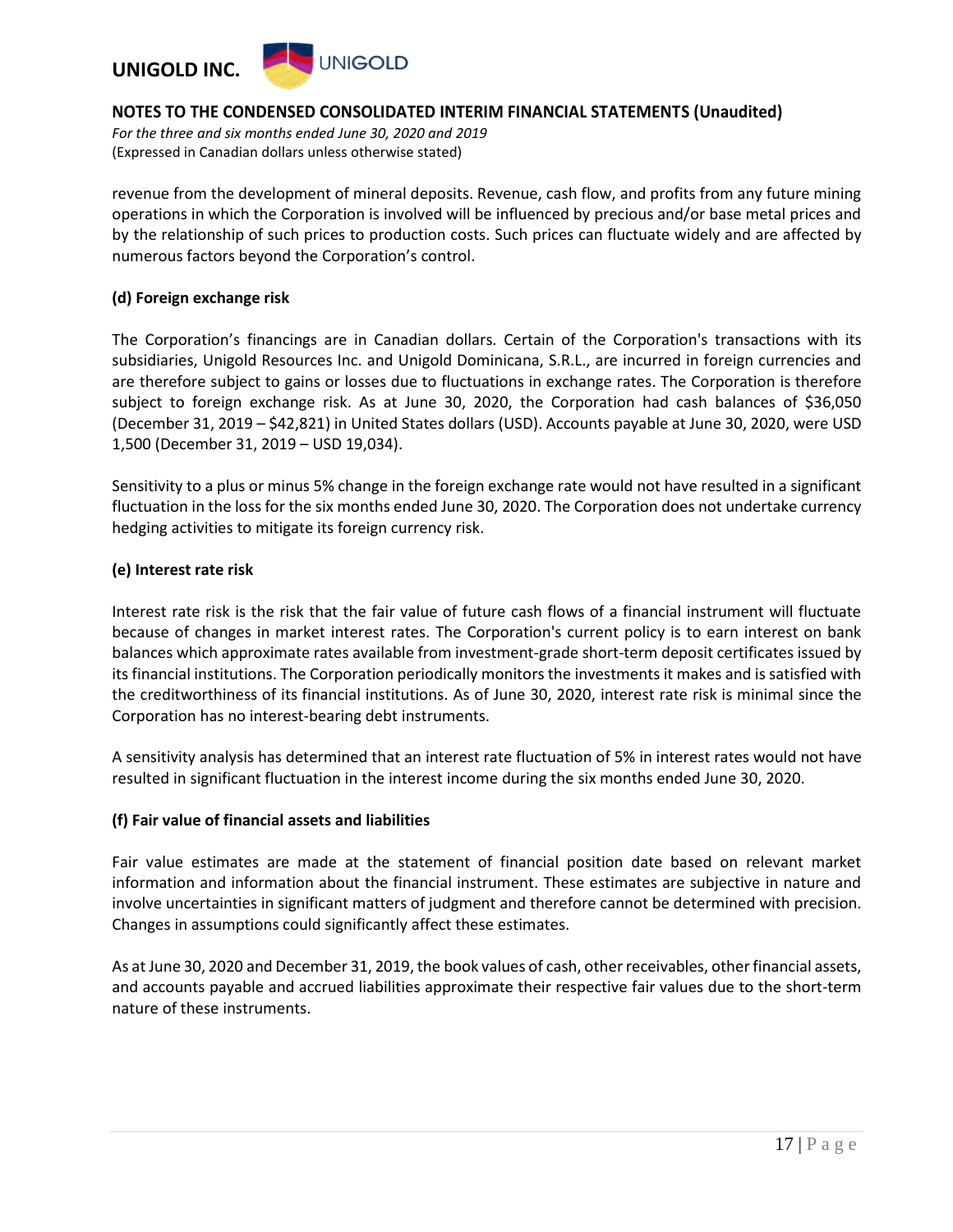

*For the three and six months ended June 30, 2020 and 2019* (Expressed in Canadian dollars unless otherwise stated)

### **14. Capital Risk Management**

The Corporation considers its capital structure to consist of equity attributable to shareholders of the Corporation which at June 30, 2020 was \$49,417,177 (December 31, 2019 – \$43,641,646). The Corporation manages its capital structure and makes adjustments to it, in order to have the funds available to support its exploration and operations activities.

The Corporation's objective when managing capital is to safeguard the Corporation's ability to continue as a going concern in order to pursue the exploration of its exploration properties and maximize shareholder returns. The Corporation satisfies its capital requirements through careful management of its cash resources and by utilizing its existing credit facility or equity issues, as necessary, based on the prevalent economic conditions of both the industry and the capital markets and the underlying risk characteristics of the related assets. Management reviews its capital management approach on an ongoing basis. The Corporation and its subsidiaries are not subject to externally imposed capital requirements.

### **15. Commitments and Contingencies**

### **(a) Legal proceedings**

The Corporation and its entities are party to certain legal proceedings arising in the ordinary course of business. In the opinion of management, there are no current legal proceedings or other claims outstanding, which, on final disposition, could have a material adverse effect on the financial position of the Corporation.

### **(b) Environmental matters**

The Corporation has operated in the mineral exploration industry in the Dominican Republic for many years. The enforcement of environmental regulation in the Dominican Republic is evolving and the enforcement posture of government authorities is continually being reconsidered. The Corporation periodically evaluates its obligations under environmental regulations.

The Corporation's exploration activities are subject to various federal, provincial and international laws and regulations governing the protection of the environment. These laws and regulations are continually changing and generally becoming more restrictive. The Corporation conducts its operations so as to protect public health and the environment and believes its operations are materially in compliance with all applicable laws and regulations. The Corporation has made, and expects to make in the future, expenditures to comply with such laws and regulations.

### **(c) Guarantees**

The Corporation has no guarantees outstanding.

#### **(d) Contingencies – Employment Contracts**

The Corporation is a party to certain corporate and technical employment contracts. If the employees are terminated for 'other than cause' or 'change of control', then the employees shall be entitled to severance payments equal to 12 months' compensation. Directors' fees are set at \$140,000 per annum. The Dominican Republic has laws requiring payments of approximately \$98,937 if those employees are terminated. As the likelihood of these events taking place is not determinable, the contingent payments have not been reflected in these condensed consolidated interim financial statements.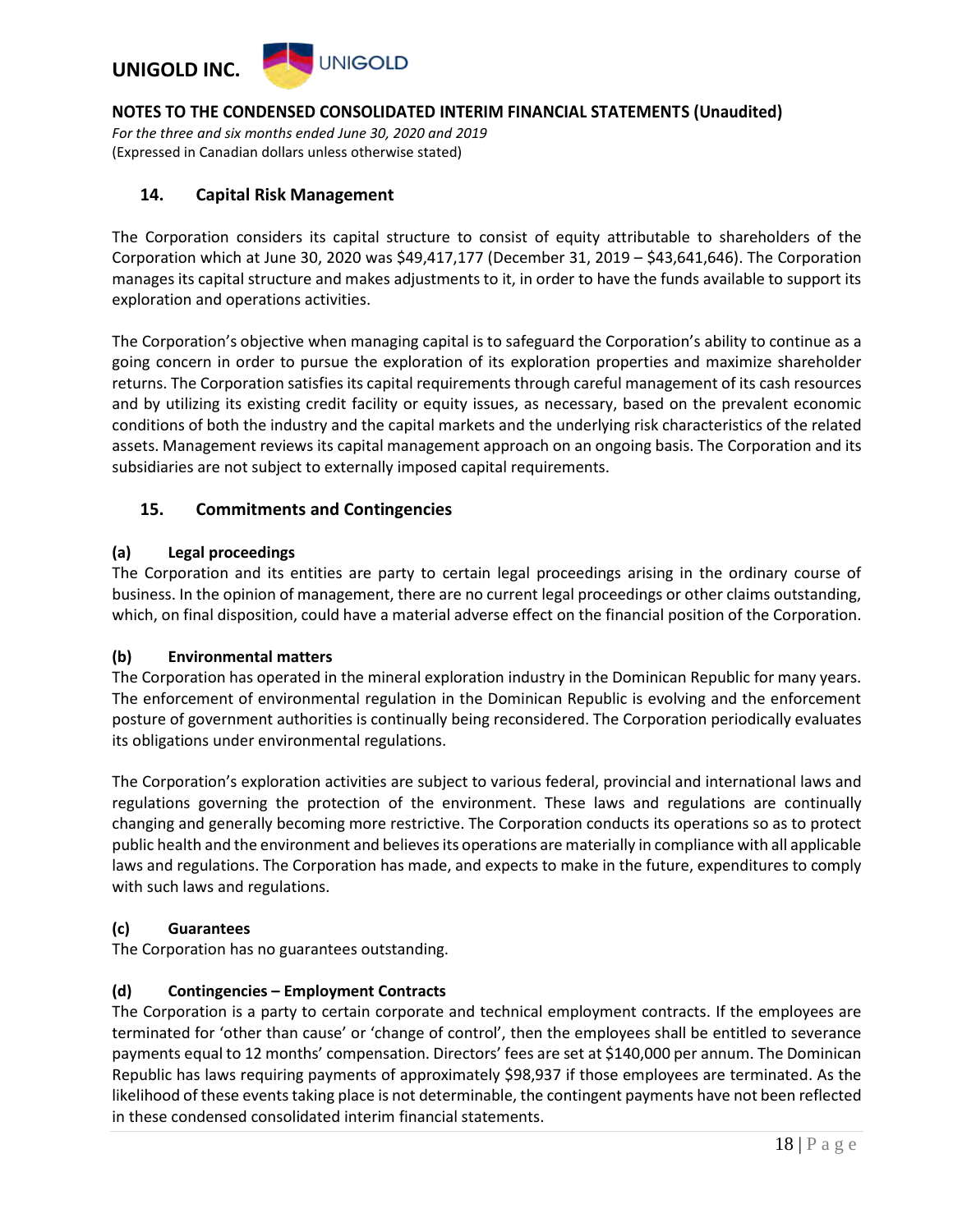

*For the three and six months ended June 30, 2020 and 2019* (Expressed in Canadian dollars unless otherwise stated)

#### **(e) Operating contractual obligations**

In the normal course of business, the Corporation enters into one-year service contracts, routinely.

Currently, the minimum contractual payments over 2020 are as follows:

| Year                                              | 2020      |
|---------------------------------------------------|-----------|
| Office lease (Dominican Republic or DR)           | \$4,000   |
| Corporate services (Toronto) <sup>(1)</sup>       | \$150,000 |
| Technical and corporate costs - DR <sup>(2)</sup> | \$120,000 |
|                                                   | \$274,000 |

- (1) Corporate services includes: CFO, Corporate Secretarial, administrative and corporate communications services, transfer agency fees, exchange listing and SEDAR filing costs, audit and tax services, IR consulting fees
- (2) Technical and corporate costs in the DR includes: wages, security, camp, field, legal and other costs

Currently, the minimum contractual payments over the next five years are as follows:

| Year                   | Total     | 2020      | 2021                     | 2022 | 2023                     | 2024 |
|------------------------|-----------|-----------|--------------------------|------|--------------------------|------|
| Office lease           | \$4,000   | \$4,000   | ∽–                       |      |                          |      |
| Services – Toronto and |           |           |                          |      |                          |      |
| Dominican Republic     | 270,000   | 270,000   | $\overline{\phantom{0}}$ | -    | $\overline{\phantom{0}}$ |      |
|                        | \$274,000 | \$274,000 |                          |      |                          |      |

Non-cancellable operating lease commitments:

|                                             |               | December 31, |
|---------------------------------------------|---------------|--------------|
| As at                                       | June 30, 2020 | 2019         |
| Within one year                             | \$2,000       | \$9,000      |
| After one year but not more than five years | -             |              |
| More than five years                        |               |              |

### **(f) 2015 Private Placement**

In connection with the 2015 private placement, an investment agreement was signed which gave Osisko Gold Royalties Ltd. ("Osisko") certain rights as long as Osisko continued to hold Unigold shares equal to at least 10% of the issued and outstanding Unigold shares on a non-diluted basis. Osisko dropped below 10% ownership based on the June 23 financing. As a result, many of the rights granted to Osisko in the 2015 placement have terminated. Osisko continues to hold an option to purchase a 2% net smelter return ("NSR") royalty on Unigold's Neita property for a consideration of \$2,000,000, exercisable 90 days following the delivery of a feasibility study. Once exercised, Unigold will have the right to repurchase a 1% NSR (being 50% of the 2% NSR held by Osisko) for \$1,000,000 until 90 days following the achievement of commercial production.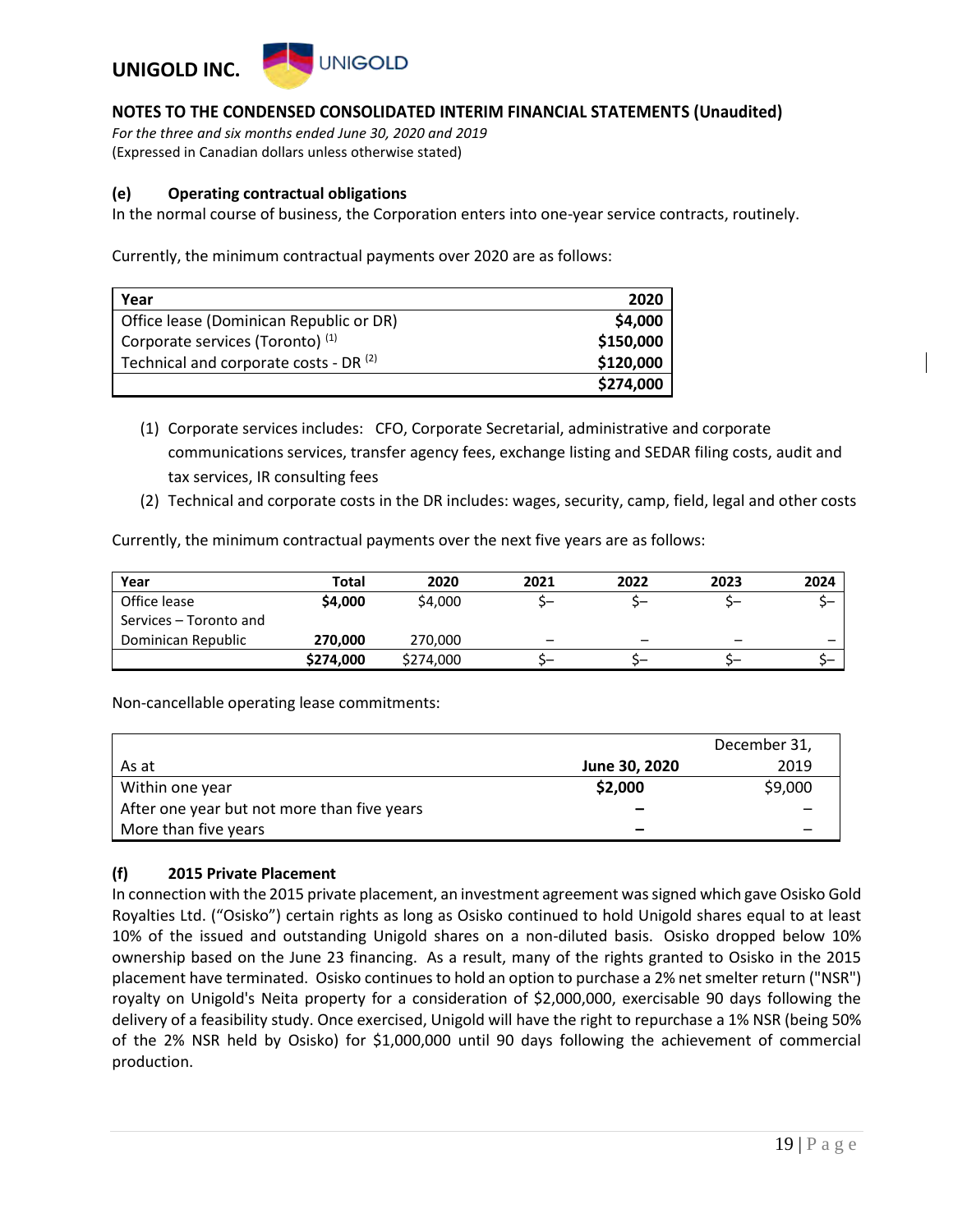

*For the three and six months ended June 30, 2020 and 2019* (Expressed in Canadian dollars unless otherwise stated)

#### **(g) Corporate Services Agreement**

Commencing January 1, 2020, the Corporation entered into an agreement with Grove. Grove is a private company that provides CFO and Corporate Secretarial consulting services, corporate communications and administrative services to the Corporation, at a monthly cost of \$7,500 plus HST taxes. This is an annual, renewable agreement which may be terminated by the Corporation with 90 days' written notice provided to ServiceCo, of the Corporation's intention to terminate the agreement. See note 11(a) – *Related Party Transactions*.

#### **16. Segmented Information**

The Corporation's only activity is mineral exploration and evaluation. All of the Corporation's land, vehicles, field equipment, and camp and buildings (see *note 6*) are physically located in the Dominican Republic. All of the Corporation's exploration and evaluation activities referred to in *note 7* relate to properties in the Dominican Republic.

The following table includes the principal components of the Corporation's segmented information:

|                   | As at and for the six months ended June 30, 2020 |              |              |  |  |
|-------------------|--------------------------------------------------|--------------|--------------|--|--|
|                   | Dominican                                        |              |              |  |  |
|                   | Canada                                           | Republic     | Total        |  |  |
| Assets            | \$6,302,123                                      | \$43,510,777 | \$49,812,900 |  |  |
| Liabilities       | (386, 875)                                       | (6,017)      | (392, 892)   |  |  |
| Investment income | 408                                              |              | 408          |  |  |
| Other expenses    | (458,943)                                        | (5, 393)     | (464,336)    |  |  |

|                   | As at and for the six months ended June 30, 2019 |                   |              |  |  |  |  |
|-------------------|--------------------------------------------------|-------------------|--------------|--|--|--|--|
|                   |                                                  | Dominican         |              |  |  |  |  |
|                   | Canada                                           | Republic<br>Total |              |  |  |  |  |
| Assets            | \$145,493                                        | \$40,982,594      | \$41,128,087 |  |  |  |  |
| Liabilities       | 158,648                                          | 178,763<br>20,115 |              |  |  |  |  |
| Investment income |                                                  | 8                 |              |  |  |  |  |
| Other expenses    | (234, 540)                                       | (20, 510)         | (255,050)    |  |  |  |  |

### **17. Subsequent events**

Subsequent to June 30, 2020, an aggregate of 8,225,000 Warrants, 54,000 Finder Warrants and 550,000 Stock Options have been exercised, for proceeds of \$1,294,150.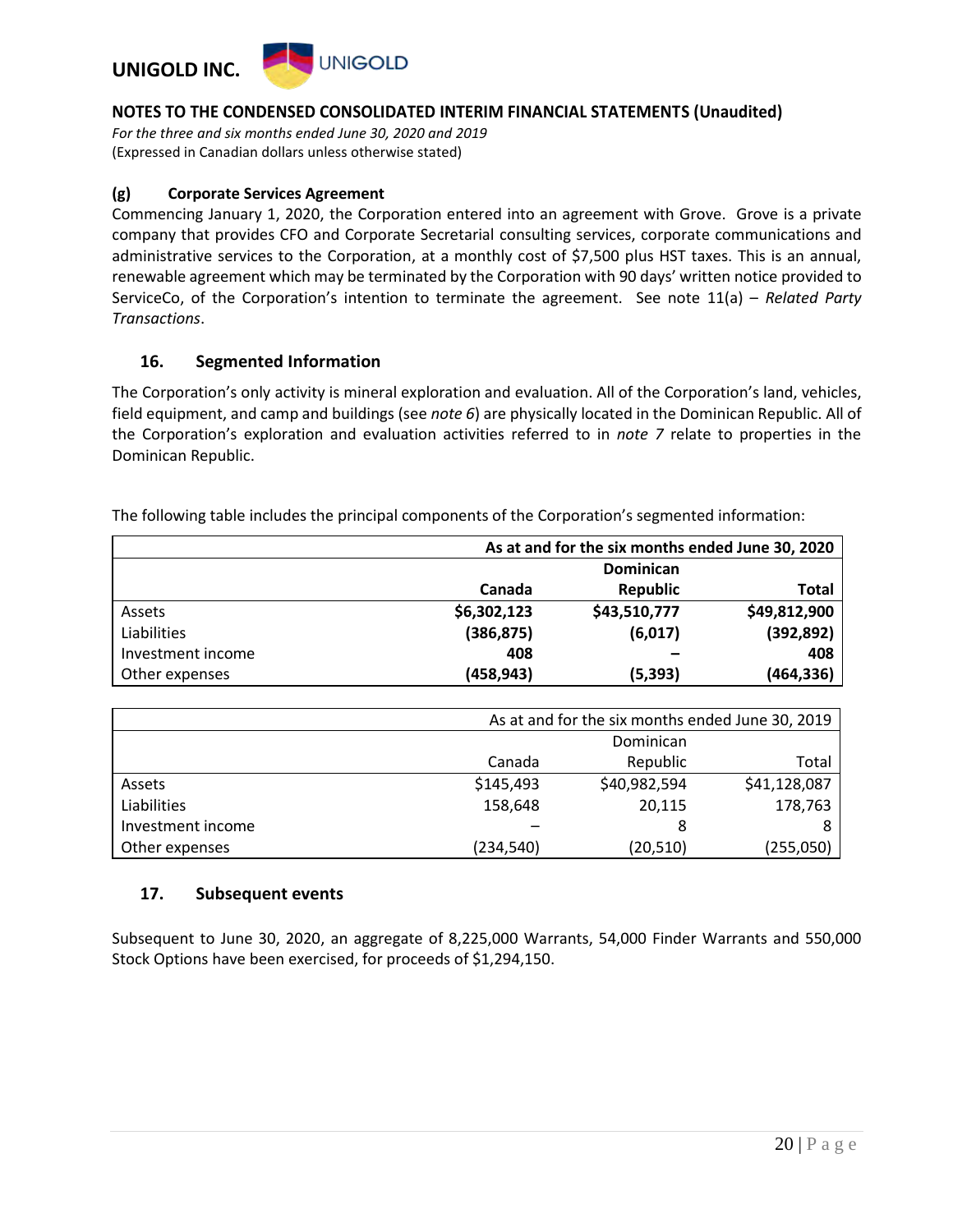

**UNIGOLD INC.**

# **MANAGEMENT'S DISCUSSION AND ANALYSIS**

**For the six months ended June 30, 2020**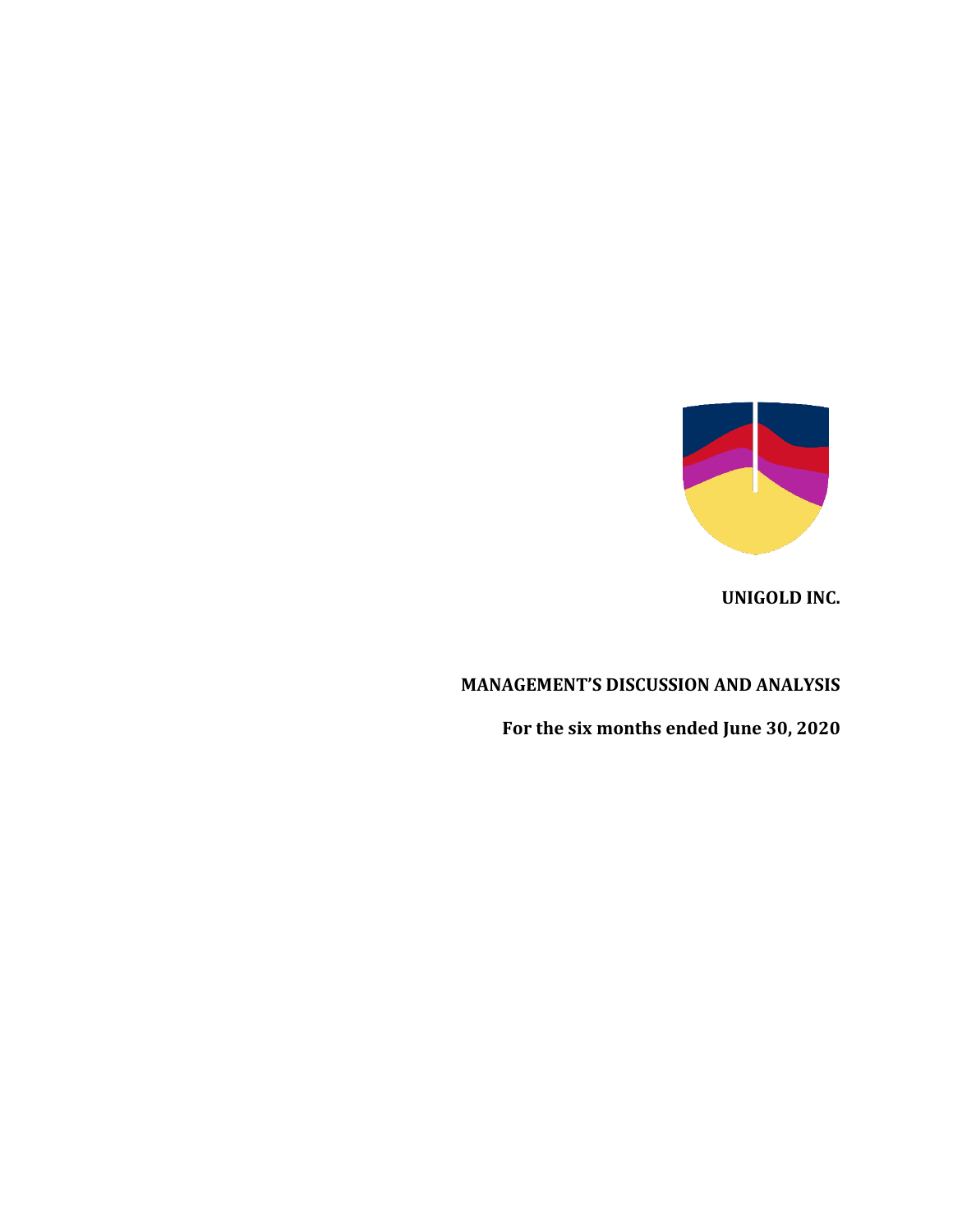## **UNIGOLD INC.**

### **MANAGEMENT'S DISCUSSION AND ANALYSIS**

The following discussion and analysis ("MD&A") of the unaudited, condensed consolidated interim operating results and financial condition of Unigold Inc. ("Unigold" or the "Corporation") for the fiscal periods ended June 30, 2020 and 2019 should be read in conjunction with the unaudited, condensed consolidated interim financial statements of the Corporation and notes thereto at June 30, 2020 (the "Interim Financial Statements") and the audited consolidated financial statements for the years ended December 31, 2019 and 2018 and the notes thereto (the "Annual Financial Statements"). All financial information in this MD&A has been prepared in accordance with International Financial Reporting Standards ("IFRS"), and all dollar amounts are expressed in Canadian dollars unless otherwise indicated. Additional information, including the Corporation's press releases, has been filed electronically through the System for Electronic Document Analysis and Retrieval ("SEDAR") and is available online at www.sedar.com. The date of this report is August 27, 2020.

## *1. Corporation Overview*

Unigold is a Canadian based, growth oriented, junior natural resource Corporation focused on exploring and developing its significant land position in the Dominican Republic, within the highly prospective, Cretaceous age, Tireo Formation. Unigold operates through its wholly owned Canadian subsidiary, Unigold Resources Inc. ("URI"), and URI'S 97 per cent-owned subsidiary, Unigold Dominicana, S.R.L., which is incorporated in the Dominican Republic.

## *2. Forward-Looking Statements*

This MD&A contains "forward-looking information" within the meaning of applicable Canadian securities legislation. Forward-looking information includes, but is not limited to, information concerning Unigold's exploration program and planned gold production as well as Unigold's strategies and future prospects. Generally, forward-looking information can be identified by the use of forward-looking terminology such as "plans", "expects", or "does not expect", "is expected", "budget", "scheduled", "estimates", "forecasts", "intends", "anticipates", or "does not anticipate", or "believes" or variations of such words and phrases or statements that certain actions, events or results "may", "could", "would", "might", or "will be taken", "occur", or "be achieved". Forward-looking information is based on the opinions and estimates of management at the date the information is made, and is based on a number of assumptions and subject to a variety of risks and uncertainties and other factors that could cause actual events or results to differ materially from those projected in the forwardlooking information. Assumptions upon which such forward-looking information is based include, without limitation, availability of skilled labour, equipment, and materials; the potential of the Corporation's properties to contain economic metals deposits; the Corporation's ability to meet its working capital needs for the twelve-month period ending June 30, 2021; and the plans, costs, timing and capital for future exploration and development of the Corporation's property interests in the Dominican Republic. Many of these assumptions are based on factors and events that are not within the control of Unigold and there is no assurance they will prove to be correct. Factors that could cause actual results to vary materially from results anticipated by such forward-looking information include

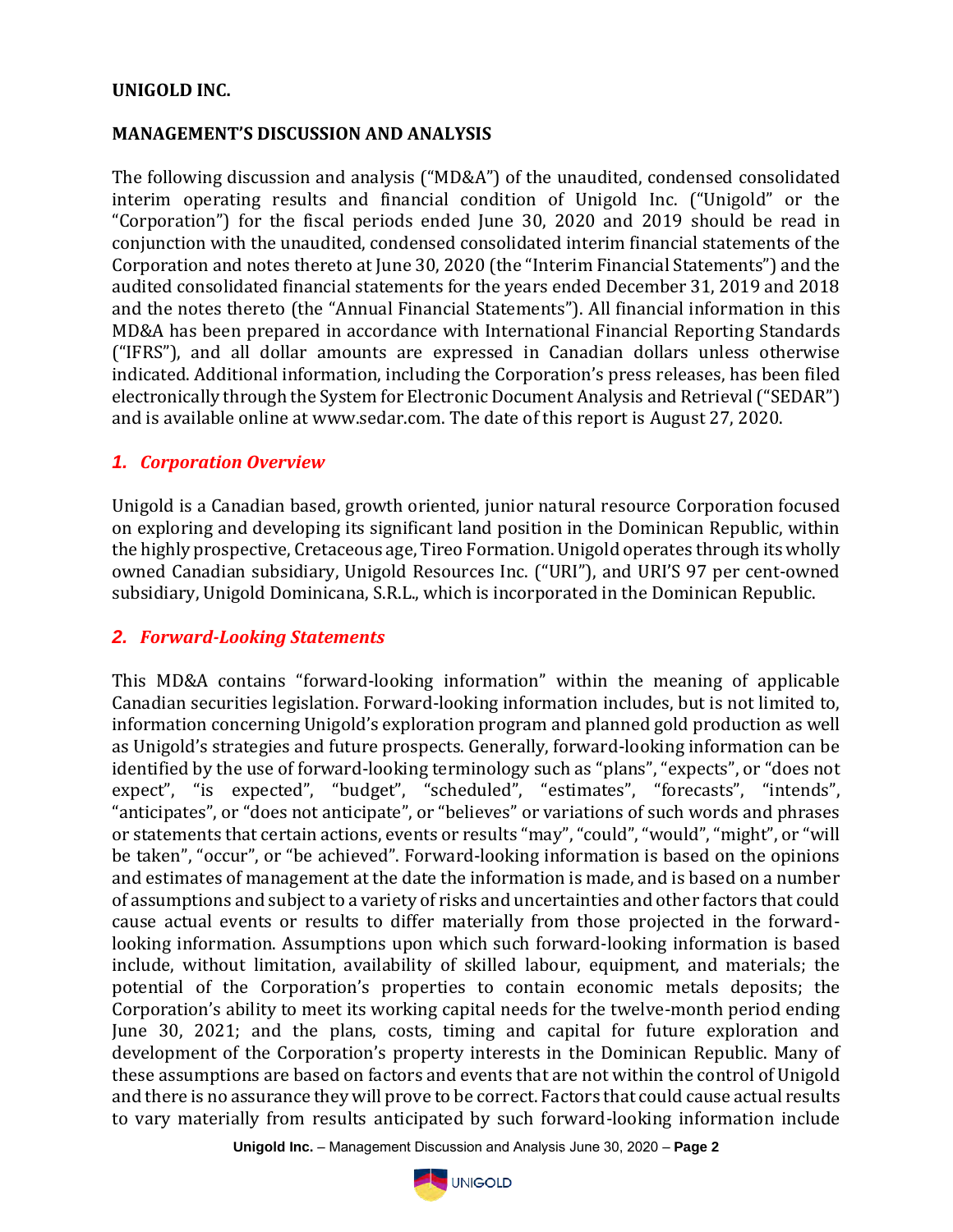changes in market conditions, variations in ore reserves, resources, grade or recovery rates, risks relating to international operations (including legislative, political, social, or economic developments in the jurisdictions in which Unigold operates), economic factors, government regulation and approvals, environmental and reclamation risks, actual results of exploration activities, fluctuating metal prices and currency exchange rates, costs, changes in project parameters, conclusions of economic evaluations, the possibility of project cost overruns or unanticipated costs and expenses, labour disputes and the availability of skilled labour, failure of plant, equipment or processes to operate as anticipated, capital expenditures and requirements for additional capital, risks associated with internal control over financial reporting, and other risks of the mining industry. Although Unigold has attempted to identify important factors that could cause actual actions, events or results to differ materially from those described in forward-looking information, there may be other factors that cause actions, events or results not to be anticipated, estimated or intended. There can be no assurance that forward-looking information will prove to be accurate, as actual results and future events could differ materially from those anticipated in such information. Unigold undertakes no obligation to update forward-looking information if circumstances or management's estimates or opinions should change except as required by applicable securities laws. The reader is cautioned not to place undue reliance on forward-looking information.

## *3. Nature of Operations and Going Concern*

On November 12, 2013, the Corporation announced an initial inferred pit-constrained mineral resource estimate for the Candelones deposits. This resource was estimated to be 39.5 M tonnes averaging 1.6 grams per tonne ("g/t") gold ("Au") containing 2.0M ounces ("oz.") of gold. On February 24, 2015, the Corporation announced an updated inferred mineral resource estimate for the Candelones Extension deposit, assuming underground mining of this deposit. The updated resource estimated 5.2 M tonnes averaging 5.3 g/t Au containing 894,000 oz. of gold with 0.35 percent ("%") copper ("Cu") containing 41.2 M lbs of copper. See press release 2018-05 dated November 2, 2018 for details pertaining to the estimated resources. Mineral resources are not mineral reserves and do not have demonstrated economic viability. A mineral resource is a concentration or occurrence of solid material of economic interest in or on the Earth's crust in such form, grade or quality and quantity that there are reasonable prospects for eventual economic extraction. The location, quantity, grade or quality, continuity and other geological characteristics of a mineral resource are known, estimated or interpreted from specific geological evidence and knowledge, including sampling.

The recoverability of the amounts shown for mineral properties and deferred exploration and evaluation costs are dependent upon the existence of economically recoverable mineral reserves, the ability of the Corporation to obtain the necessary financing to complete its exploration programs and upon future profitable production or proceeds from disposition of such properties.

The Interim Financial Statements have been prepared on a going concern basis. The going concern basis of presentation assumes that the Corporation will continue in operation for the foreseeable future and be able to realize its assets and discharge its liabilities and commitments in the normal course of business. Because of continuing operating losses, the

**Unigold Inc.** – Management Discussion and Analysis June 30, 2020 – **Page 3**

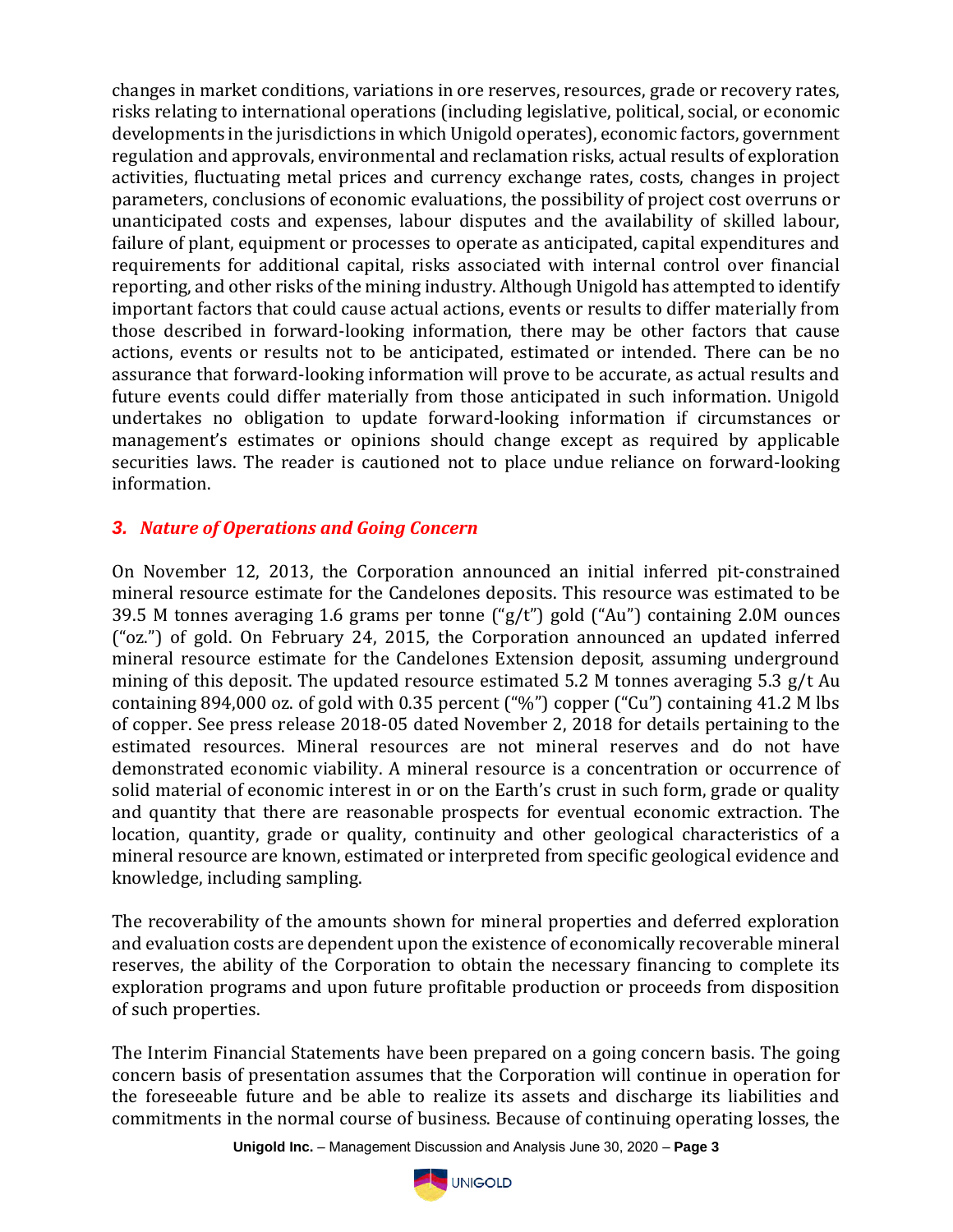Corporation's continuance as a going concern is dependent upon its ability to obtain and manage adequate financing to meet the financial obligations of the Corporation or to reach profitable levels of operation. To address its financing requirements, the Corporation will seek from time to time, financing through measures that may include joint venture agreements, debt and equity financings, asset sales, and rights offerings to existing shareholders and/or another financial transaction.

It is not possible to predict whether financing efforts will be successful or if Unigold will attain profitable levels of operation. The Interim Financial Statements do not include any adjustments to the carrying values of assets and liabilities and the reported expenses and statement of financial position classification that would be necessary should the Corporation be unable to continue as a going concern and therefore be required to realize its assets and liquidate its liabilities and commitments in other than the normal course of business and at amounts different from those in the Corporation's Interim Financial Statements. These adjustments could be material.

# *Objectives for 2020*

- Continue to expand high grade Epithermal mineralization;
- Convert a portion of the inferred mineral resources to measured and indicated classification;
- Establish a preliminary process flow sheet and plant design for the Epithermal Sulphide mineralization;
- Complete an economic study on the oxide portion of the deposit; and
- Begin systematic exploration of other targets within the Concession footprint recognizing observations collected during recent exploration drilling at Candelones Extension deposit.

The Corporation's long-term objective is to provide an updated NI-43-101 mineral resource estimate of sufficient size and quality to support a preliminary economic assessment of the project and application to convert the Candelones deposit from an Exploration license to an Exploitation license.

# *MD&A Period Highlights*

# **CORPORATE**

- ➢ Raised \$6 million gross proceeds from the issuance of 33,333,334 units; each unit being comprised of one common share and one-half warrant;
- $\triangleright$  From April 1, 2020 to the date of this MD&A, a total of 12,495,000 warrants, 1,245,000 finder warrants, and 1,100,000 stock options were exercised for proceeds of \$2,108,750 – See Section 5 – Liquidity and Capital Resources;
- ➢ Engaged Grove Corporate Services to provide professional management services included those to provided by the CFO and Corporate Secretary ("Grove");
- $\triangleright$  The Corporation extended the agreement with Adelaide Capital Markets Inc. to provide investor relations and market awareness services to the Corporation, until August 2021;
- **Unigold Inc.** Management Discussion and Analysis June 30, 2020 **Page 4** ➢ The Corporation retained Clarkham Capital Ltd. to provide European investor relations and market awareness services to the Corporation until August 2021;

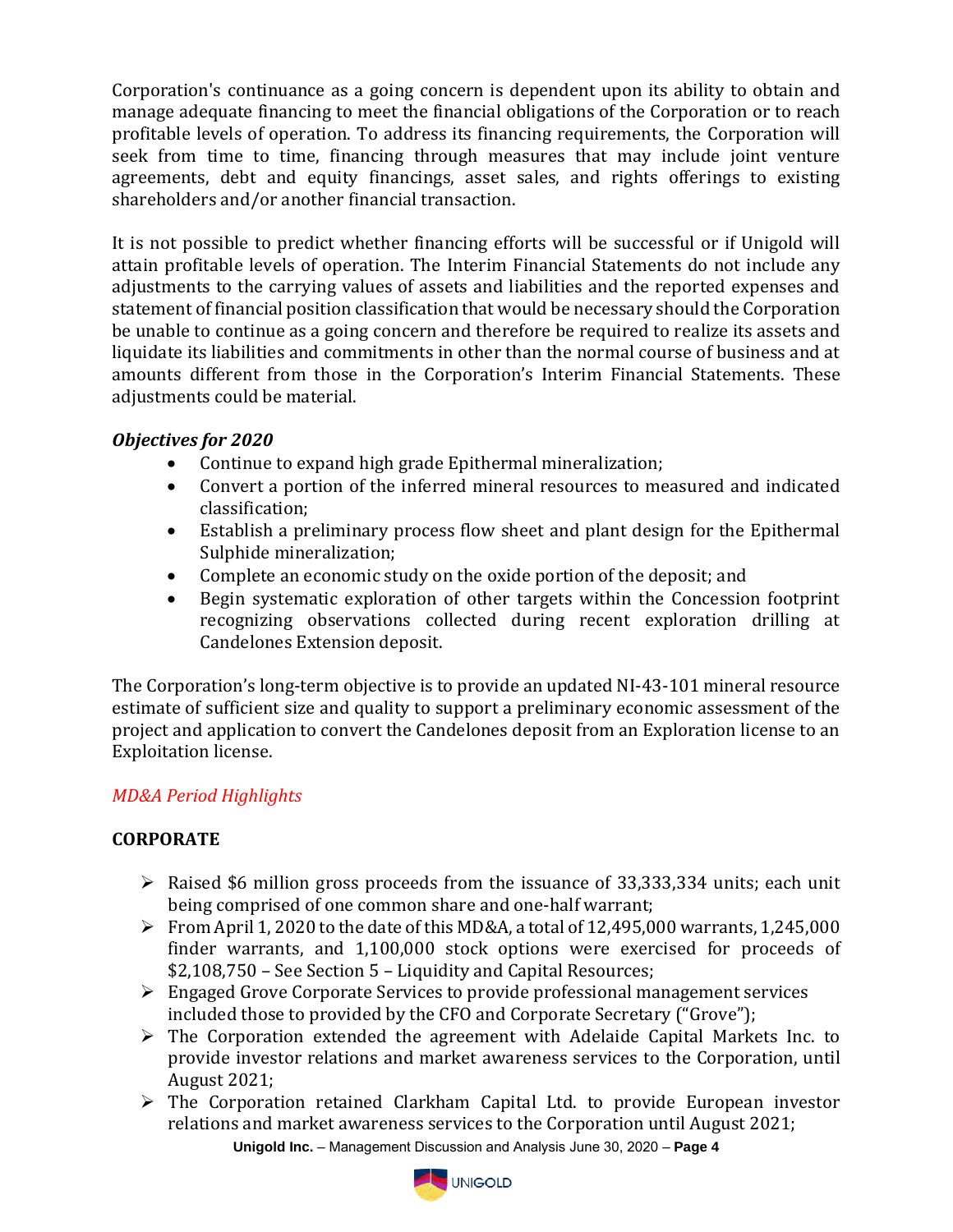$\triangleright$  All operations in the Dominican Republic ("DR"). Including the drill programs, were suspended, from late March onwards, due to Covid-19 travel restrictions in both Canada and the DR, however as at the date of this MD&A, operations have resumed.

# **TECHNICAL**

- ➢ Unigold Phase 1 Metallurgical Studies Indicate 84% Gold Recovery from Candelones Extension Mineralization Using Conventional Recovery Processes;
- ➢ Phase 1 Metallurgical Studies indicate 85% gold recovery and 35% silver recovery from oxide mineralization in standard column tests suggesting heap leaching may be a viable option for the at-surface oxide mineralization;
- ➢ During the six months ended June 30, 2020 (or "Reporting Period"), the Corporation expended \$1,093,960 for exploration costs – See Section 4 – Results of Operations for breakdown;
- ➢ The Corporation contracted Micon International Limited ("Micon") to provide an updated pit-constrained mineral resource estimate;
- ➢ The Corporation contracted Bureau Veritas Minerals, under the supervision of Micon, to complete a second phase of metallurgical tests designed to determine a process flowsheet for the communition and recovery of gold from Candelones; and
- $\triangleright$  The Corporation contracted JDS Energy & Mining Inc. to provide a scoping-level study for internal use utilizing underground mining for high-grade epithermal mineralization. The scoping study is expected to identify data required for the completion of a Feasibility Study, as well provide the Corporation with sufficient data to determine the minimum resources required to support an economic operation at Candelones.
- $\triangleright$  The Corporation published an updated Resource Estimate for the oxide portion of the mineralization at Candleones (see PR 2020-18 date August 27, 2020 for details):
	- o Over 80% conversion of Inferred oxide resource to Measured and Indicated categories;
	- o Pit constrained Measured and Indicated Oxide Resource of 3.43 M tonnes averaging 0.84 g/t Au (92,000 ozs Au contained) in a low strip starter pit;
	- o Inferred Oxide Resource of 1.61 M tonnes averaging 0.74 g/t Au (38,000 ozs Au) within the same starter pit;
	- o Waste : Resource ratio of oxide starter pit is 0.2:1.0;
- $\triangleright$  The Corporation published its highest grade continuous drill intersection to date : 30 m grading 9.02 g/t gold, 5.1 g/t silver and 0.63% copper

# *4. Results of Operations*

# *A. Exploration*

# Geological Setting

Unigold's Neita concession covers a 21,031 Ha area within the highly prospective Tireo Formation, a 300 km x 75 km succession of intermediate volcanic and sedimentary rocks trending northwesterly through the island of Hispaniola. The island of Hispaniola was formed by island arc volcanism and tectonism, the result of subduction of the North America

**Unigold Inc.** – Management Discussion and Analysis June 30, 2020 – **Page 5**

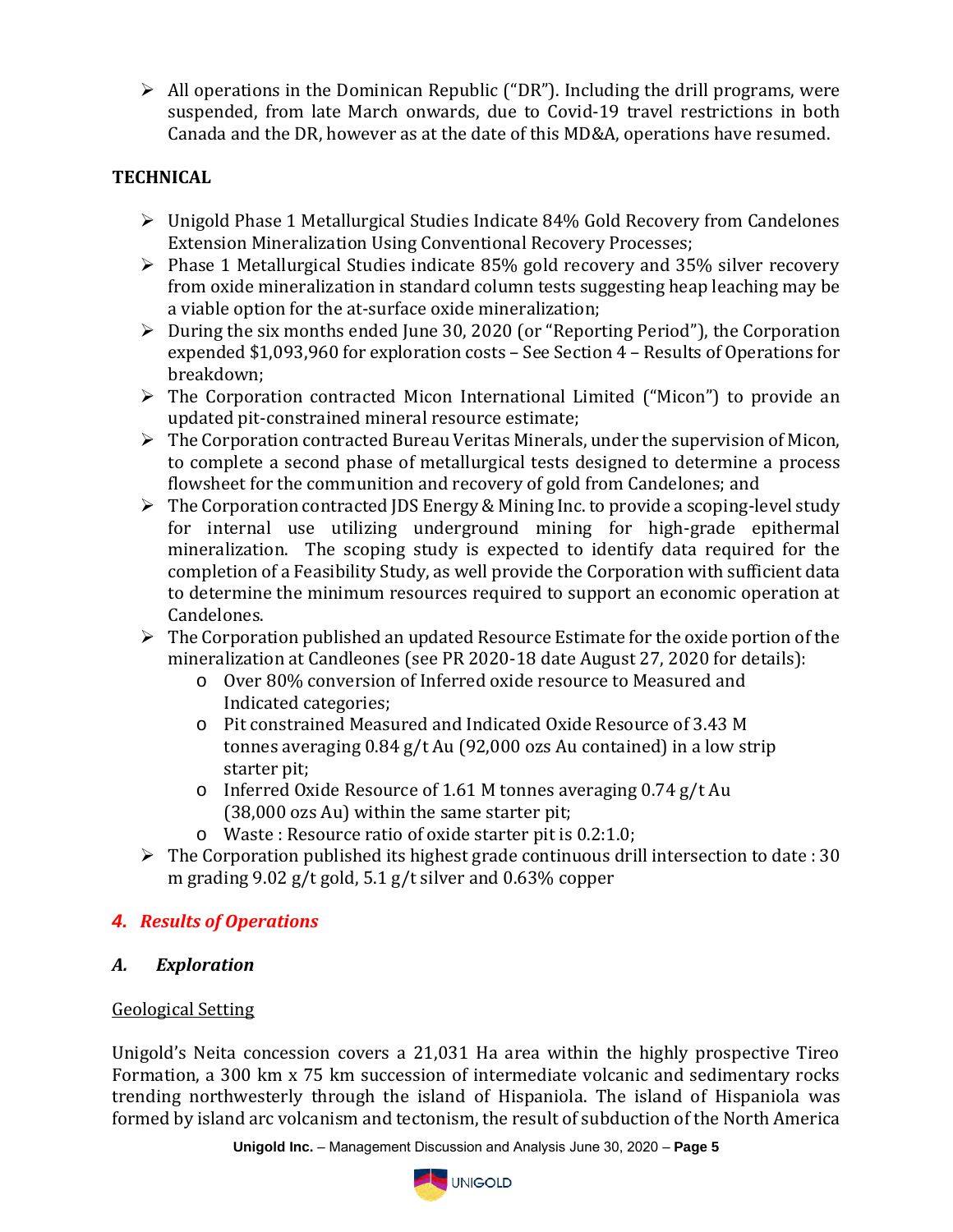plate below the Caribbean plate during the Cretaceous Period. Island arc volcanism elsewhere in the world are highly prospective areas for:

- Cu and Cu-Au porphyry deposits;
- Low to high sulphidation Au and Au-Ag epithermal deposits; and
- Volcanogenic Hosted Massive Sulphide ("VHMS") Au-Ag-Cu-Zn deposits.

Recent exploration of the Tireo Formation has identified multi-million-ounce gold discoveries at Neita (Unigold), Romero (GoldQuest) and significant mineralization at La Miel (Eurasian Minerals / Newmont) in Haiti.

The current model guiding exploration assumes at least three mineralization events. The initial phase of mineralization is interpreted to be a low-grade gold, copper, zinc and silver VHMS event. This mineralization is believed to be the result of intermediate volcanism in a shallow-water, back-arc environment. Mineralization is hosted in dacite volcanoclastics that have been extensively brecciated. The dacites are capped by andesite volcanoclastics that are largely barren. A second style of mineralization, closely associated with the VHMS mounds, emplaced anomalous gold, silver, copper and zinc mineralization with disseminated sulphides that flood along the andesite-dacite contact and extends several tens of metres into the host dacites. This disseminated mineralization, spatially related to the andesite-dacite contact, was the focal point of exploration from 2010 through 2012. Subsequent volcanism is believed to have produced a second Intermediate Sulphidation Epithermal gold-copper mineralization event that migrated into the host dacites along high angle fault zones. Finally, late stage intermediate – mafic volcanism remobilized mineralization along the contacts of dikes and sills that appear to be intruded along the same fault systems as the epithermal gold-copper event. A longitudinal section showing the lower grade disseminated mineralization envelope and the location of the high-grade epithermal feeders at Targets A, B and C is shown in Figure 1 below.

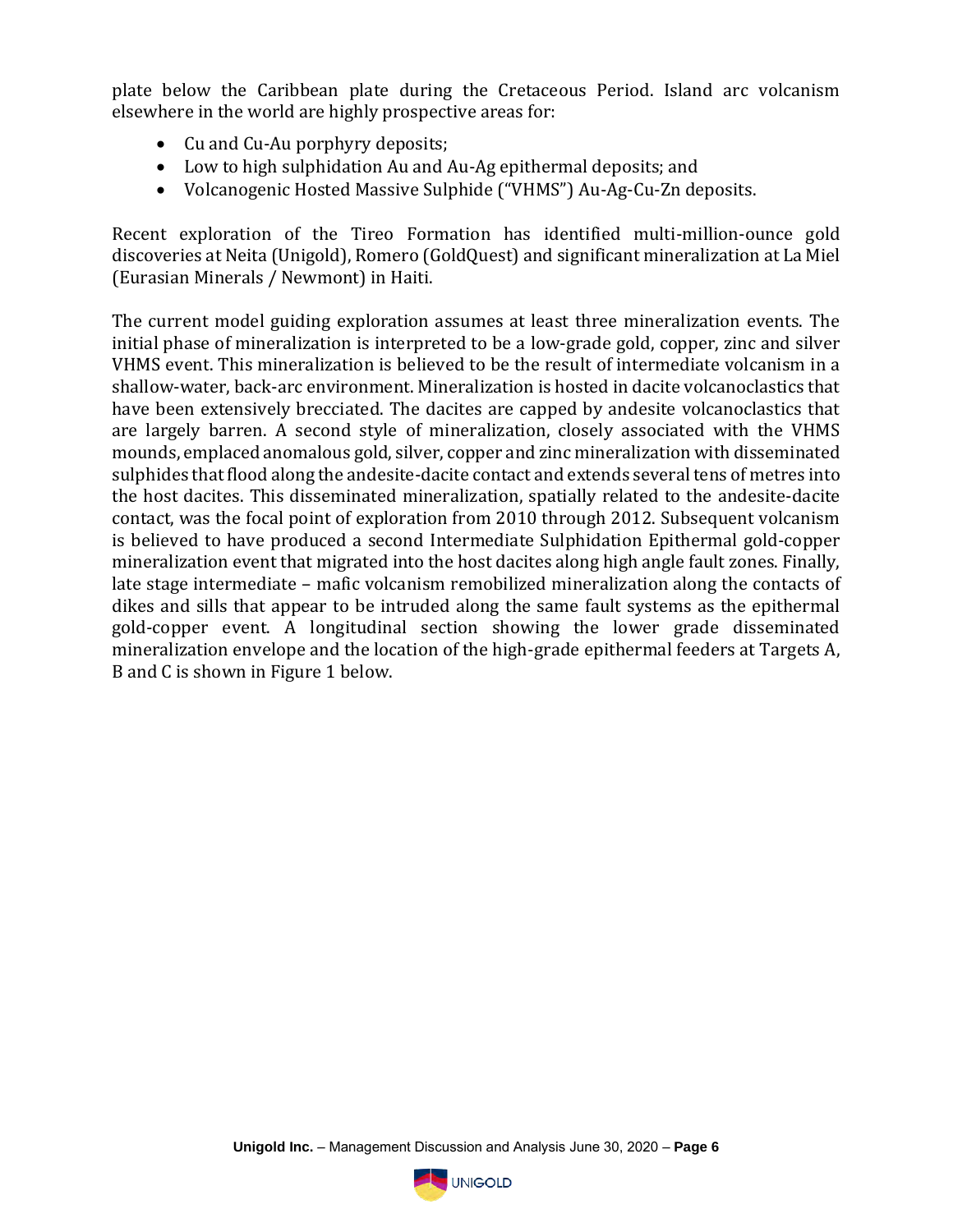

Figure 1.0 – Longitudinal Section looking North – Candelones Extension Deposit Grade Thickness Contours

## History and Recent Exploration Activity

See Unigold Annual Financial Statements for history from 2007 to late 2019.

As at June 30, 2020, a total of 542 diamond drill holes totalling 128,916 metres have been completed, the vast majority (496 holes – 120,148 metres) centered in and around the Candelones deposits. In late March 2020 operations were suspended due to travel restrictions related to the global COVID19 pandemic. No drilling was completed between April 1 and August 25, 2020, however work has resumed in the field, as the DR team advance exploration on the Corporation's planned 15,000 metre drill program.

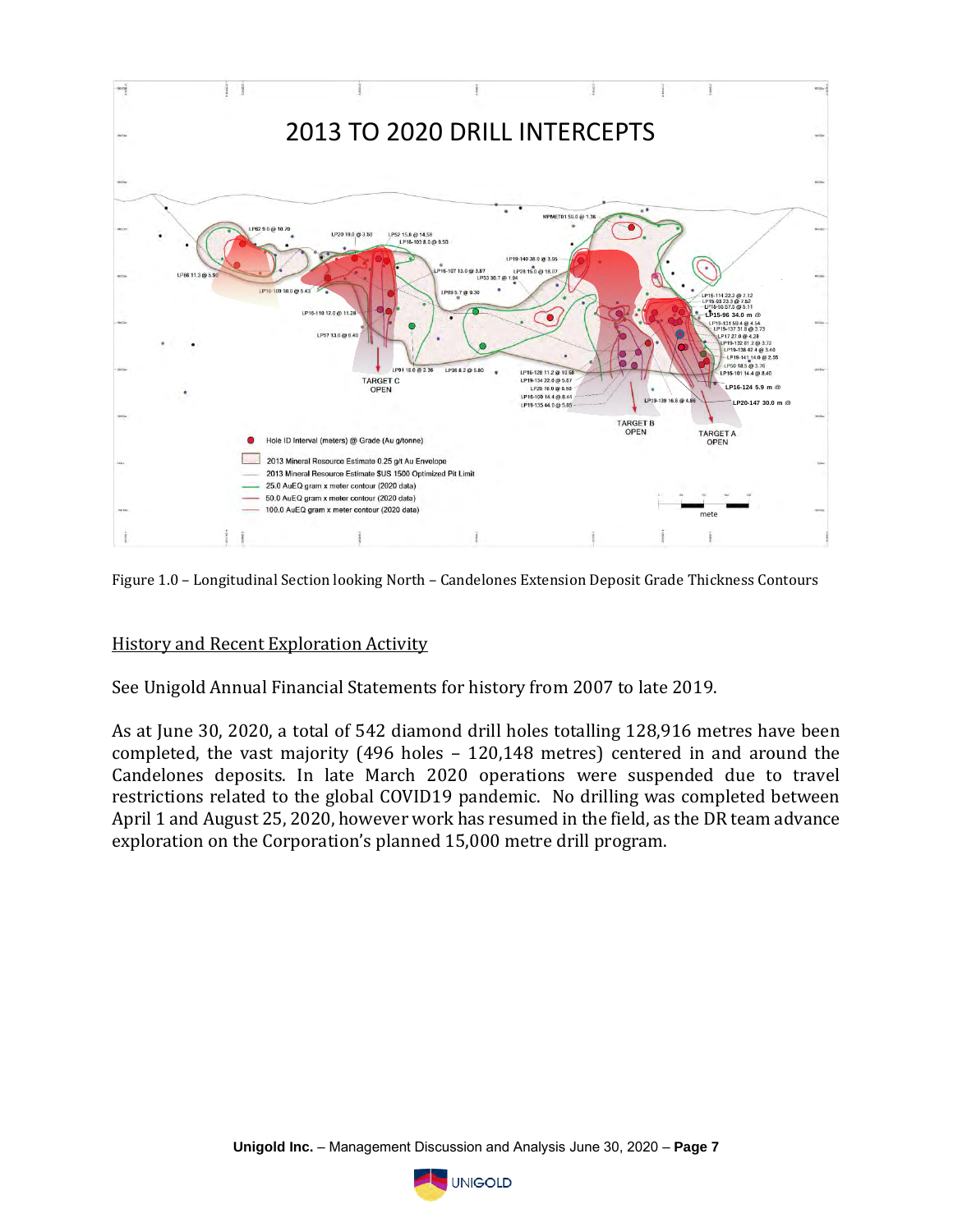Project to date work includes:

| <b>Compilation data</b>         | H1 2020 | 2019 | <b>PROJECT TO</b><br><b>DATE</b> |
|---------------------------------|---------|------|----------------------------------|
| Oxide test pits                 |         |      | 31                               |
| Drilling - holes                | 15      | 35   | 544                              |
| Drilling - metres               | 6527    | 5434 | 129,696                          |
| Trenching - metres              |         |      | 31,559                           |
| Geochemical analysis            | 1538    | 3474 | 147,709                          |
| Grab samples                    |         |      | 11,089                           |
| Soil samples                    |         |      | 32,704                           |
| Stream samples                  |         |      | 884                              |
| Induced polarization lines - kn |         |      | 196                              |
| Magnetic survey lines - km      |         |      | 687                              |

Four (4), 200 kg, metallurgical bulk samples were collected in Q4 2019 from oxide and sulphide mineralization. The bulk samples were received at Bureau Veritas Minerals where metallurgical testing was performed under the supervision of Mr. Richard Gowans B.Sc. P.Eng., President and Principal Metallurgist, MICON International Ltd.

The four (4), 200 kg composite samples were comprised of the following material for testing:

- a. Low grade oxide mineralization Candelones Main and Connector;
- b. early-stage low-grade disseminated sulphide mineralization Candelones Extension;
- c. later epithermal overprint sulphide mineralization Candelones Extension, and
- d. late-stage epithermal feeder sulphide mineralization Candelones Extension.

Testing demonstrated gravity recoveries ranging from 13% and 53% gold, with the highest gravity recoveries reported from late-stage epithermal feeder sulphide mineralization (type d above). All of the sulphide mineralization showed standard flotation recoveries of 92% to 97% gold, 89% to 98% silver and 98% to 99% copper to a bulk sulphide rougher concentrate. Gold recovery through standard bottle roll leaching of the flotation sulphide concentrate showed recoveries of up to 88% for the late-stage epithermal mineralization (type d above), with silver recoveries of up to 55%. Preliminary standard leach gold recoveries of the early-stage and overprint sulphide composite samples (type b and c above) ranged between 30% and 47%. Preliminary copper flotation testwork on epithermal mineralization (type c and d above) has shown that copper-gold-silver concentrates can be produced at marketable copper grades with low mass pulls. Disseminated mineralization (type b above) could not produce a copper concentrate at marketable grades, similar to results obtained in 2013 metallurgical tests. Tests were conducted on grind sizes between 33 and 77 microns. Recoveries from epithermal mineralization at Candelones do not appear to be sensitive to grind size.

Metallurgical testing of the oxide composite (type a above) culminated in preliminary column tests. Early results indicated 80% gold and 24% silver recoveries in 3 days of leaching. Column tests were stopped after thirty days with approximately 85% gold and 35% silver recovery recorded. The fast leach kinetics in the column tests indicate that heap leaching may be a viable alternative for the at-surface oxide mineralization at the Candelones Main and Connector deposits. William Lewis, B.Sc., P.Geo., Senior Geologist, Micon

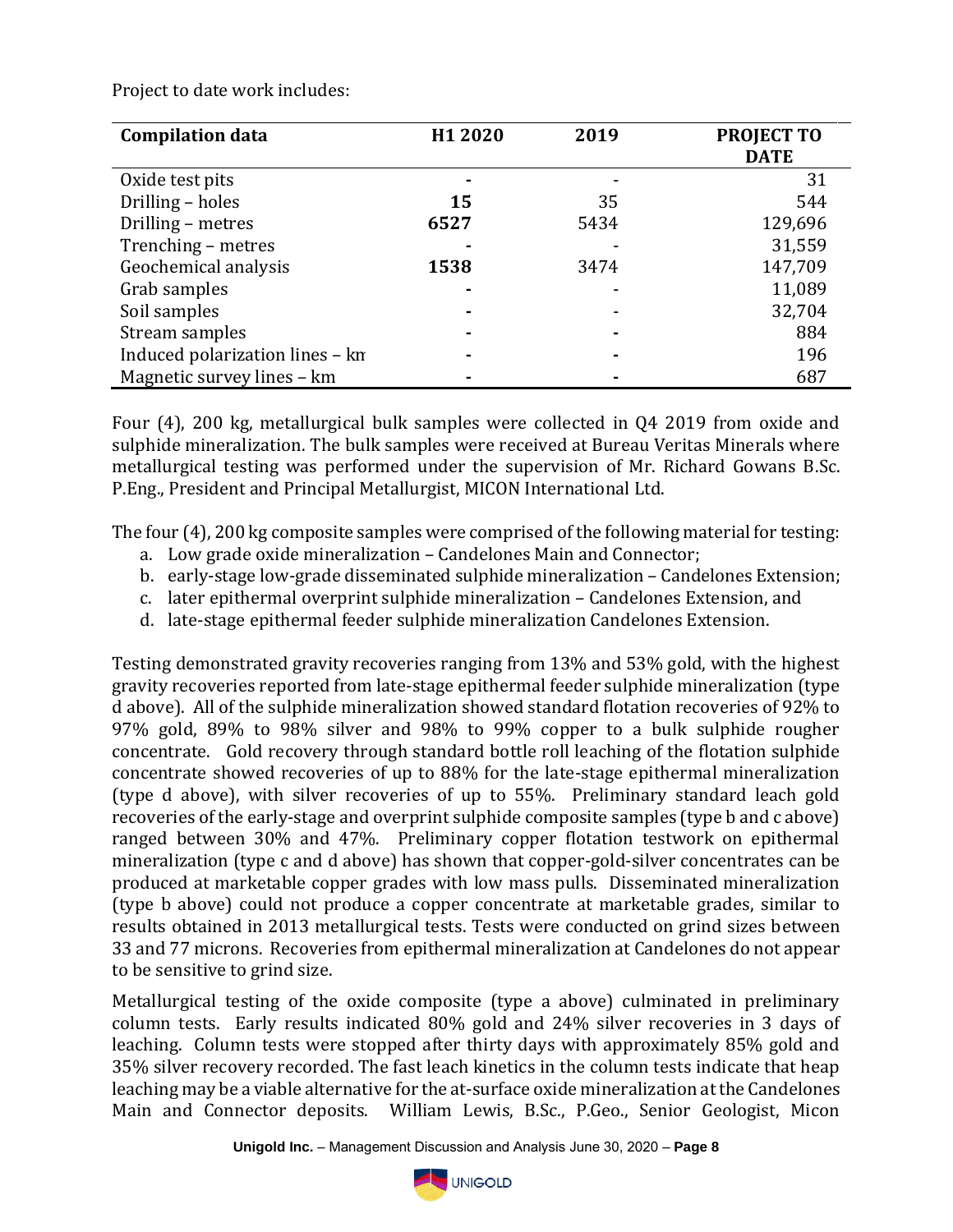International Limited., is currently supervising an update to the mineral resource estimate of the oxide mineralization which, together with the metallurgical tests, will be used to inform an economic study on the oxide portion of the deposit at a later date.

Further metallurgical tests will be conducted in Q3 and Q4 of 2020. These chemical and mineralogical analysis will further characterize the Candelones mineralization. Leaching tests on transition mineralization related to the oxide resource at Candelones will help determine the final pit shape for any operation involving the oxide mineralization. Further floatation testwork on the sulphide mineralization will optimize process variables for the recovery of gold, silver and copper. These tests should culminate in process flowsheets for oxide and sulphide mineralization. Finally, preliminary standard geochemical tests will be used to characterize the tailings from the optimized process to allow more effective design of tailings facilities at a future operation.

The material categories of cumulative exploration and evaluation assets are summarized below:

|                                                                                    | <b>Balance</b><br>Dec. 31, | H1 2020          | <b>Balance</b><br><b>June 30,</b> |
|------------------------------------------------------------------------------------|----------------------------|------------------|-----------------------------------|
|                                                                                    | 2019                       | <b>Additions</b> | 2020                              |
| Geology/Field                                                                      |                            |                  |                                   |
| <b>Drilling</b> (including supplies and logistics expenses)                        | \$13,677,508               | \$35,262         | \$13,912,770                      |
| <b>Consulting</b> ( <i>contract</i> geologists and other<br>technical specialists) | 6,991,167                  | 269,682          | 7,260,849                         |
| <b>Field expense</b> (including geochemistry and<br>geophysics)                    | 2,309,772                  | 96,922           | 2,406,694                         |
| <b>Travel</b>                                                                      | 1,631,162                  | 1,028            | 1,632,190                         |
| <b>Technical studies/Analysis</b><br>Laboratory analysis                           | 4,759,031                  | 167,823          | 4,926,854                         |
| <b>Financial/Administrative Support</b>                                            |                            |                  |                                   |
| Other (includes depreciation, CSR, Environment,                                    |                            |                  |                                   |
| G&A, insurance, legal etc.)                                                        | 7,198,188                  | 181,055          | 7,379,243                         |
|                                                                                    | \$41,760,970               | \$1,110,415      | \$42,871,385                      |

# *Exploration Outlook*

The 2020 exploration program has planned for: additional ground based geophysical surveys targeting the down plunge extension of the Au-Cu rich massive sulphides and subvertical feeder systems at the Candelones Extension deposit, exploration drilling targeting the down plunge continuation of the Au-Cu rich massive sulphides, exploration drilling of targets along the northeast gold trend, and metallurgical testing to evaluate the metallurgical recovery of the oxide and sulphide mineralization.

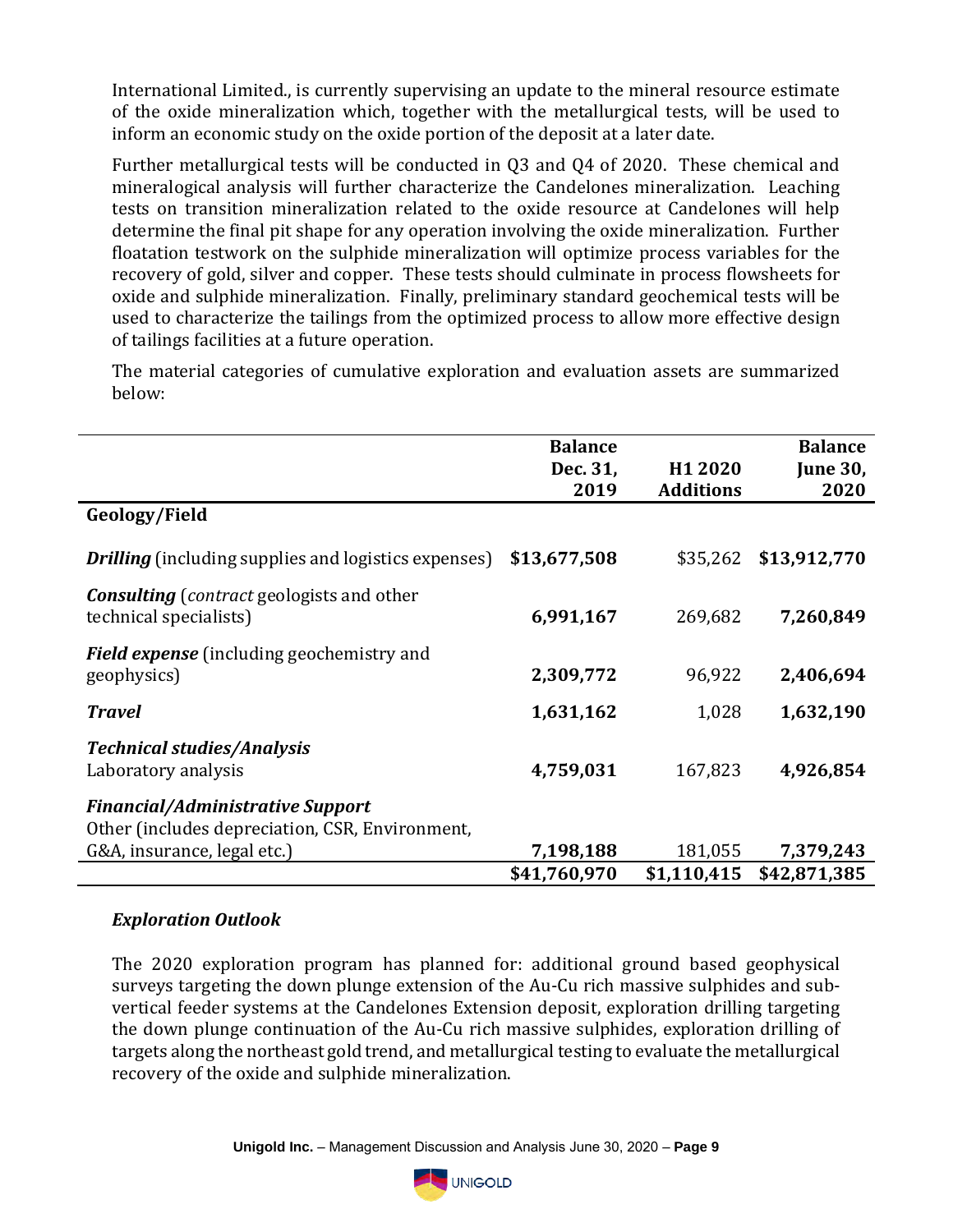## *B. Financial Performance*

## **FINANCIAL POSITION AND CORPORATE SPENDING**

At June 30, 2020:

- Unigold has \$6,341,118 cash to settle accounts payables and accrued liabilities of \$392,892 (2019 - \$1,372,210 cash to settle \$94,663 accounts payables and accrued liabilities); and
- The Corporation had receivables of \$71,645 which was principally recoverable HST and prepaid expenses of \$31,335 – primarily comprised of a deposit for geological services from MICON for \$8,836 and prepaid corporate services of \$22,500.

During the six months ended June 30, 2020:

- Unigold completed an equity raise of \$6,000,000 with the issuance of 33,333,334 units ("Units"); each Unit is comprised of one common share of Unigold and onehalf common share purchase warrant ("Warrant"). Each Warrant entitles the holder to purchase one common share of Unigold at \$0.30 up to June 23, 2022;
- Realized on proceeds of \$612,850 from the exercise of warrants and stock options;
- expended \$1,093,759 on exploration at Neita primarily on lab analysis, metallurgy consulting costs, camp and field expenses and ongoing security and technical services at site; and
- the Corporation recorded a loss of \$464,336 compared with a loss of \$255,050 in 2019.

Increased corporate costs in Q1/Q2 2020 resulted primarily from:

- an increase in the budget/spending for investor relations and market awareness to \$78,140, up from \$8,460 in 2019. The increase was comprised of travel and fees for trade shows and conferences for marketing and conducting broker presentations in anticipation of a significant private placement raise for 2020 and the engagement of an investor relations team to increase market awareness including a re-branding;
- an aggregate of \$45,000 in corporate service monthly costs paid to Grove; in 2019 these services were provided by an inhouse CFO and corporate services firm on an 'as needed' basis. Effective February 1, 2020 the former CFO resigned, and Grove was engaged;
- recording share compensation costs of \$10,336 from the grant of options no stock options were granted in Q1/Q2 2019;
- salaries and wages increased from \$62,659 in 2019 to \$149,997 principally due to: a full six months' recording of the President's compensation and an overlap of compensation paid to the former and current CFO and Corporate Secretary, during the transition phase while bringing Grove on board;
- additional fees were paid to the TSXV for increased sustaining fees due to increased shareholdings from 2019 Offering and increased public disclosure through SEDAR and press releases resulted in adding approximately \$15,000 to corporate costs;

**Unigold Inc.** – Management Discussion and Analysis June 30, 2020 – **Page 10**

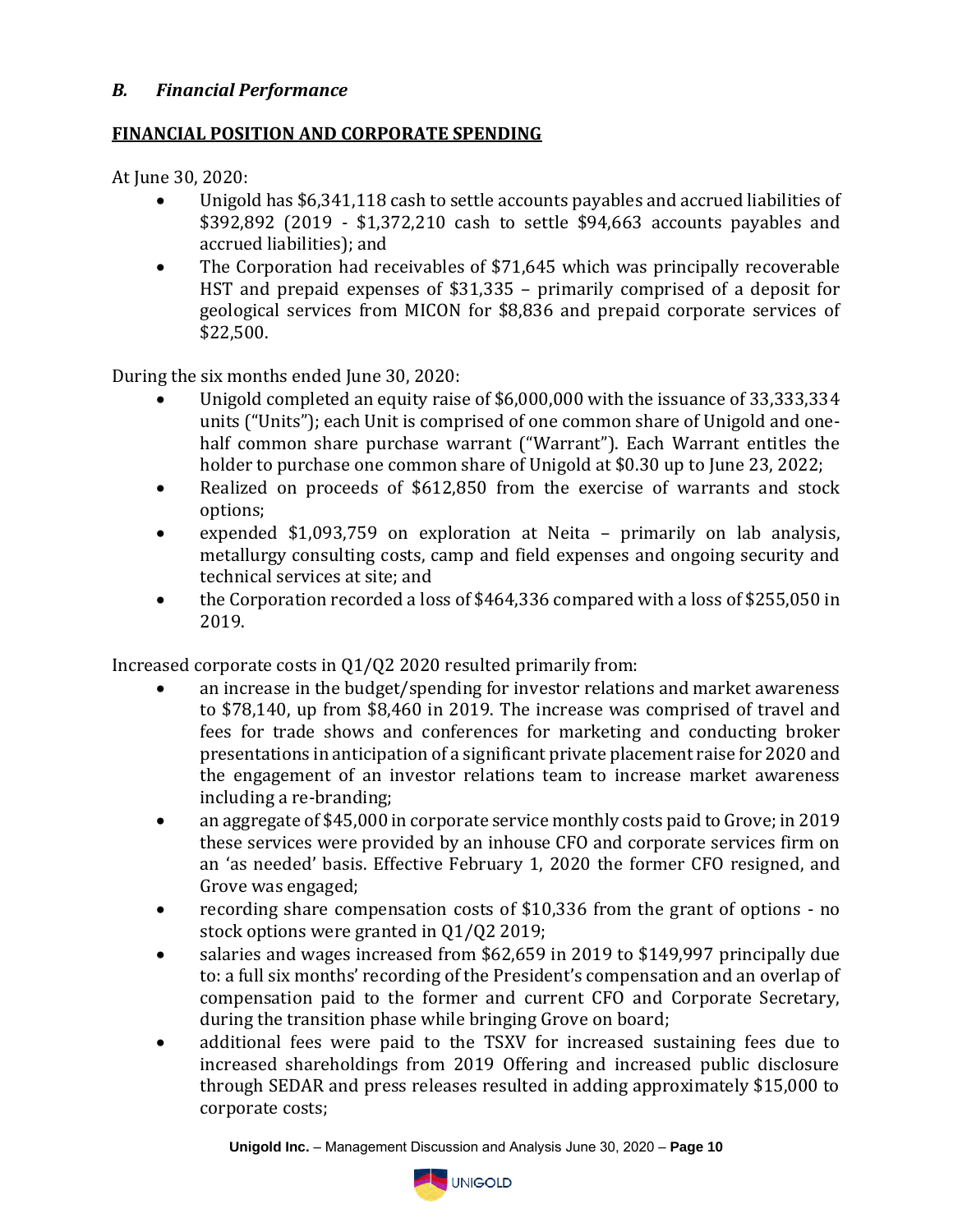- Increased insurance coverage for medical and travel for our team resulted in adding almost \$3,000 to overhead for the period;
- due to the increased exploration and corporate activity in 2019, the annual audit cost was approximately \$7,000 higher than expected; and
- enhanced networking and computer purchases accounted for almost \$8,000 extra spending to ensure communication capacity for the Corporation's telecommunications.

## *Quarterly Financial Information (Unaudited)*

The following table sets out selected financial information derived from the Corporation's consolidated financial statements for each of the eight most recently completed quarters:

|                     | 2020           |                | 2019   |        |                |                | 2018   |                |
|---------------------|----------------|----------------|--------|--------|----------------|----------------|--------|----------------|
| (\$ thousands,      |                |                |        |        |                |                |        |                |
| except per share    |                |                |        |        |                |                |        |                |
| <i>amounts</i> )    | Q <sub>2</sub> | Q <sub>1</sub> | Q4     | Q3     | Q <sub>2</sub> | Q <sub>1</sub> | 04     | Q <sub>3</sub> |
| Revenue - interest  |                |                |        |        |                | -              |        |                |
| Net loss            | (206)          | (258)          | (310)  | 1487   | (143)          | (112)          | [117]  | (135)          |
| Net loss per share: |                |                |        |        |                |                |        |                |
| Basic and diluted   | (0.00)         | (0.00)         | (0.01) | (0.01) | (0.00)         | (0.00)         | (0.00) | (0.00)         |
| Acquisition of      |                |                |        |        |                |                |        |                |
| exploration and     |                |                |        |        |                |                |        |                |
| evaluation assets   | 250            | 860            | 1,166  | 227    | 91             | 69             | 249    | 133            |

Acquisition of exploration and evaluation activities varies on the level and type of activity with drilling consuming the most funds.

For the three months ended June 30, 2020, restrictions mandated by the DR and Canadian government had a significant impact on site operations. Staffing at the project was reduced to a minimum, drilling was halted and travel to and from the DR by the technical team, ceased. However, this period provided an opportunity for increased laboratory analysis, the expansion of metallurgical study and a revamping of our data room. In Canada, Management's focus was raising the next tranche of exploration funding through a nonbrokered private placement, which was oversubscribed. A robust gold price and mindful marketing effort resulted in an increase in the market price of Unigold's common shares from \$0.15 to \$0.60 during the period.

In general, expense increases, period-over-period were consistent with those explained above in the performance section. Exploration spending in the DR was reduced to \$250,000 from \$860,000, quarter-over-quarter, due to the suspension of operations as discussed above.

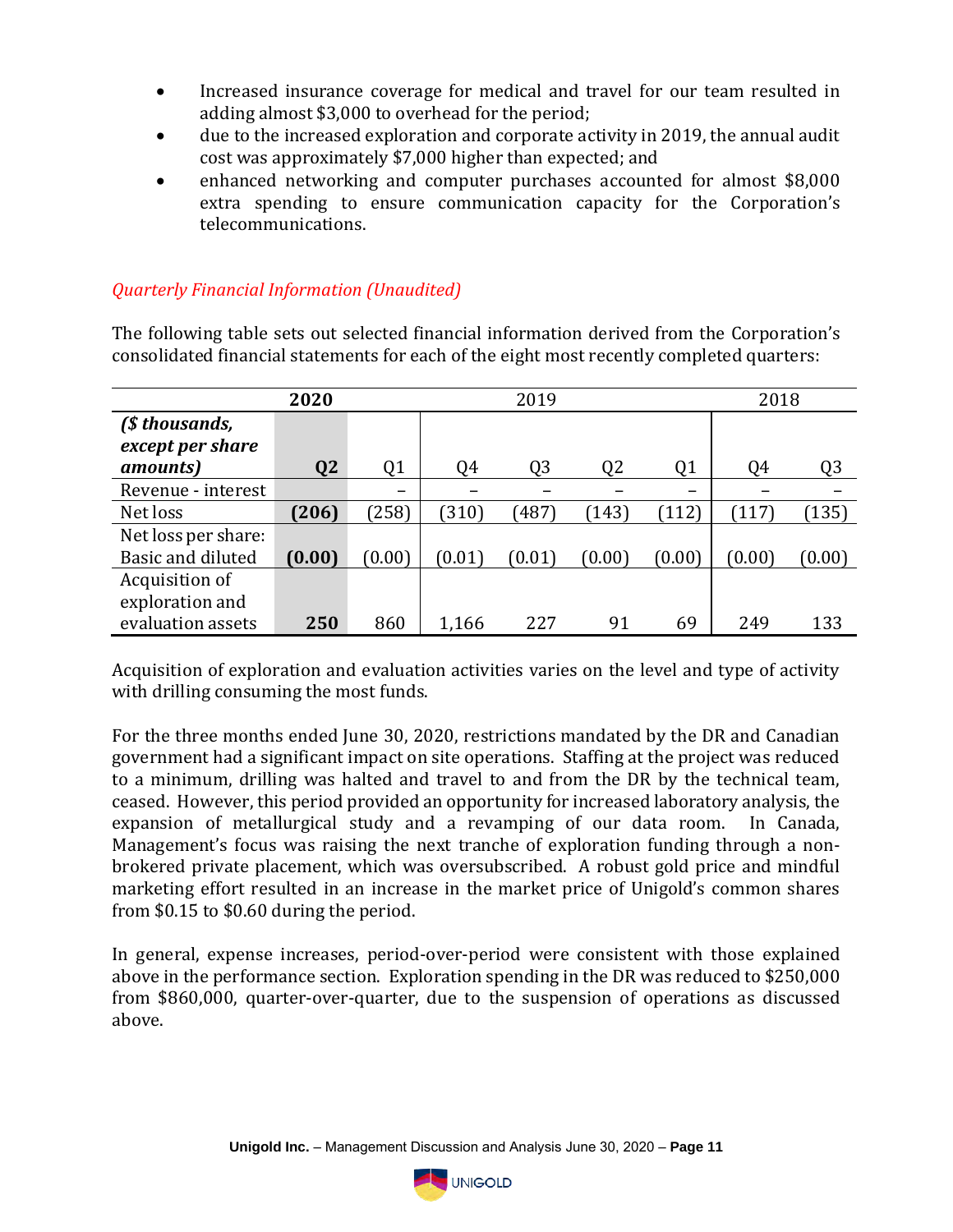# *5. Liquidity and Capital Resources*

The Corporation considers the capital that it manages to include share capital, warrants, contributed surplus and deficit, which at June 30, 2020 was \$49,417,177 (December 31, 2019) - \$43,641,646. The Corporation manages and makes adjustments to its capital structure based on the funds needed in order to support the acquisition, exploration and development of mineral properties. Management does this in light of changes in economic conditions and the risk characteristics of the underlying assets. There has been no change with respect to the overall capital risk management strategy during the three months ended June 30, 2020.

Unigold has no producing properties and, consequently, has no current operating income or cash flow. Financing of the Corporation's activities to date has been primarily obtained from equity issuances. The continuing development of the Corporation's properties therefore depends on the Corporation's future ability to obtain additional financing.

As of June 30, 2020, the Corporation had a cash balance of \$6,341,118 (December 31, 2019 – \$1,372,210) and working capital of \$6,051,207 (December 31, 2019 – \$1,277,547). Management believes the Corporation is well funded to meet its short-term financial obligations for 2020. However, additional funding needs may arise depending on 2020 exploration results.

# *6. Related Party Transactions*

## **a) Related Party Transactions**

The Corporation's related parties as defined by IAS 24, Related Party Disclosures, include the Corporation's subsidiaries, the Board of Directors, close family members and enterprises that are controlled by these individuals and key management as well as certain persons performing similar functions.

During the six-month period ended June 30, 2020, the Corporation entered into the following transactions with related parties:

|                                                                    |          | Three months ended June | Six months ended June |                 |
|--------------------------------------------------------------------|----------|-------------------------|-----------------------|-----------------|
|                                                                    |          | 30,                     |                       | 30 <sub>1</sub> |
|                                                                    | 2020     | 2019                    | 2020                  | 2019            |
| Aggregate compensation paid                                        |          |                         |                       |                 |
| to companies controlled by key                                     |          |                         |                       |                 |
| $\vert$ management persons $\vert$ a $\vert$ (b) $\vert$ c $\vert$ | \$59,000 | \$7,650                 | \$259,000             | \$24,388        |

(a) For the three months ended June 30, 2020, \$22,500 (2019 - \$nil) was paid to a corporate services provider Grove Corporate Services ("Grove") for management services (the "Services") including those provided by the Chief Financial Officer ("CFO") and Corporate Secretary.

(b) For the six months ended June 30, 2020, \$45,000 (2019 - \$nil) was paid to Grove for the Services.

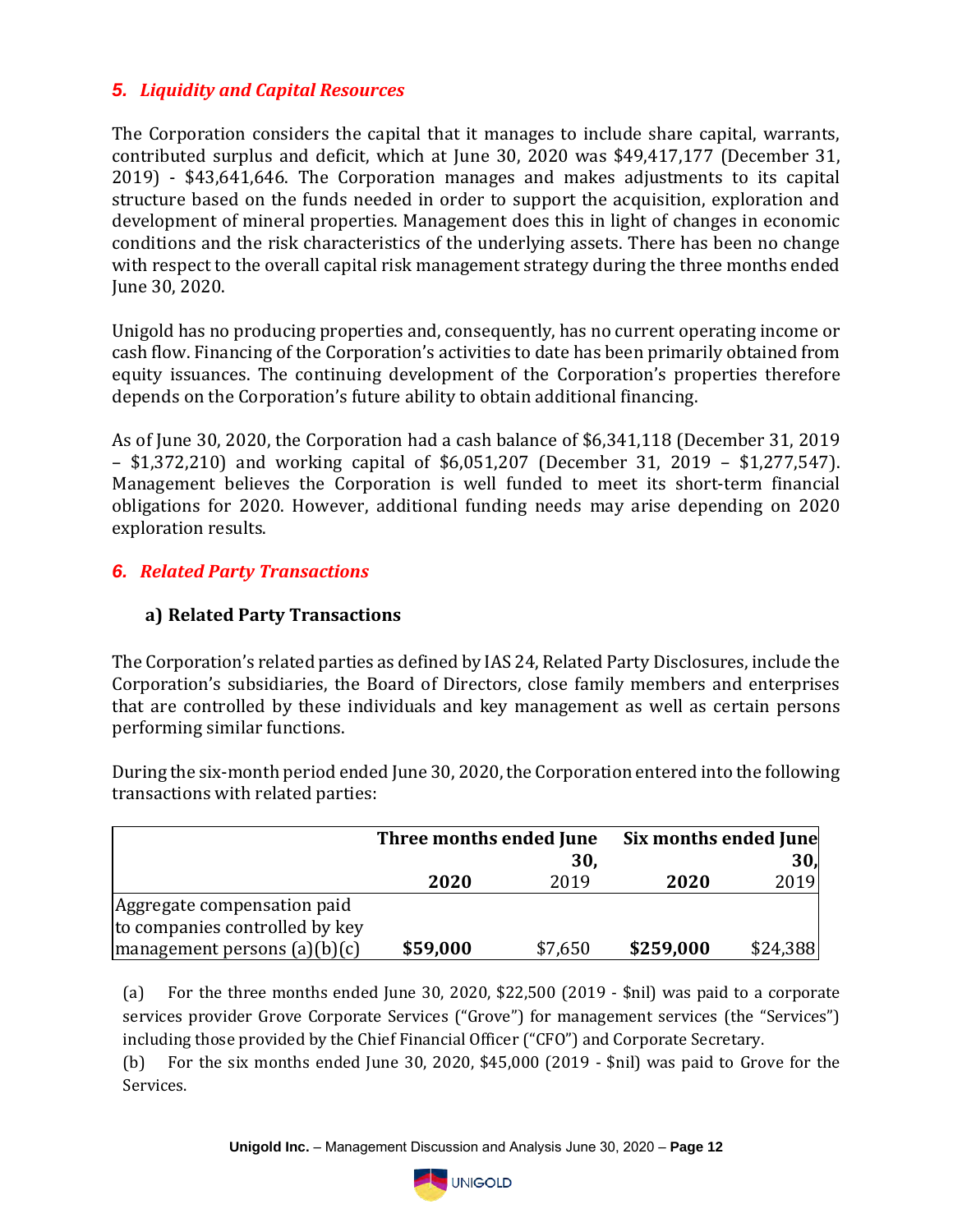(c) For the three months ended June 30, 2020, a total of \$36,500 (2019 - \$7,650) was paid to a company ("Hanson") controlled by the Chief Operating Officer ("COO") for technical services provided by Hanson and its employees.

(d) For the six months ended June 30, 2020, a total of \$214,000 (2019 - \$24,388) was paid to Hanson for technical consulting services.

These transactions were in the normal course of operations.

# **b) Key Management**

Prior to January 1, 2020 the Corporation contracted corporate services from a third-party provider ("DSA"); such services included corporate secretarial, corporate communications and administration assistance (the "Services"). Effective January 1, 2020, the Corporation entered into an agreement with Grove, a new third-party provider to deliver the Services (now including CFO services), to the Corporation.

The following is the compensation recorded for Key Management, the aggregate of which was paid to individuals, personal management corporations, DSA and Grove, during the six months ended June 30, 2020 and 2019:

|                                     |           | Three months ended |           | Six months ended June |
|-------------------------------------|-----------|--------------------|-----------|-----------------------|
|                                     |           | <b>June 30,</b>    |           | 30,                   |
|                                     | 2020      | 2019               | 2020      | 2019                  |
| CEO,<br>C <sub>0</sub><br>Corporate |           |                    |           |                       |
| Secretary and current and           | \$133,397 | \$37,834           | \$408,997 | \$87,047              |
| former $CFO(1)$                     |           |                    |           |                       |
| Directors' fees                     | 35,000    | 35,000             | 70,000    | 70,000                |
| Share-based compensation            |           |                    | 10,336    |                       |
|                                     | \$168,397 | \$72,834           | \$489,333 | \$132,659             |
|                                     |           |                    |           |                       |
|                                     |           |                    |           |                       |

(1) 90% of the COO's compensation has been charged to Exploration and Evaluation expense

# *7. Commitments, Contingencies and Contractual Obligations*

The Corporation's exploration activities are subject to various federal, provincial and international laws and regulations governing the protection of the environment. These laws and regulations are continually changing and generally becoming more restrictive. The Corporation conducts its operations so as to protect public health and the environment and believes its operations are materially in compliance with all applicable laws and regulations. The Corporation plans to make expenditures, in the future, to comply with such laws and regulations, as applicable.

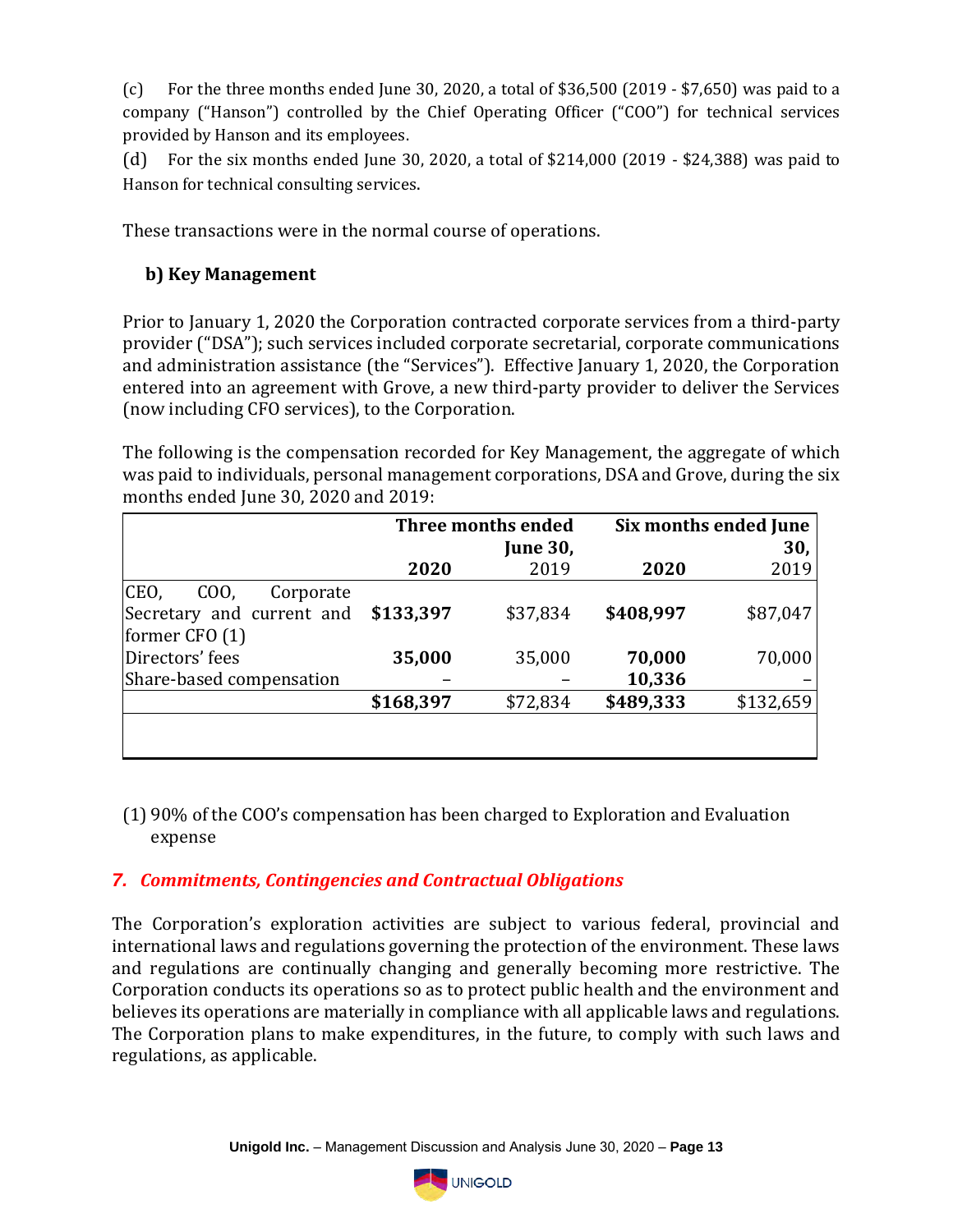# **Contractual Obligations**

Typically, the Corporation enters into agreements with time periods no longer than 12 months. Currently, the minimum contractual payments over the next five years are as follows:

| Year               | <b>Total</b> | 2020      | 2021  | 2022 | 2023 | 2024 |
|--------------------|--------------|-----------|-------|------|------|------|
| Office lease       | \$4,000      | \$4,000   | $S -$ |      |      | $S-$ |
| Services - Toronto |              |           |       |      |      |      |
| Dominican<br>and   | 270,000      | 270,000   |       | -    |      |      |
| Republic           |              |           |       |      |      |      |
|                    | \$274,000    | \$274,000 | S-    | $S-$ |      | $S-$ |

## **2015 Private Placement**

In connection with a 2015 private placement, an investment agreement was signed which gave Osisko Gold Royalties Ltd. ("Osisko") certain rights as long as Osisko continued to hold Unigold shares equal to at least 10% of the issued and outstanding Unigold shares on a nondiluted basis. Osisko dropped below 10% ownership based on the June 23 financing. As a result, many of the rights granted to Osisko in the 2015 placement have terminated. Osisko continues to hold an option to purchase a 2% net smelter return ("NSR") royalty on Unigold's Neita property for a consideration of \$2,000,000, exercisable 90 days following the delivery of a feasibility study. Once exercised, Unigold will have the right to repurchase a 1% NSR (being 50% of the 2% NSR held by Osisko) for \$1,000,000 until 90 days following the achievement of commercial production.

# **Employment Contracts**

The Corporation is a party to certain corporate and technical employment contracts. If the employees are terminated for 'other than cause' or 'change of control', then the employees shall be entitled to severance payments equal to 12 months' compensation. Directors' fees are set at \$140,000 per annum. The Dominican Republic has laws requiring payments of approximately \$98,937 if those employees are terminated. As the likelihood of these events taking place is not determinable, the contingent payments have not been reflected in the Interim Financial Statements.

# *8. Trend Information*

There are no major trends that are anticipated to have a material effect on the Corporation's financial condition and results of operations in the near future.

# *9. Off-Balance Sheet Arrangements*

The Corporation has no off-balance sheet arrangements, no capital lease agreements and no long-term debt obligations.

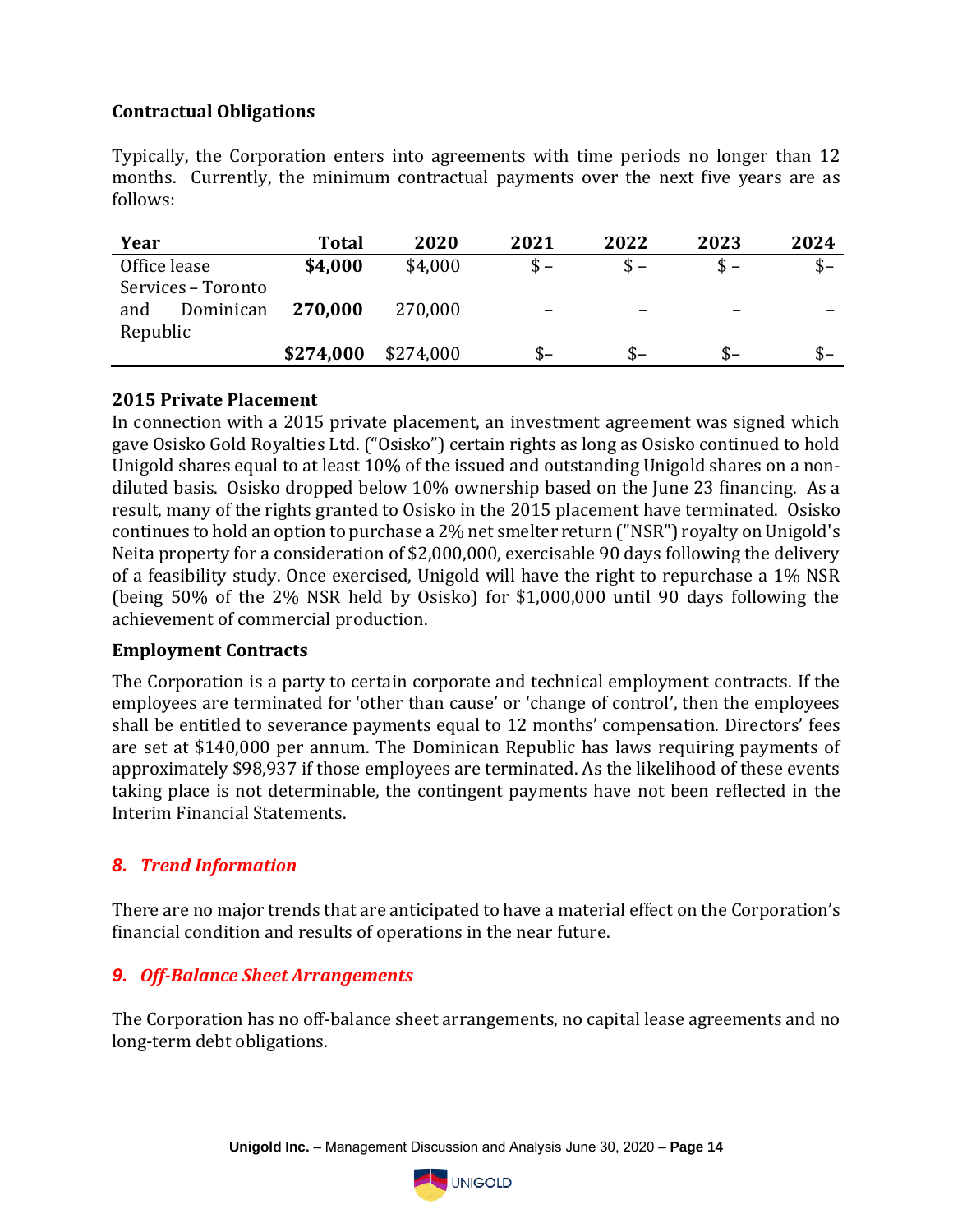## **10.** *Proposed Transactions*

There are no proposed transactions that will materially affect the performance of the Corporation. However, as is typical of the gold exploration sector, Unigold's Management is continually reviewing potential property acquisition, investment and joint venture transactions and opportunities.

## *11.Significant Accounting Judgments and Estimates*

The Corporation prepares its Interim and Annual Financial Statements in accordance with IFRS. The most significant accounting estimates are the policy of capitalizing exploration costs on its properties and the valuation of such properties, and the share-based compensation calculation.

The Corporation reviews its portfolio of exploration properties on an annual basis to determine whether a write-down of the capitalized cost of any property is required. The recoverability of the amounts shown for exploration properties and deferred exploration and evaluation assets is dependent on the existence of economically recoverable reserves, and the ability to obtain financing to complete the development of such reserves.

The Corporation uses the Black-Scholes model to determine the fair value of options and warrants. The main factor affecting the estimates of share-based compensation is the stock price volatility used. The Corporation uses the historical price data and comparables in the estimate of future volatilities.

See note 2 in the Annual Financial Statements – *Significant Accounting Judgments and Estimates*

## *12. Risks and Uncertainties*

At the present time, Unigold does not hold any interest in a mining property in production. The Corporation's viability and potential successes lie in its ability to develop, exploit and generate revenue out of mineral deposits. Revenues, profitability and cash flow from any future mining operations involving the Corporation will be influenced by precious and/or base metal prices and by the relationship of such prices to production costs. Such prices have fluctuated widely and are affected by numerous factors beyond the Corporation's control.

## *Novel Coronavirus ("COVID-19")*

The Corporation's operations could be significantly adversely affected by the effects of a widespread global outbreak of a contagious disease, including the recent outbreak of respiratory illness caused by COVID-19. The Corporation cannot accurately predict the impact COVID-19 will have on its operations and the ability of others to meet their obligations with the Corporation, including uncertainties relating to the ultimate geographic spread of the virus, the severity of the disease, the duration of the outbreak, and the length of travel and quarantine restrictions imposed by governments of affected countries. In addition, a significant outbreak of contagious diseases in the human population could result in a widespread health crisis that could adversely affect the economies and financial markets

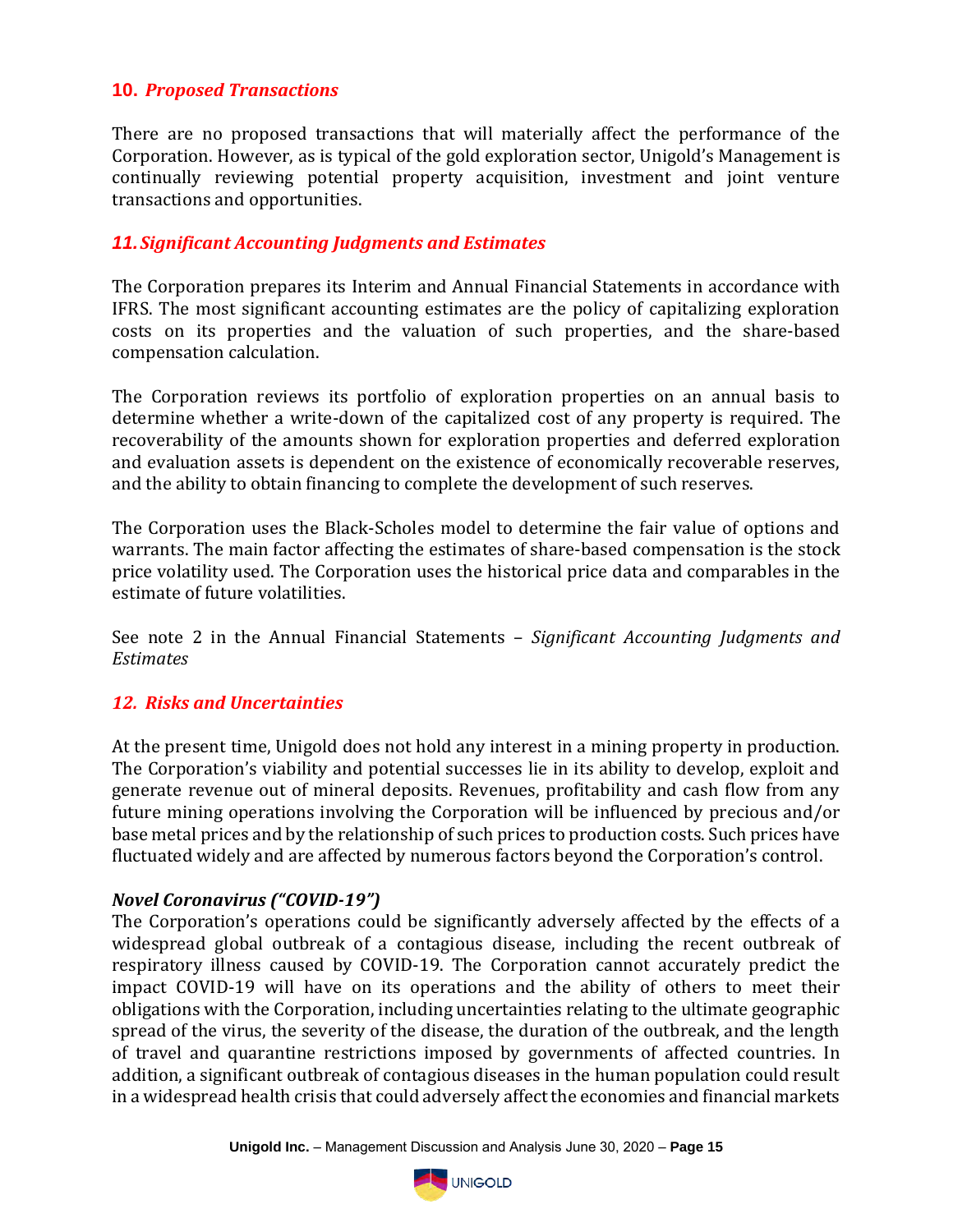of many countries, resulting in an economic downturn that could further affect the Corporation's operations and ability to finance its operations.

## *Nature of Mineral Exploration and Development Projects*

Mineral exploration is highly speculative in nature, involves many risks and frequently is non-productive. There is no assurance that exploration efforts will be successful. The exploration and development of mineral deposits involves significant financial and other risks over an extended period of time, which even a combination of careful evaluation, experience, and knowledge may not eliminate. Few mining properties that are explored are ultimately developed into producing mines. Major expenses are required to establish reserves by drilling and to construct mining and processing facilities. Large amounts of capital are frequently required to purchase necessary equipment. It is impossible to ensure that the current or proposed exploration programs on properties in which the Corporation has an interest will result in profitable commercial mining operations.

Success in establishing mineral reserves through exploration is the result of a number of factors, including the quality of management, the Corporation's level of geological and technical expertise, the quality of land available for exploration and other factors. Once mineralization is discovered, it may take several years in the initial phases of drilling until production is possible, during which time the economic feasibility of production may change. Substantial expenditures are required to establish proven and probable reserves through drilling, to determine the optimal metallurgical process to extract the metals from the ore and, in the case of new properties, to construct mining and processing facilities. Whether a deposit will be commercially viable depends on a number of factors, including the particular attributes of the deposit, such as its size and grade, costs and efficiencies of the recovery methods that can be employed, proximity to infrastructure, financing costs and governmental regulations, including regulations relating to prices, taxes, royalties, infrastructure, land use, importing and exporting of gold or silver, and environmental protection. The effect of these factors cannot be accurately predicted, but the combination of these factors may result in the Corporation not receiving an adequate return on its invested capital. Because of these uncertainties, no assurance can be given that exploration programmes will result in the establishment or expansion of resources or reserves.

# *The Corporation's Properties Are Subject to Title Risks*

The Corporation has taken all reasonable steps to ensure that it has proper title to its properties. However, the Corporation cannot provide any guarantees that there are no prior unregistered agreements, claims or defects that may result in the Corporation's title to its properties being challenged. A successful challenge to the precise area and location of these claims could result in the Corporation being unable to operate on its properties as anticipated or being unable to enforce its rights with respect to its properties, which could have a material and adverse effect on the Corporation's future cash flows, earnings, results of operations and financial condition.

# *The Corporation and Its Projects Are Subject to Risks of Operating in Foreign Countries*

The Corporation's projects are subject to the risks of operating in foreign countries. The Corporation's foreign operations and investments and its ability to carry on its business in the normal course may be adversely affected by political and economic considerations such as civil unrest, war (including in neighbouring states), terrorist actions, labour disputes,

**Unigold Inc.** – Management Discussion and Analysis June 30, 2020 – **Page 16**

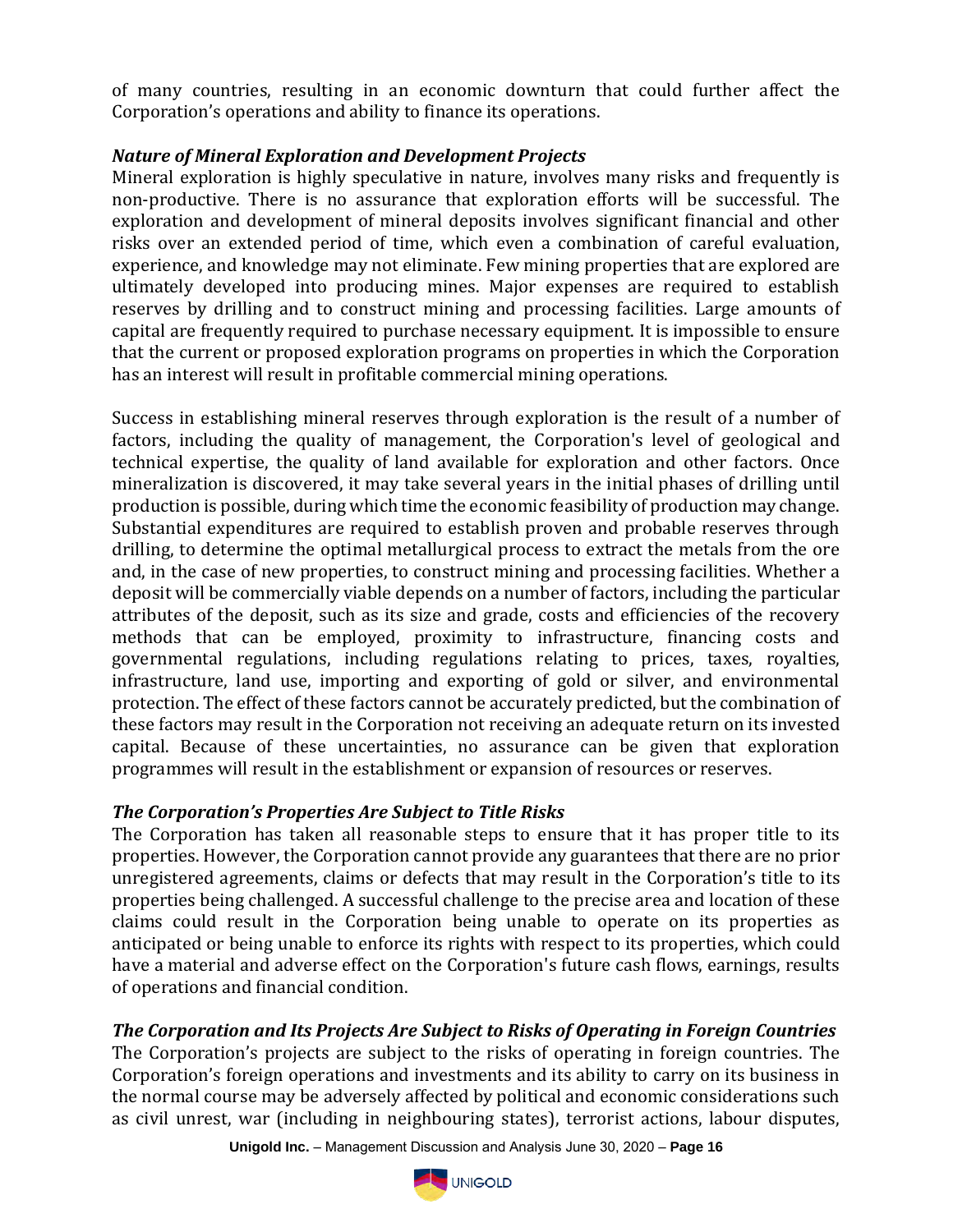corruption, sovereign risk, political instability, the failure of foreign parties, courts or governments to honour or enforce contractual relations, changing government regulations with respect to mining (including environmental requirements, taxation, land tenure, foreign investments, income repatriation and capital recovery), fluctuations in currency exchange and inflation rates, import and export restrictions, challenges to the Corporation's title to properties or mineral rights, problems renewing concessions and permits, opposition to mining from environmental or other non-governmental organizations, increased financing costs, instability due to economic under-development, inadequate infrastructure, and the expropriation of property interests. In addition, the enforcement by Unigold of its legal rights to exploit its properties or to utilize its permits and concessions may not be recognized by the court systems in the Dominican Republic. The occurrence of one or more of these risks could have a material and adverse effect on the viability and financial performance of its foreign operations, which could have a material and adverse effect on the Corporation's future cash flows, earnings, results of operations and financial condition. Any of these events could also result in conditions that delay or prevent the Corporation from exploring or developing its properties even if economic quantities of minerals are found.

### *Financing Risk*

To fund future investments in its mineral properties the Corporation requires capital. Dependent on exploration success results, the Corporation may not have sufficient working capital and may have to access the capital markets. Subject to economic conditions at the time, there can be no assurance the Corporation would be able to raise additional debt or equity financing on acceptable terms. If the Corporation cannot finance its future projects it could have a material and adverse effect on the Corporation's future cash flows, earnings, results of operations and financial condition.

## *13.Environmental Matters*

In the risks section above, reference was made to several risks impacting on environment matters. Unigold believes that it is in compliance with all environmental regulations in the Dominican Republic and has made no provision for environmental remediation costs as such costs are believed to be immaterial.

On May 22, 2018, Unigold announced that the Ministry of Energy and Mines of the Dominican Republic had granted the Corporation the Neita Fase II Exploration Concession. The Concession is valid for a three-year period after which there is a possibility of two additional one-year extensions. On November 2, 2018, Unigold announced that the environmental permit (the "Environmental Permit") for exploration on Neita had been approved by the Ministry of the Environment of the Dominican Republic. The Environmental Permit is valid for a two-year period and expires on November 2, 2020. An application for an extension of the Environmental Permit has been made to the Ministry of the Environment. Unigold's exploration properties are subject to ongoing renewal and application processes. Should renewals and applications not be granted, then the carrying value of the exploration properties and exploration and evaluation assets may be impaired.

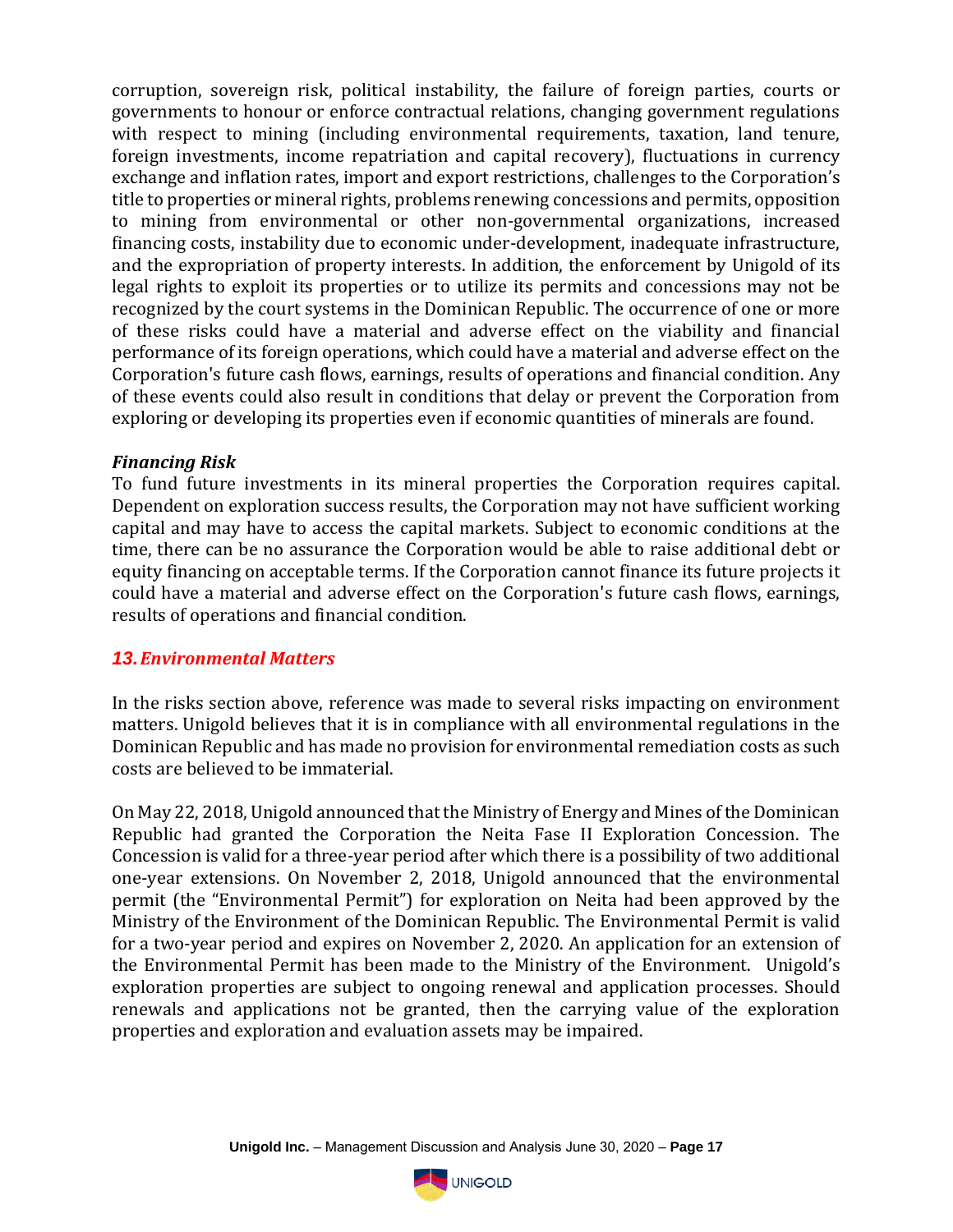# *14.Corporate Social Responsibility ("CSR"), Safety, Health and Environment.*

The Corporation engages in and adheres to the principles of sound Corporate Social Responsibility with the local communities and people where it operates. While the Corporation recognizes that the funds to achieve these goals are derived from shareholders investment in the Corporation, it also believes that those same shareholders recognize that pragmatic and cost effective CSR activity benefits all stakeholders and enables ongoing field activity with the support of local leaders, government, landowners and the community in general.

There were no lost time accidents during the period. There were no reportable environmental compliance events during the period.

## *15.Future Accounting Changes*

### *Accounting standards and interpretations issued but not yet adopted*

Certain pronouncements were issued by the IASB or the IFRIC that are mandatory for accounting periods on or after January 1, 2020 or later periods. Many are not applicable or do not have a significant impact to the Corporation and have been excluded. The following have not yet been adopted and are being evaluated to determine their impact on the Corporation.

• IAS 1 – Presentation of Financial Statements ("IAS 1") and IAS 8 – Accounting Policies, Changes in Accounting Estimates and Errors ("IAS 8") were amended in October 2018 to refine the definition of materiality and clarify its characteristics. The revised definition focuses on the idea that information is material if omitting, misstating or obscuring it could reasonably be expected to influence decisions that the primary users of general-purpose financial statements make on the basis of those financial statements. The amendments are effective for annual reporting periods beginning on or after January 1, 2020. Earlier adoption is permitted.

## *16.Financial Instruments*

### *Fair Value*

IFRS requires that the Corporation disclose information about the fair value of its financial assets and liabilities. The carrying amounts for cash and cash equivalents, sundry receivables, accounts payable and accrued liabilities on the Statements of Financial Position approximate fair value because of the limited term of these instruments. Fair value estimates are made at the statement of financial position date based on relevant market information and information about the financial instrument. These estimates are subjective in nature and involve uncertainties in significant matters of judgment and therefore cannot be determined with precision. Changes in assumptions could significantly affect these estimates.

## *Credit Risk*

Credit risk is the risk of loss associated with a counterparty's inability to fulfill its payment obligations. The Corporation's credit risk is primarily attributable to cash, other receivables, other financial assets and other investments. Cash is held with reputable Canadian financial

**Unigold Inc.** – Management Discussion and Analysis June 30, 2020 – **Page 18**

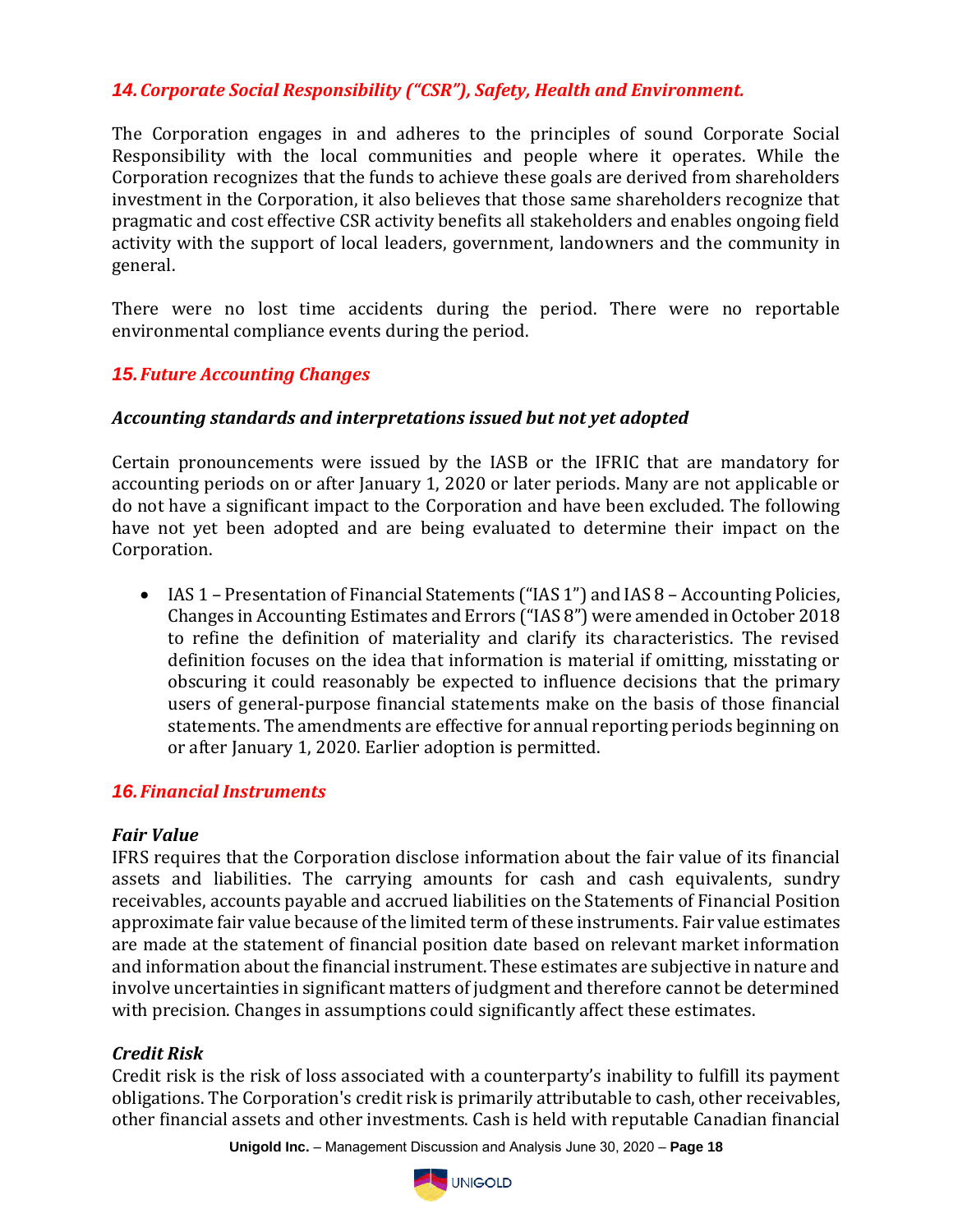institutions, from which management believes the risk of loss to be minimal. Financial instruments included in other receivables consist of harmonized sales tax due from the Federal Government of Canada. Other receivables are in good standing as of June 30, 2020. Management believes that the credit risk concentration with respect to financial instruments included in other receivables is minimal.

# *Liquidity Risk*

The Corporation has in place a planning and budgeting process to help determine the funds required to support the Corporation's normal operating requirements on an ongoing basis and its capital, administrative, and exploration and evaluation expenditures. The Corporation ensures that there are sufficient funds to meet its short-term requirements, taking into account its anticipated cash flows from operations and its holdings of cash and cash equivalents.

As at June 30, 2020, the Corporation has working capital of \$6,051,207 (December 31, 2019 – \$1,369,434). As of June 30, 2020, the Corporation has a cash balance of \$6,341,118 (December 31, 2019 – \$1,372,210) to settle current accounts payable and accrued liabilities of \$392,892 (December 31, 2019 – \$94,663). The Corporation's other current assets consist of other receivables of \$71,645 (December 31, 2019 – \$23,638) and other financial assets and prepaids of \$31,336 (December 31, 2019 – \$68,249).

See also *note 2* in Annual Financial Statements - Going Concern.

# *Market Risk*

At the present time, the Corporation does not hold any interest in a mining property that is in production. The Corporation's viability and potential success depends on its ability to develop, exploit, and generate revenue from the development of mineral deposits. Revenue, cash flow, and profits from any future mining operations in which the Corporation is involved will be influenced by precious and/or base metal prices and by the relationship of such prices to production costs. Such prices can fluctuate widely and are affected by numerous factors beyond the Corporation's control.

# *Foreign Exchange Risk*

The Corporation's financings are in Canadian dollars. Certain of the Corporation's transactions with its subsidiaries, Unigold Resources Inc., and Unigold Dominicana, S.R.L. are incurred in foreign currencies and are therefore subject to gains or losses due to fluctuations in exchange rates. The Corporation is therefore subject to foreign exchange risk. As at June 30, 2020, the Corporation had cash balances of \$36,050 (December 31, 2019 – \$42,821) in United States dollars (USD). Accounts payable at June 30, 2020, was USD1,500 (December 31, 2019 – USD19,034).

# *Interest Rate Risk*

The Corporation's current policy is to invest excess cash in investment-grade short-term deposit certificates issued by its financial institutions. The Corporation periodically monitors the investments it makes and is satisfied with the creditworthiness of its financial institutions. As of June 30, 2020, interest rate risk is minimal since the Corporation has no interest-bearing debt instruments.

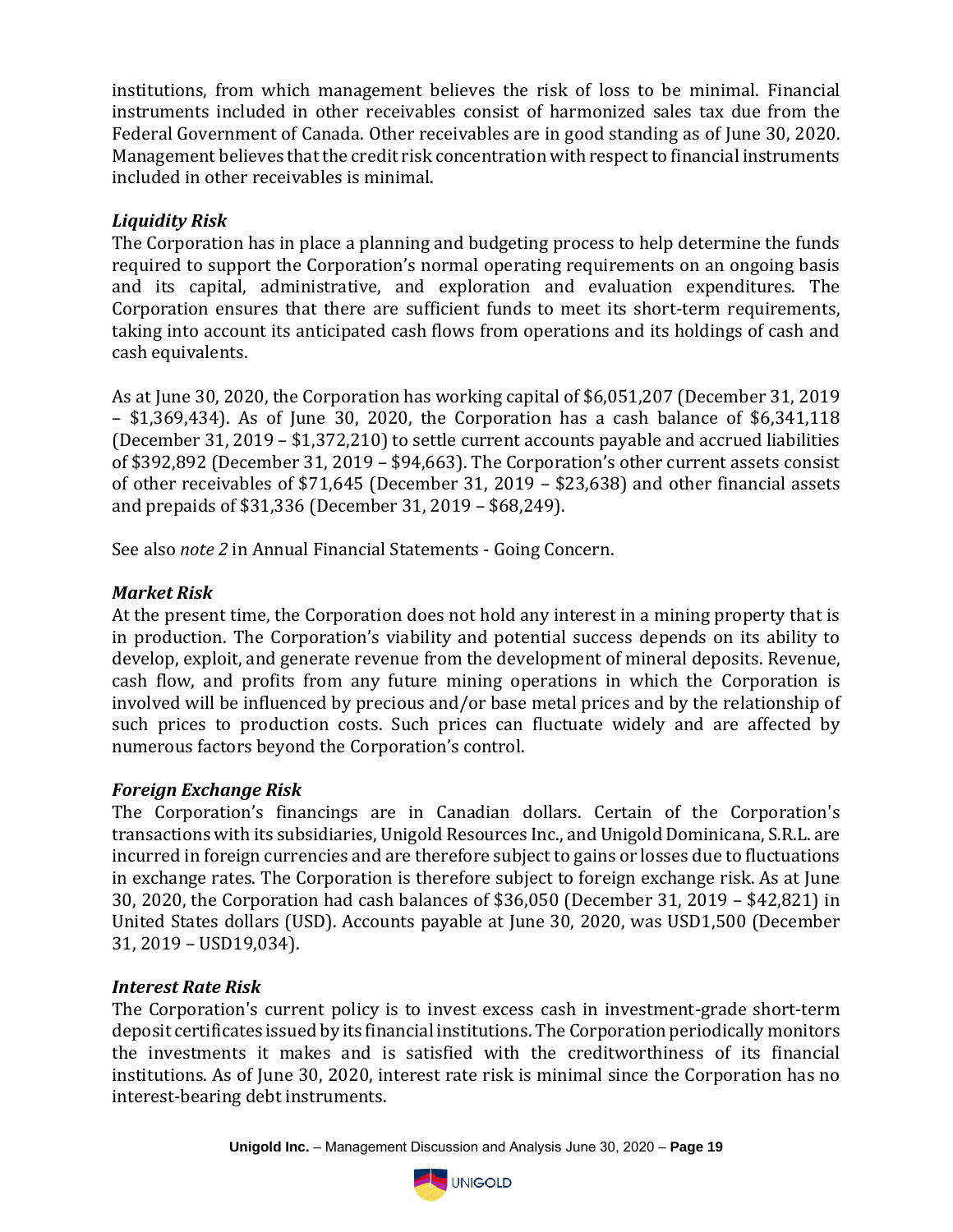## *Commodity Price Risk*

The ability of the Corporation to develop its properties and the future profitability of the Corporation is directly related to the market price of certain minerals.

## *Sensitivity Analysis*

The Corporation is exposed to foreign currency risk of fluctuations on financial instruments that are denominated in USD and the Dominican Republic Peso related to cash balances, other investments and accounts payable. Sensitivity to a plus or minus 5% change in the foreign exchange rate would not have resulted in a significant fluctuation in loss for the six months ended June 30, 2020. The Corporation does not undertake currency hedging activities to mitigate its foreign currency risk.

## *Capital Management*

Unigold considers its capital structure to consist of total equity attributable to equity holders of the Corporation. The Corporation manages its capital structure and makes adjustments to it, in order to have the funds available to support is exploration and corporate activities. The Corporation's objective in managing capital is to safeguard its ability to operate as a going concern. The Corporation is in the development stage and as such is dependent on external financing. In order to carry out planned exploration and development, and pay for administrative and operating costs, the Corporation will spend its existing working capital. The Corporation's objective when managing capital is to safeguard the Corporation's ability to continue as a going concern in order to pursue the exploration of its exploration properties and maximize shareholder returns. The Corporation satisfies its capital requirements through careful management of its cash resources and by equity issues, as necessary, based on the prevalent economic conditions of both the industry and the capital markets and the underlying risk characteristics of the related assets. Management reviews its capital management approach on an ongoing basis. The Corporation is not subject to externally imposed capital requirements.

# *17.Report on Internal Control over Financial Reporting and Disclosure Controls and Procedures*

In connection with Exemption Orders issued in November 2007 by each of the British Columbia Securities Commission and Ontario Securities Commission, the Chief Executive Officer and Chief Financial Officer of the Corporation have filed a Venture Issuer Basic Certificate with respect to the financial information contained in the unaudited, condensed consolidated interim financial statements and the Corporation's related MD&A. In contrast to the certificate under National Instrument 52-109 (Certification of Disclosure in Issuer's Annual and Interim Filings) ("NI 52-109"), the Venture Issuer Basic Certificate does not include representations relating to the establishment and maintenance of disclosure controls and procedures and internal control over financial reporting, as defined in NI 52- 109. For further information, the reader should refer to the Venture Issuer Basic Certificates filed by the Corporation with the Annual Filings on SEDAR at www.sedar.com. Management believes that based upon the evaluations and actions taken to date, reasonable assurance can be provided that there is no material misstatement of the financial results reported as of June 30, 2020.

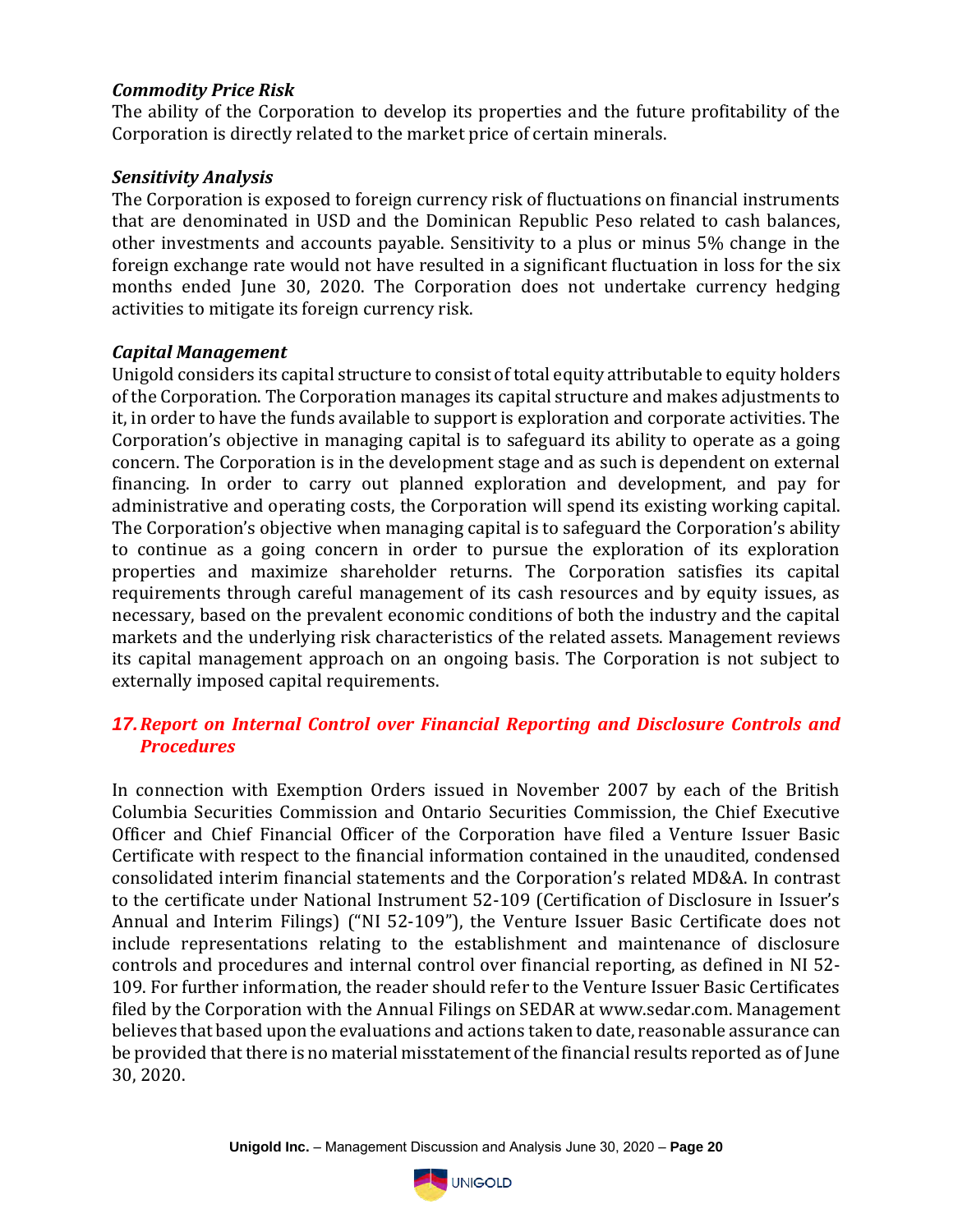## *18.Outstanding Share Data*

|               | Common        |                 | <b>Finder</b>   | <b>Stock</b>   |                      |
|---------------|---------------|-----------------|-----------------|----------------|----------------------|
| As at         | <b>Shares</b> | <b>Warrants</b> | <b>Warrants</b> | <b>Options</b> | <b>Fully Diluted</b> |
| December 31,  | 78,021,309    | 16,175,00       | 1,341,000       | 5,950,000      | 101,337,309          |
| 2019          |               |                 |                 |                |                      |
|               |               |                 |                 |                |                      |
| June 30, 2020 | 116,020,643   | 29,916,66       | 2,084,520       | 5,400,000      | 153,421,830          |
|               |               |                 |                 |                |                      |
| August 27,    | 124,849,643   | 21,691,66       | 2,030,520       | 4,850,000      | 153,421,830          |
| 2020(1)       |               |                 |                 |                |                      |
|               |               |                 |                 |                |                      |

(1) Subsequent to June 30, 2020, a total of 8,829,000 warrants, 54,000 finders warrants, and 550,000 stock options were exercised for proceeds of \$1,294,150.

## *19.Qualified Person*

The foregoing scientific and technical information has been prepared or reviewed by Wes Hanson, P.Geo., the Chief Operating Officer of the Corporation. He also supervises all work associated with the Corporation's exploration programs in the Dominican Republic. Mr. Hanson is a "qualified person" within the meaning of National Instrument 43-101.